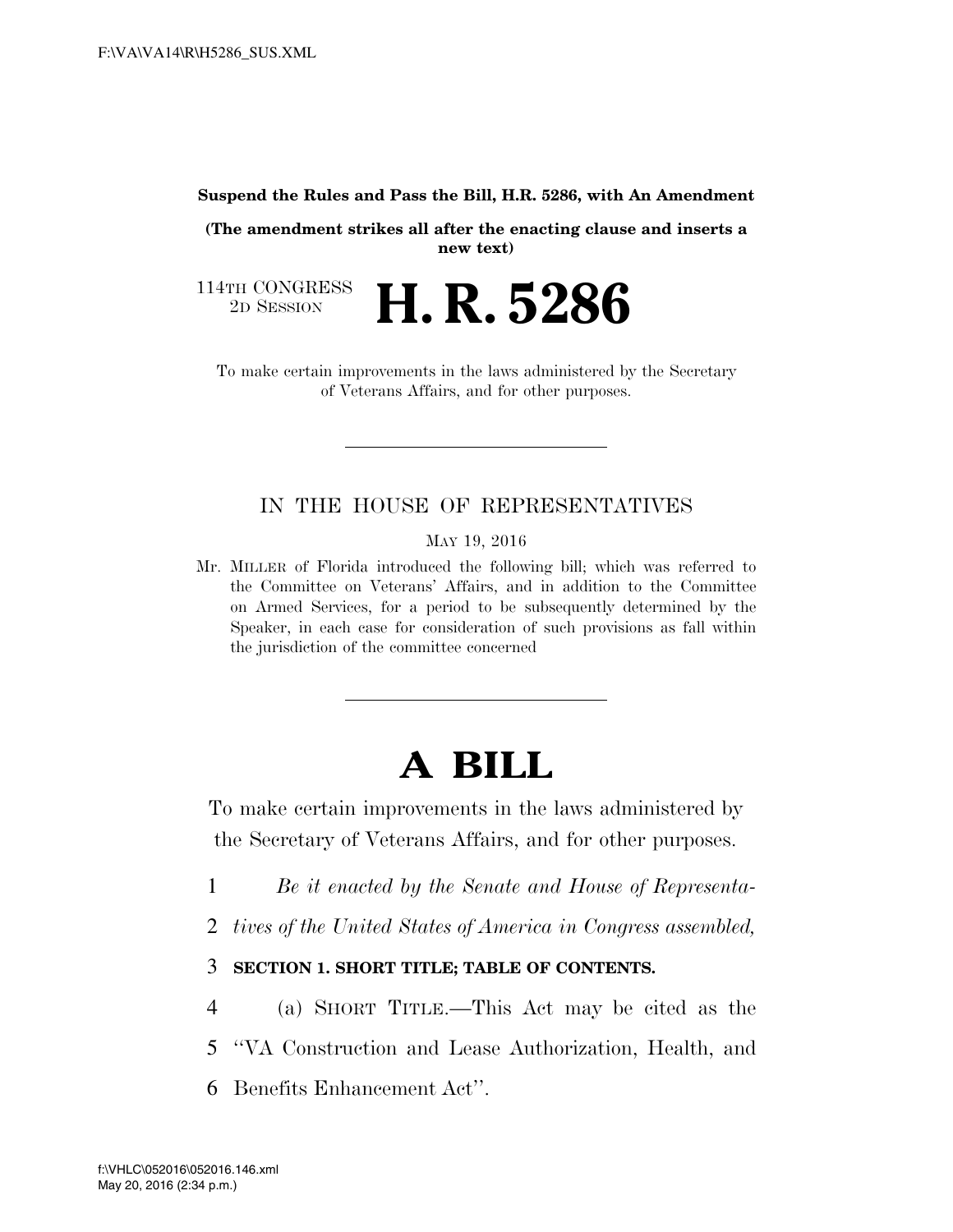### 1 (b) TABLE OF CONTENTS.—The table of contents for

### 2 this Act is as follows:

Sec. 1. Short title; table of contents.

Sec. 2. References to title 38, United States Code.

### TITLE I—HEALTH CARE MATTERS

### Subtitle A—Non-Department Care.

- Sec. 101. Veterans Care Agreements.
- Sec. 102. Payment of health care providers.

#### Subtitle B—Patient Advocacy

- Sec. 111. Community meetings on improving care furnished by Department of Veterans Affairs.
- Sec. 112. Improvement of awareness of patient advocacy program and patient bill of rights of Department of Veterans Affairs.
- Sec. 113. Comptroller general report on patient advocacy program of Department of Veterans Affairs.

Subtitle C—Complementary and Integrative Health

Sec. 121. Pilot program on integration of complementary alternative medicines and related issues for veterans and family members of veterans.

Subtitle D—Fitness of Health Care Providers

- Sec. 131. Additional requirements for hiring of health care providers by Department of Veterans Affairs.
- Sec. 132. Provision of information on health care providers of Department of Veterans Affairs to State Medical Boards.
- Sec. 133. Report on compliance by Department of Veterans Affairs with reviews of health care providers leaving the Department or transferring to other facilities.

#### Subtitle E—Other Matters

Sec. 141. Audit of Veterans Health Administration programs of Department of Veterans Affairs.

#### TITLE II—CONSTRUCTION AND FACILITIES MATTERS

- Sec. 201. Authorization of certain major medical facility projects of the Department of Veterans Affairs.
- Sec. 202. Submission of information.
- Sec. 203. Authorization of major medical facility leases.
- Sec. 204. Authorization of sale of Pershing Hall.
- Sec. 205. Authority to enter into certain leases at the Department of Veterans Affairs West Los Angeles Campus.

### TITLE III—MATTERS RELATING TO TOXIC EXPOSURE

Sec. 301. Definitions.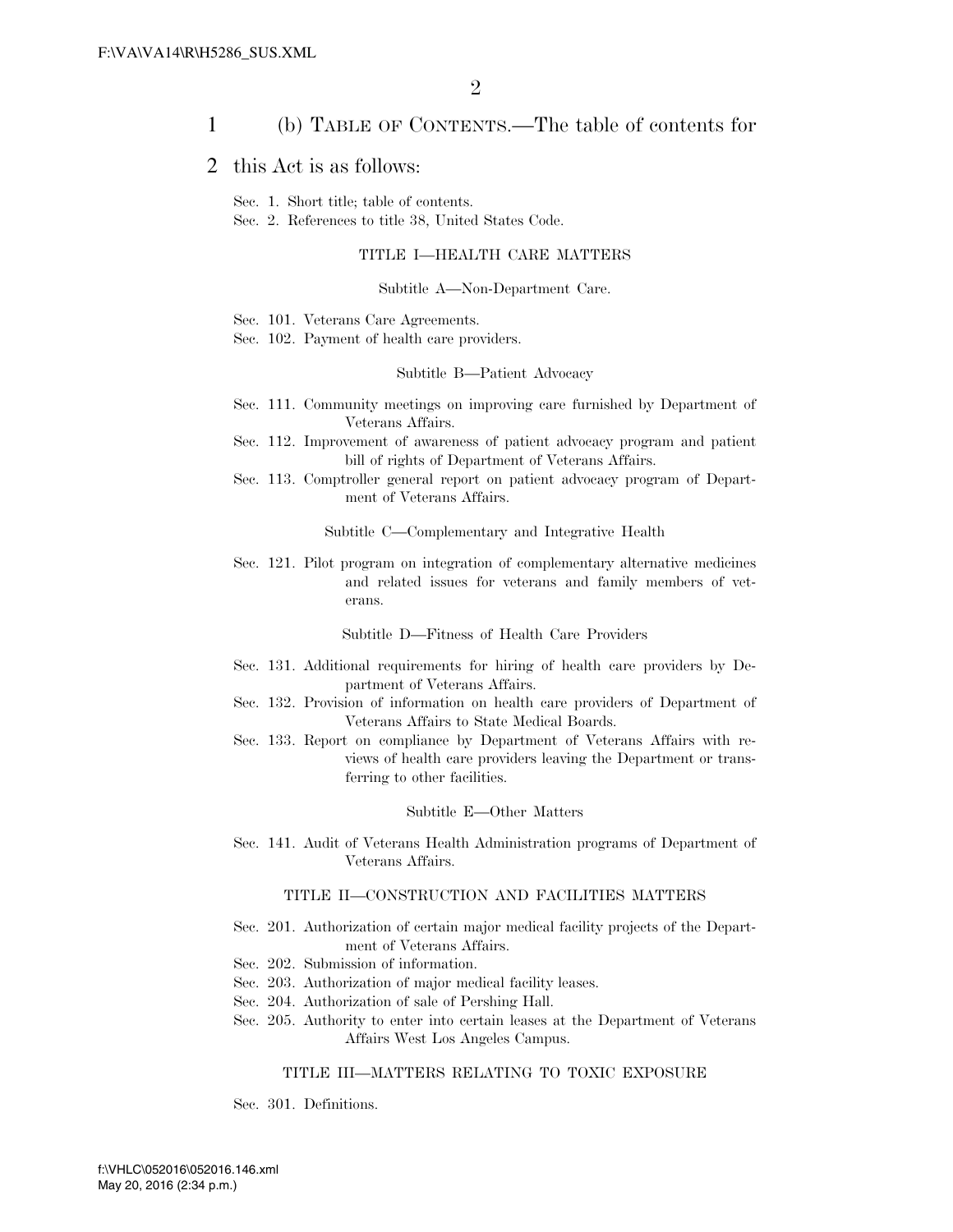Sec. 302. National center for research on the diagnosis and treatment of health conditions of the descendants of individuals exposed to toxic substances during service in the Armed Forces that are related to such service.

Sec. 303. Advisory board.

- Sec. 304. Declassification review by Department of Defense of certain incidents of exposure of members of the Armed Forces to toxic substances.
- Sec. 305. National outreach campaign on potential long-term health effects of exposure to toxic substances by members of the Armed Forces and their descendants.

TITLE IV—OTHER MATTERS

Sec. 401. Special compensation for loss or loss of use of creative organs.

Sec. 402. Information technology system to assess and improve the family caregiver program; authority to expand program.

Sec. 403. Extension of cost-of-living adjustments for disability compensation.

### 1 **SEC. 2. REFERENCES TO TITLE 38, UNITED STATES CODE.**

 Except as otherwise specifically provided, whenever in this Act an amendment or repeal is expressed in terms of an amendment to, or repeal of, a section or other provi- sion, the reference shall be considered to be made to a section or other provision of title 38, United States Code.

# 7 **TITLE I—HEALTH CARE**

8 **MATTERS** 

# 9 **Subtitle A—Non-Department Care.**

### 10 **SEC. 101. VETERANS CARE AGREEMENTS.**

11 (a) IN GENERAL.—Subchapter I of chapter 17 is 12 amended by inserting after section 1703 the following new 13 section:

# 14 **''§ 1703A. Veterans Care Agreements with certain**  15 **health care providers**

16 ''(a) VETERANS CARE AGREEMENTS.—(1) In addi-17 tion to furnishing hospital care, medical services, or ex-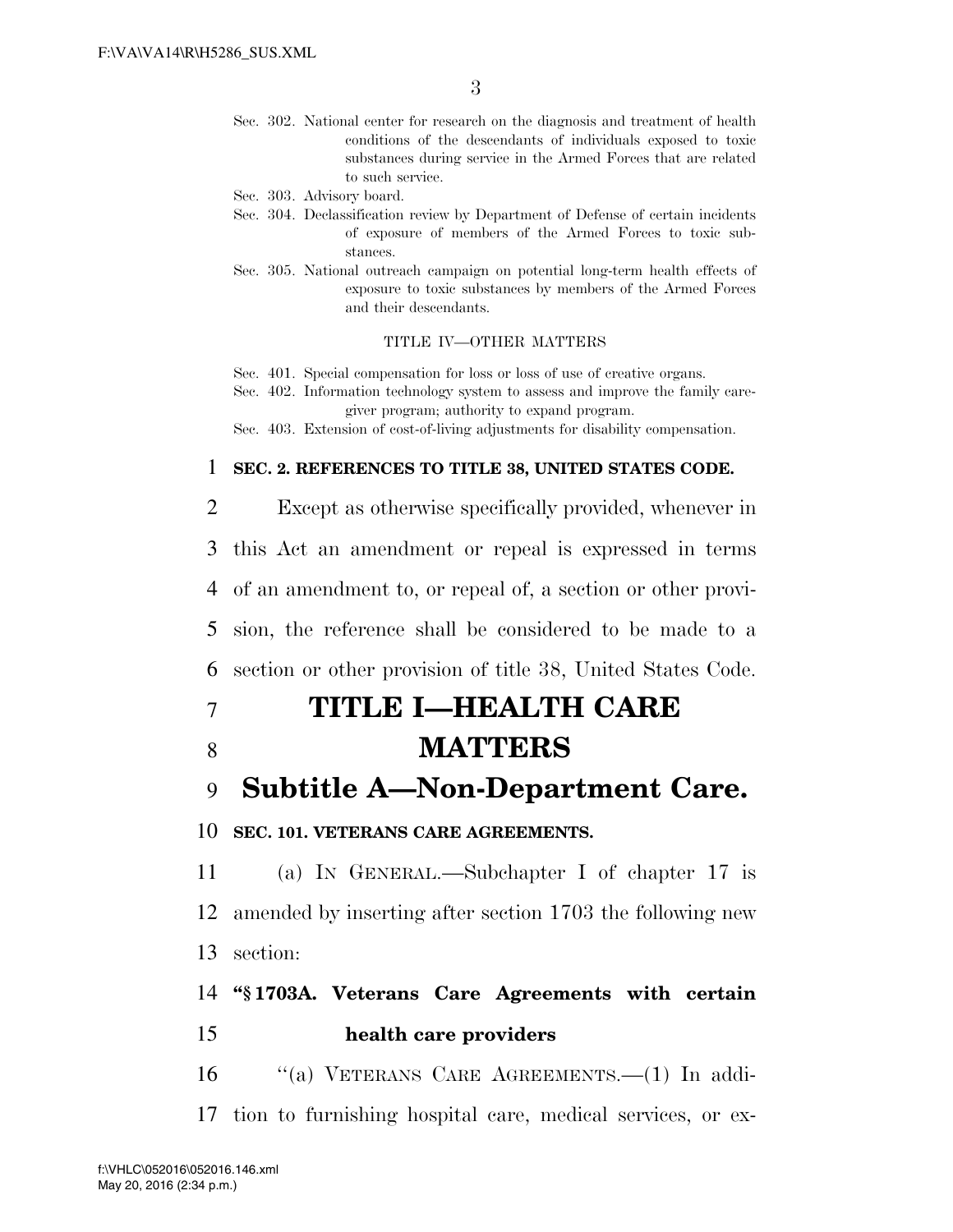tended care under this chapter at facilities of the Depart- ment or under contracts or sharing agreements entered into pursuant to provisions of law other than this section, the Secretary may furnish such care and services to eligi- ble veterans through the use of agreements entered into under this section by the Secretary with eligible providers.

 ''(2) The Secretary may enter into Veterans Care Agreements under this section with eligible providers to furnish hospital care, medical services, and extended care to veterans whom the Secretary determines that fur- nishing such care and services at facilities of the Depart- ment or under contracts or sharing agreements under pro- visions of law other than this section is impracticable or inadvisable because of the medical condition of the vet- eran, the travel involved, or the nature of the care or serv-ices required, or a combination of such factors.

 ''(3) The Secretary may enter into Veterans Care Agreements under this section with eligible providers if the Secretary determines that the hospital care or medical services to be furnished under the agreement is not avail- able to be furnished by a non-Department health care pro- vider under a contract or sharing agreement entered into pursuant to provisions of law other than this section.

 ''(b) VETERAN ELIGIBILITY.—Eligibility of a veteran for care and services under this section shall be deter-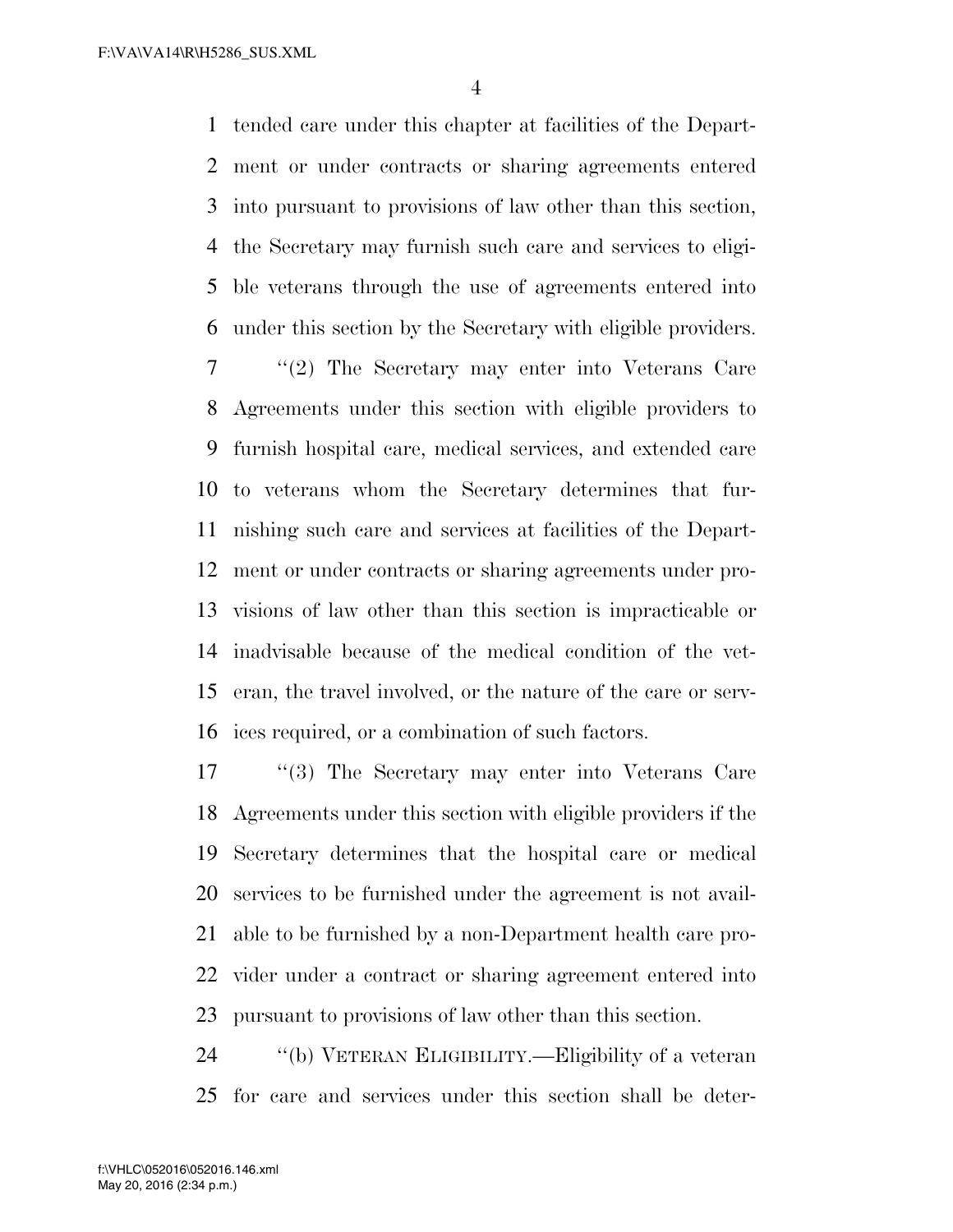mined as if such care or services were furnished in a facil- ity of the Department, and provisions of this title applica- ble to veterans receiving such care and services in a facility of the Department shall apply to veterans receiving care and services under this section.

 ''(c) PROVIDER ELIGIBILITY.—Subject to the certifi- cation process pursuant to subsection (d)(1), a provider of hospital care, medical services, or extended care is eligi- ble to enter into a Veterans Care Agreement under this section if the Secretary determines that the provider meets each of the following criteria:

 $\frac{1}{2}$  (1) The gross annual revenue of the provider in the year preceding the year in which the provider enters into the Veterans Care Agreement does not exceed \$11,000,000 (as adjusted in a manner simi- lar to amounts adjusted pursuant to section 5312 of this title) or, with respect to a provider that is a nursing care facility (skilled nursing facility), \$27,500,000 (as so adjusted).

 $\frac{1}{2}$  The provider does not otherwise provide such care or services to patients pursuant to a con- tract entered into with a department or agency of the Federal Government.

24  $\frac{1}{3}$  The provider is —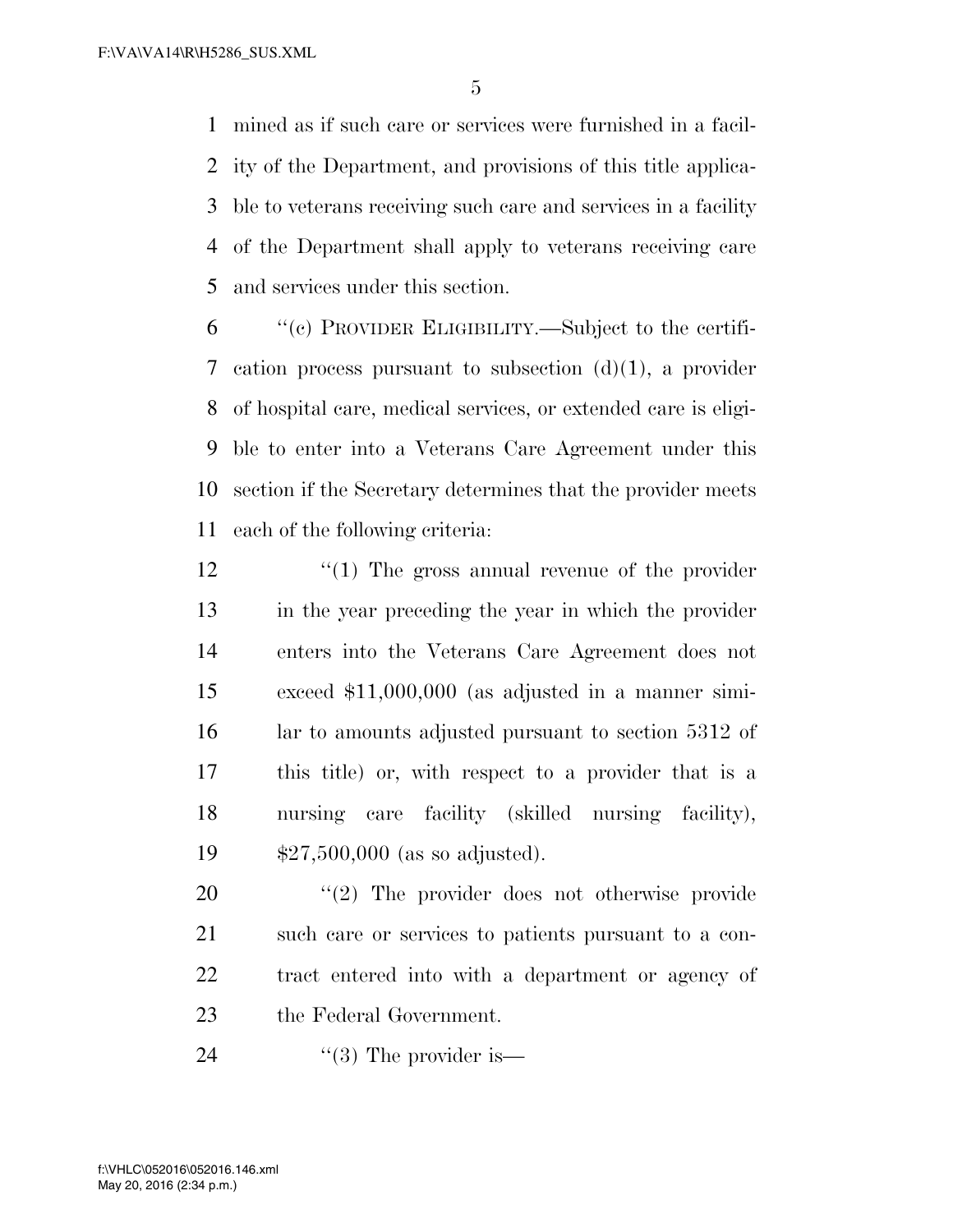| $\mathbf{1}$     | $\lq\lq$ a provider of services that has en-                     |
|------------------|------------------------------------------------------------------|
| $\overline{2}$   | rolled and entered into a provider agreement                     |
| 3                | under section $1866(a)$ of the Social Security                   |
| $\overline{4}$   | Act $(42 \text{ U.S.C. } 1395\text{cc}(a))$ ;                    |
| 5                | "(B) a physician or supplier that has en-                        |
| 6                | rolled and entered into a participation agree-                   |
| $\boldsymbol{7}$ | ment under section 1842(h) of such Act (42                       |
| 8                | U.S.C. $1395u(h)$ ;                                              |
| 9                | $\lq\lq$ (C) a provider of items and services re-                |
| 10               | ceiving payment under a State plan under title                   |
| 11               | $XIX$ of such Act $(42 \text{ U.S.C. } 1396 \text{ et seq.})$ or |
| 12               | a waiver of such a plan;                                         |
| 13               | "(D) an Aging and Disability Resource                            |
| 14               | Center, an area agency on aging, or a State                      |
| 15               | agency (as defined in section 102 of the Older                   |
| 16               | Americans Act of 1965 (42 U.S.C. 3002)); or                      |
| 17               | " $(E)$ a center for independent living (as                      |
| 18               | defined in section 702 of the Rehabilitation Act                 |
| 19               | of 1973 (29 U.S.C. 796a)).                                       |
| 20               | "(4) Any additional criteria determined appro-                   |
| 21               | priate by the Secretary.                                         |
| 22               | "(d) PROVIDER CERTIFICATION.—(1) The Secretary                   |
| 23               | shall establish a process for the certification of eligible      |
| 24               | providers to enter into Veterans Care Agreements under           |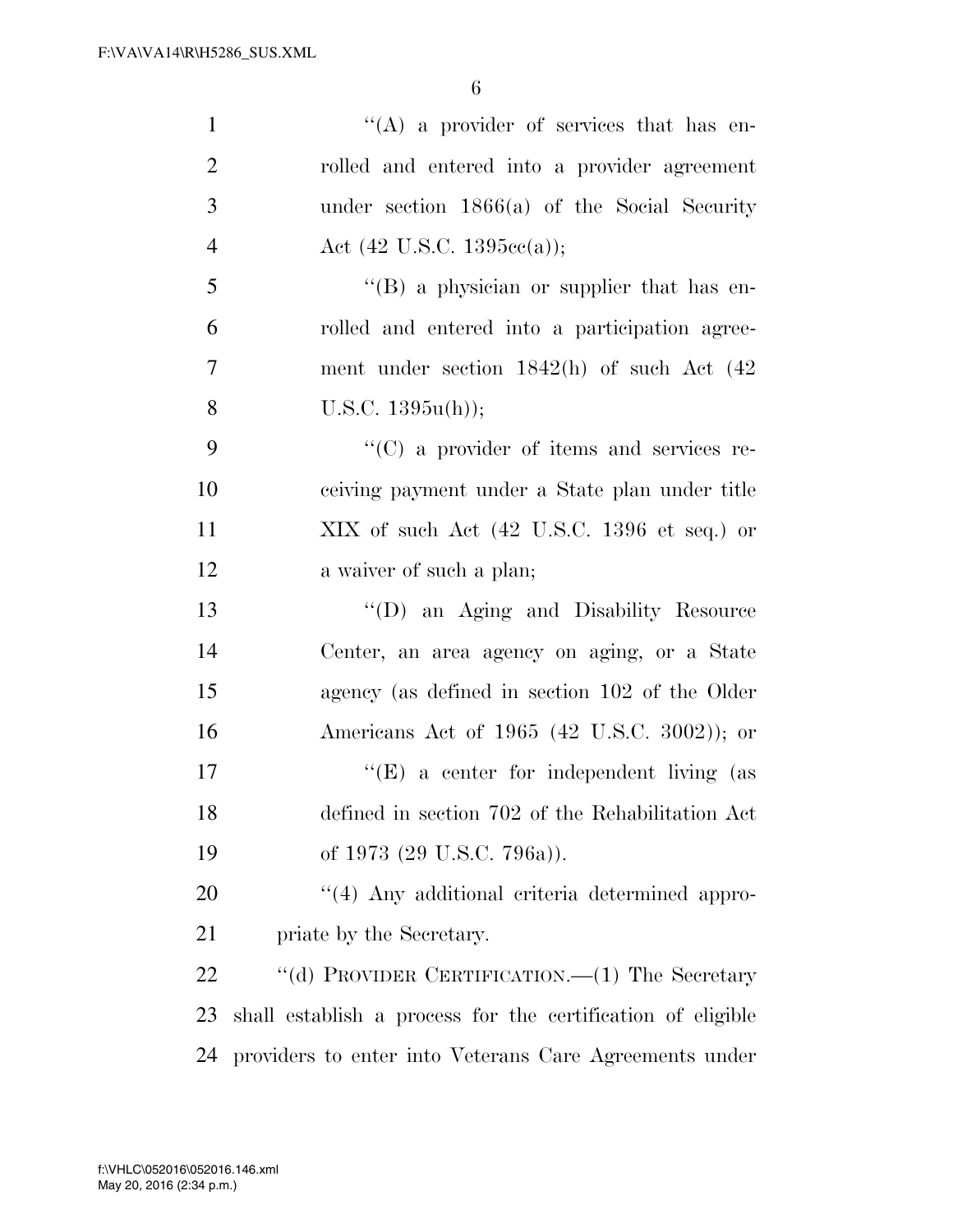this section that shall, at a minimum, set forth the fol-lowing:

 $\langle (A) \rangle$  Procedures for the submission of applica- tions for certification and deadlines for actions taken by the Secretary with respect to such applications. ''(B) Standards and procedures for the ap- proval and denial of certifications and the revocation of certifications.

 ''(C) Procedures for assessing eligible providers based on the risk of fraud, waste, and abuse of such providers similar to the level of screening under sec-12 tion  $1866(j)(2)(B)$  of the Social Security Act (42) 13 U.S.C.  $1395(j)(2)(B)$  and the standards set forth under section 9.104 of title 48, Code of Federal Regulations, or any successor regulation.

 ''(D) Requirement for denial or revocation of certification if the Secretary determines that the otherwise eligible provider is—

 ''(i) excluded from participation in a Fed- eral health care program (as defined in section 21 1128B(f) of the Social Security Act (42 U.S.C.  $1320a-7b(f))$  under section 1128 or 1128A of the Social Security Act (42 U.S.C. 1320a–7 and 1320a–7a); or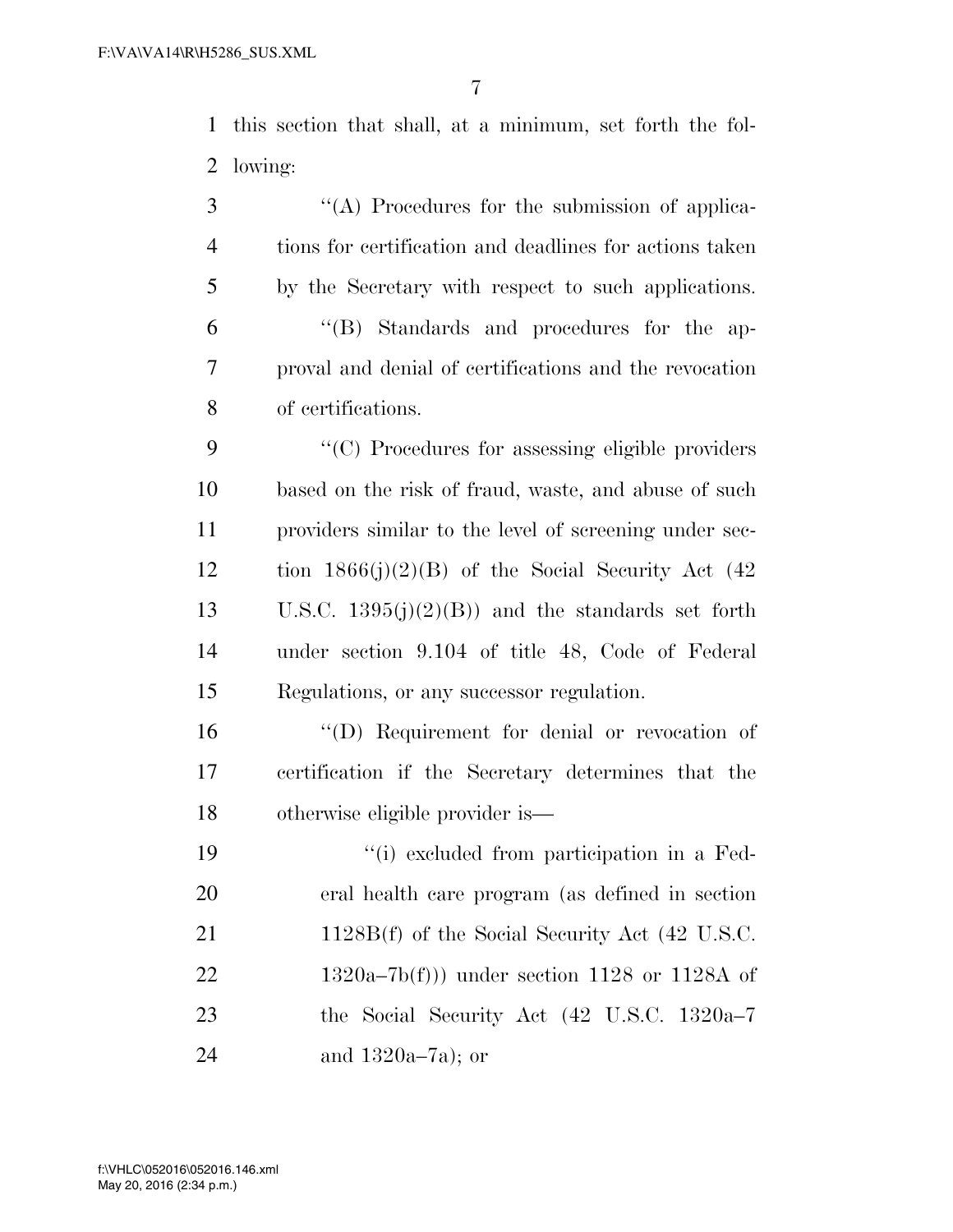1 ''(ii) identified as an excluded source on the list maintained in the System for Award Management, or any successor system.

 $\langle (E) \rangle$  Procedures by which a provider whose cer- tification is denied or revoked under the procedures established under this subsection will be identified as an excluded source on the list maintained in the Sys- tem for Award Management, or successor system, if the Secretary determines that such exclusion is ap-propriate.

11 ''(2) To the extent practicable, the Secretary shall es- tablish the procedures under paragraph (1) in a manner that takes into account any certification process adminis- tered by another department or agency of the Federal Government that an eligible provider has completed by reason of being a provider described in any of subpara-17 graphs (A) through  $(E)$  of subsection  $(c)(3)$ .

18 "'(e) TERMS OF AGREEMENTS.—(1) The Secretary shall ensure that each Veterans Care Agreement include provisions requiring the eligible provider to do the fol-lowing:

22 "(A) To accept payment for care and services furnished under this section in accordance with paragraph (2).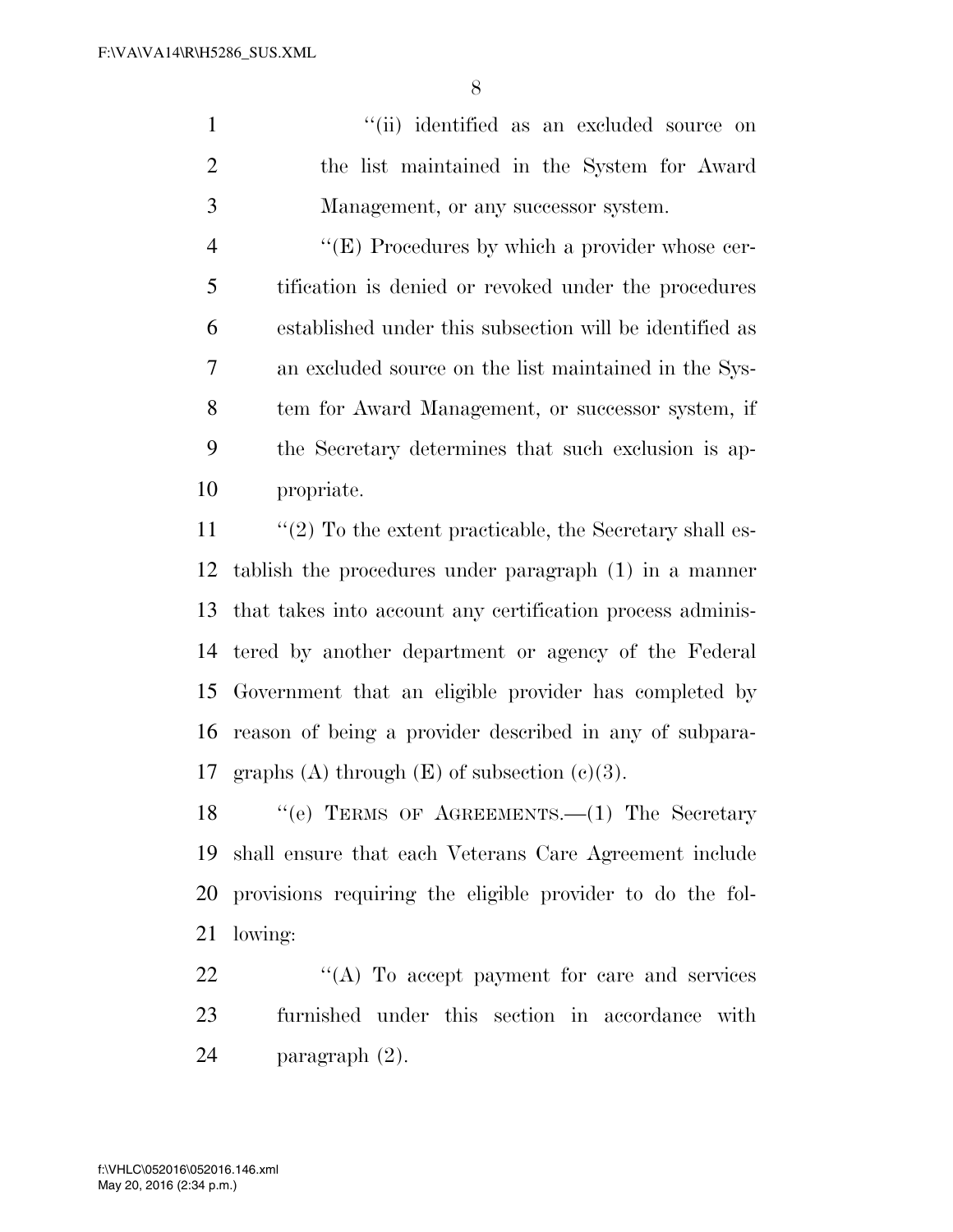1 ''(B) To accept payment under subparagraph (A) as payment in full for care and services fur- nished under this section and to not seek any pay- ment for such care and services from the recipient of such care.

 ''(C) To furnish under this section only the care and services authorized by the Department under this section unless the eligible provider receives prior written consent from the Department to furnish care and services outside the scope of such authorization.

11 ''(D) To bill the Department for care and serv- ices furnished under this section in accordance with a methodology established by the Secretary for pur-poses of this section.

 ''(E) Not to seek to recover or collect from a health-plan contract or third party (as those terms are defined in section 1729 of this title) for any care or services for which payment is made by the De-partment under this section.

 $\langle f \rangle$  To provide medical records for veterans furnished care and services under this section to the Department in a timeframe and format specified by the Secretary for purposes of this section, except the Secretary may not require that any payment by the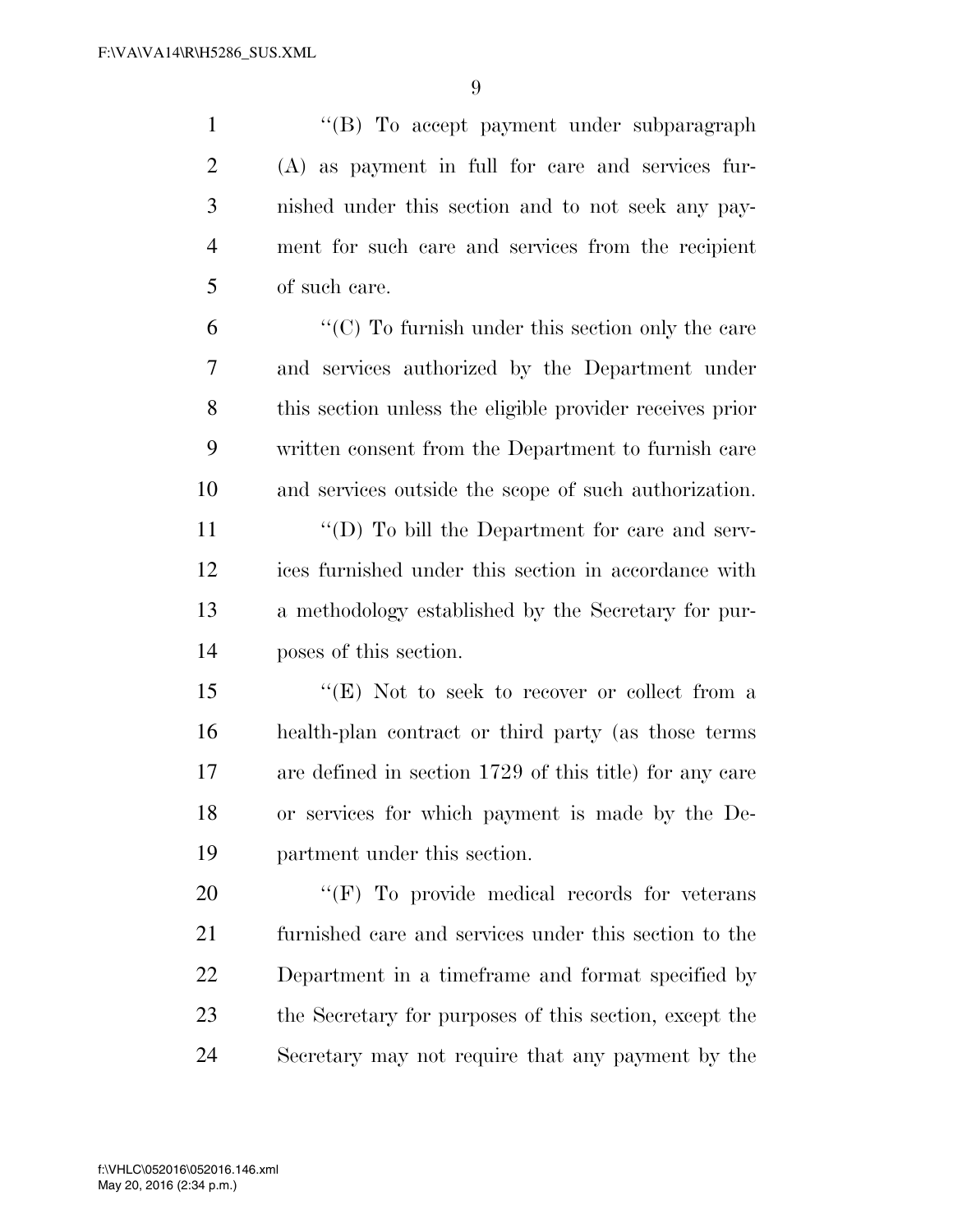Secretary to the eligible provider be contingent on 2 such provision of medical records.

3 "(G) To meet other such terms and conditions, including quality of care assurance standards, as the Secretary may specify for purposes of this section.

 $\qquad$  "(2)(A) Except as provided in subparagraphs (B) through (G), rates negotiated for care and services fur- nished under a Veterans Care Agreements shall not be more than the rates paid by the United States to a pro- vider of services (as defined in section 1861(u) of the So-11 cial Security Act  $(42 \text{ U.S.C. } 1395x(u))$  or a supplier (as defined in section 1861(d) of such Act (42 U.S.C. 1395x(d))) under the Medicare program under title XVIII of the Social Security Act (42 U.S.C. 1395 et seq.) for the same care or services.

 ''(B) With respect to the furnishing of care or serv- ices under this section to an eligible veteran who resides in a highly rural area (as defined under the rural-urban commuting area codes developed by the Secretary of Agri- culture and the Secretary of Health and Human Services), the Secretary of Veterans Affairs may negotiate a rate that is more than the rate paid by the United States as described in subparagraph (B).

 ''(C) With respect to furnishing care or services under a Veterans Care Agreement in Alaska, the Alaska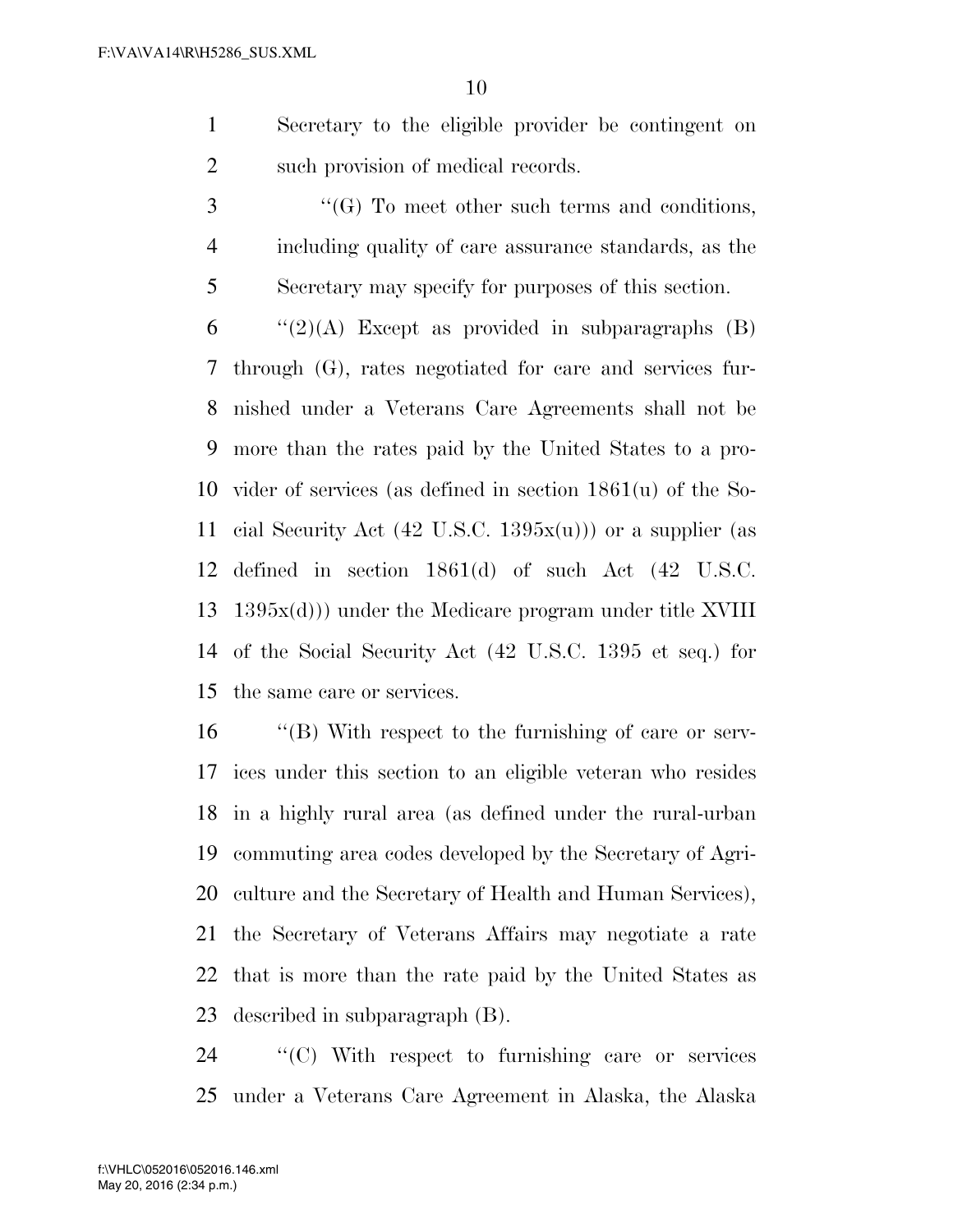Fee Schedule of the Department of Veterans Affairs will be followed, except for when another payment agreement, including a contract or provider agreement, is in place. ''(D) With respect to furnishing care or services under a Veterans Care Agreement in a State with an All- Payer Model Agreement under the Social Security Act that became effective on or after January 1, 2014, the Medicare payment rates under clause (i) shall be cal- culated based on the payment rates under such agreement, or any such successor agreement.

 ''(E) With respect to furnishing care or services under a Veterans Care Agreement in a region in which the Secretary determines that adjusting the rate paid by the United States as described in subparagraph (A) is ap- propriate, the Secretary may negotiate such an adjusted rate.

 ''(F) With respect to furnishing care or services under a Veterans Care Agreement in a location or in a situation in which an exception to the rates paid by the United States under the Medicare program under title XVIII of the Social Security Act (42 U.S.C. 1395 et seq.) for the same care or services applies, the Secretary shall follow such exception.

 ''(G) With respect to furnishing care or services under a Veterans Care Agreement for care or services not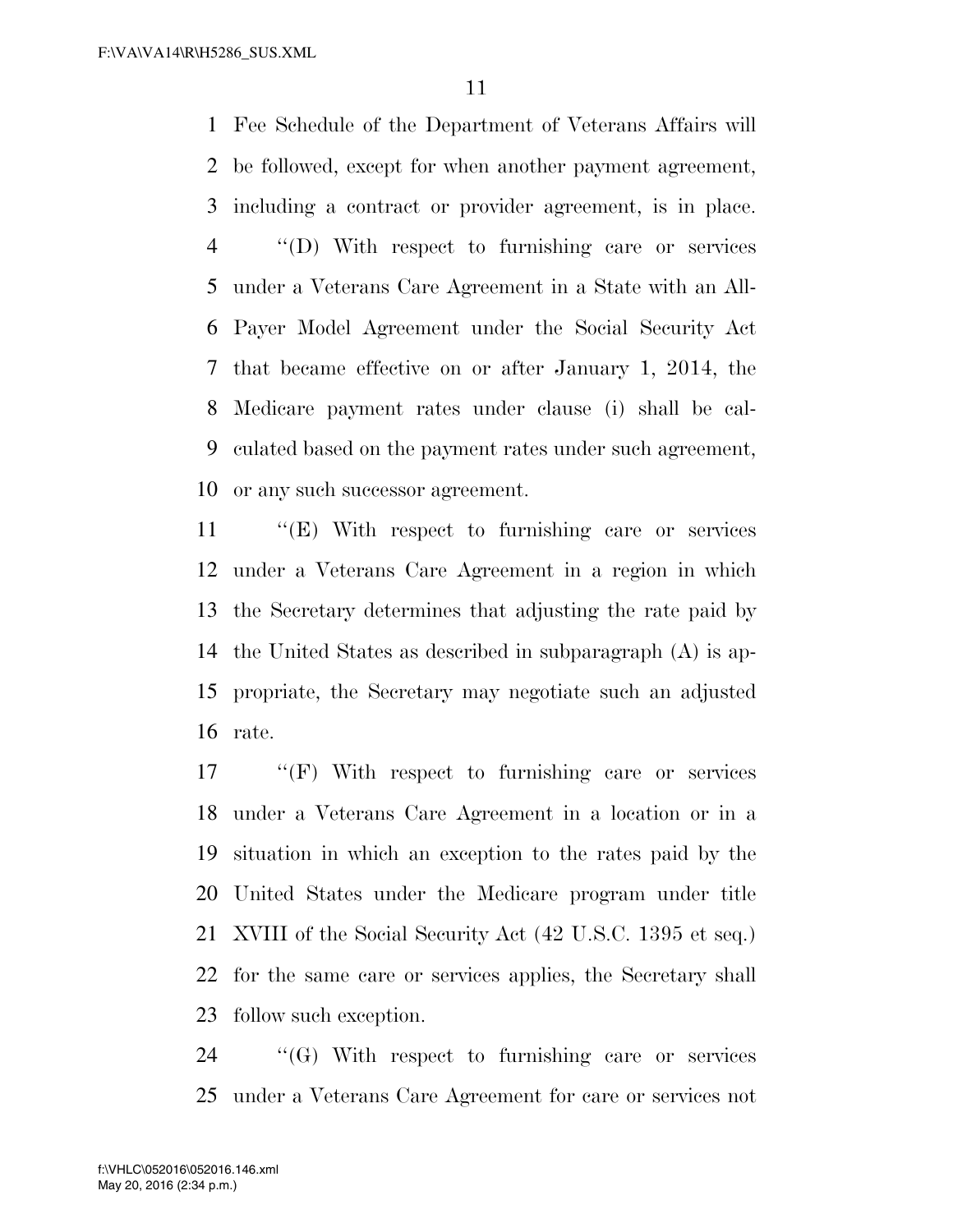covered under the Medicare program under title XVIII of the Social Security Act (42 U.S.C. 1395 et seq.), the Sec- retary shall establish a schedule of fees for such care or services.

 ''(f) EXCLUSION OF CERTAIN FEDERAL CON- TRACTING PROVISIONS.—(1) Notwithstanding any other provision of law, the Secretary may enter into a Veterans Care Agreement using procedures other than competitive procedures.

 $\frac{10}{2}(A)$  Except as provided in subparagraph (B) and unless otherwise provided in this section, an eligible pro- vider that enters into a Veterans Care Agreement under this section is not subject to, in the carrying out of the agreement, any provision of law that providers of services and suppliers under the original Medicare fee-for-service program under parts A and B of title XVIII of the Social Security Act (42 U.S.C. 1395 et seq.) or the Medicaid pro- gram under title XIX of such Act (42 U.S.C. 1396 et seq.) are not subject to.

20  $\cdot$  ''(B) In addition to the provisions of laws covered by subparagraph (A), an eligible provider shall be subject to the following provisions of law:

23 ''(i) Any applicable law regarding integrity, eth- ics, or fraud, or that subject a person to civil or criminal penalties.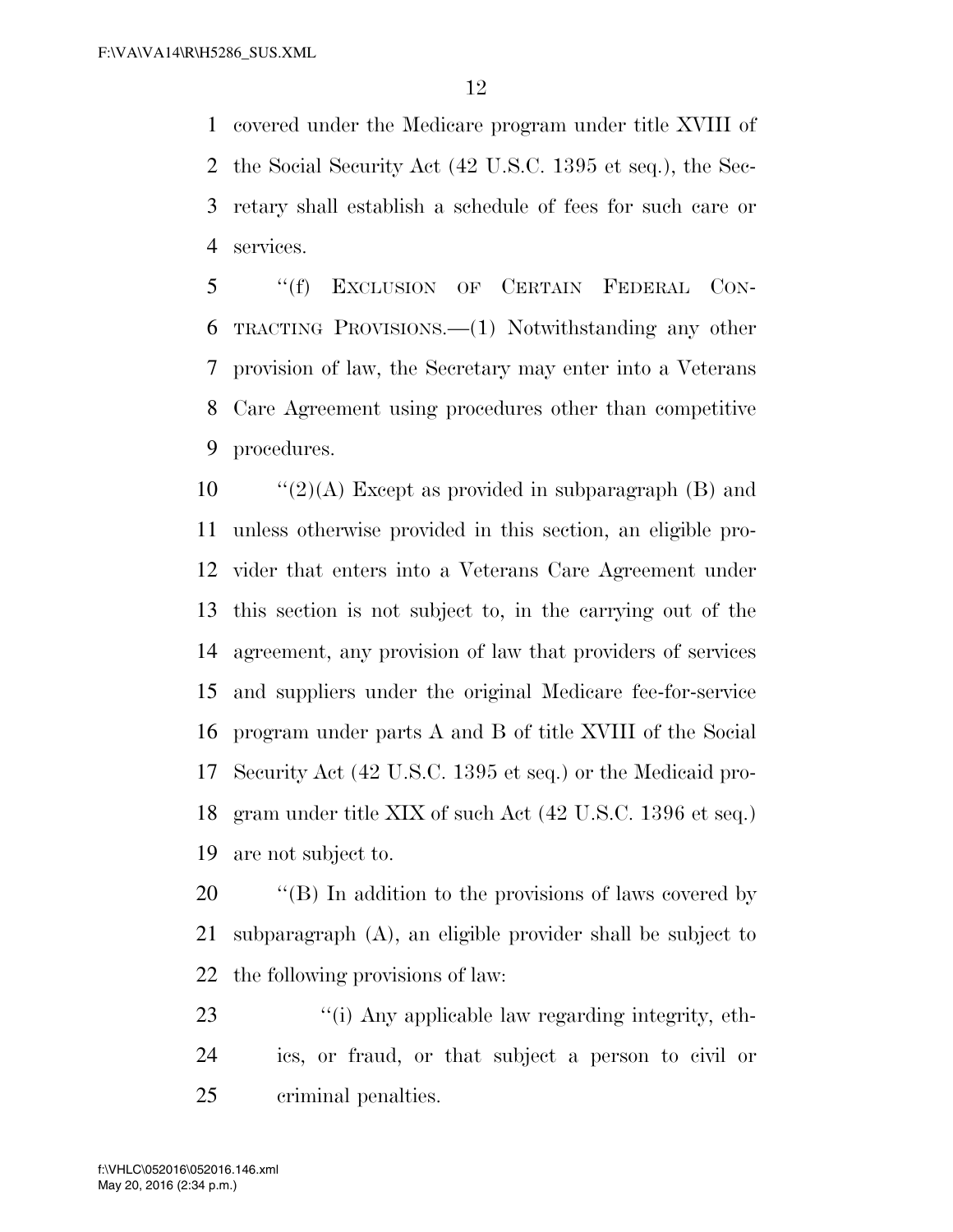| $\mathbf{1}$   | $\lq\lq$ (ii) Section 431 of title 18.                             |
|----------------|--------------------------------------------------------------------|
| $\overline{2}$ | "(iii) Section $1352$ of title 31, except for the fil-             |
| 3              | ing requirements under subsection (b) of such sec-                 |
| $\overline{4}$ | tion.                                                              |
| 5              | "(iv) Section 4705 or 4712 of title 41, and any                    |
| 6              | other applicable law regarding the protection of                   |
| 7              | whistleblowers.                                                    |
| 8              | "(v) Section 4706(d) of title 41.                                  |
| 9              | "(vi) Title VII of the Civil Rights Act of $1964$                  |
| 10             | $(42 \text{ U.S.C. } 2000e \text{ et seq.})$ to the same extent as |
| 11             | such title applies with respect to the eligible provider           |
| 12             | in providing care or services through an agreement                 |
| 13             | or arrangement other than under a Veterans Care                    |
| 14             | Agreement.                                                         |
| 15             | "(C) An eligible provider that receives a payment                  |
| 16             | from the Federal Government pursuant to a Veterans                 |
| 17             | Care Agreement shall not be treated as a Federal con-              |
| 18             | tractor or subcontractor by the Office of Federal Contract         |
| 19             | Compliance Programs of the Department of Labor based               |
| 20             | on the work performed or actions taken by such eligible            |
| 21             | provider that resulted in the receipt of such payments.            |
| 22             | "(g) TERMINATION OF A VETERANS CARE AGREE-                         |
| 23             | $MENT.$ $-$ (1) An eligible provider may terminate a Veterans      |
| 24             | Care Agreement with the Secretary under this section at            |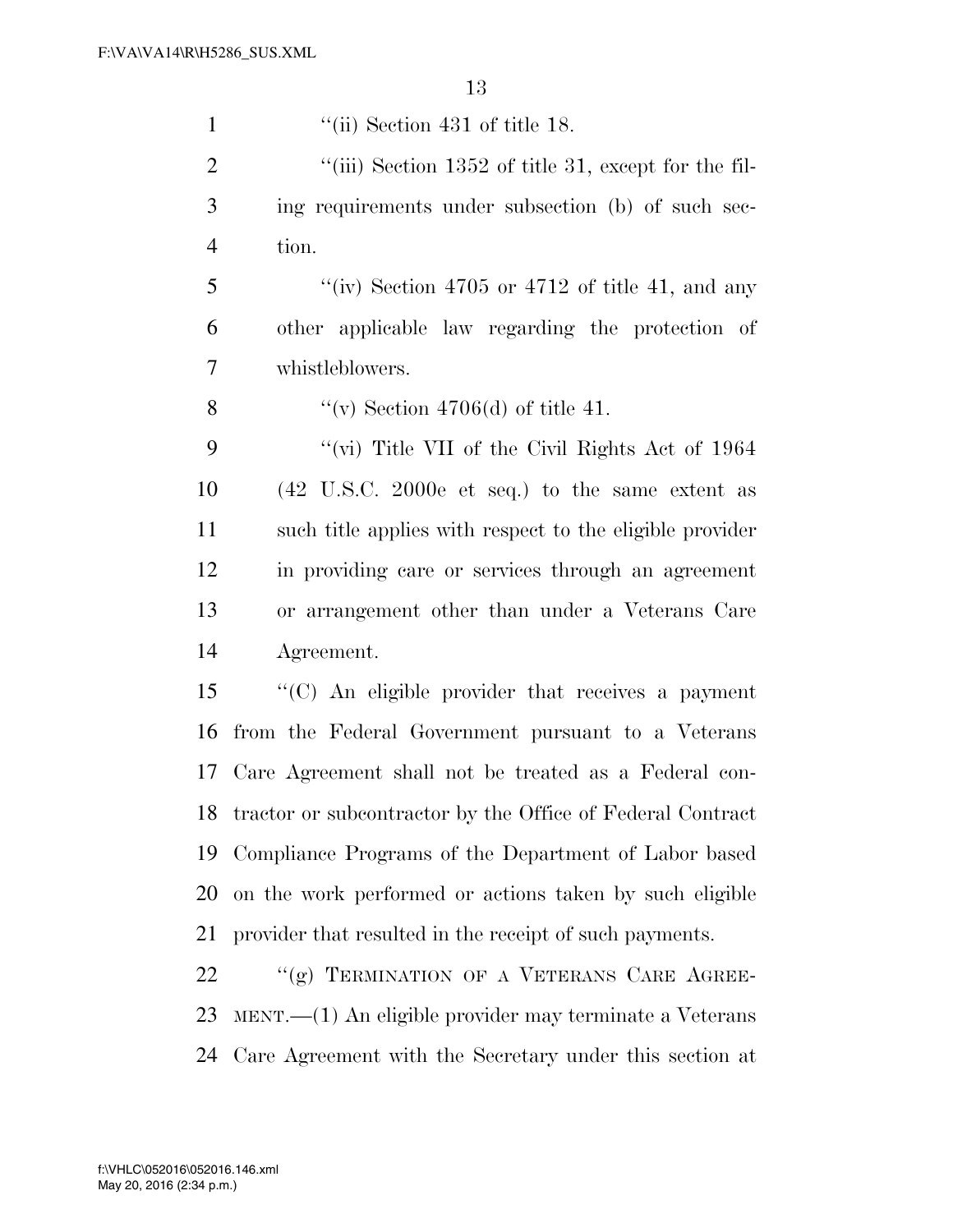such time and upon such notice to the Secretary as the Secretary may specify for purposes of this section.

 ''(2) The Secretary may terminate a Veterans Care Agreement with an eligible provider under this section at such time and upon such notice to the eligible provider as the Secretary may specify for the purposes of this sec-tion, if the Secretary—

 ''(A) determines that the eligible provider failed to comply with the provisions of the agreement or this section or other applicable provision of law;

11 ''(B) makes a revocation pursuant to subsection 12  $(d)(1)(4);$ 

 ''(C) ascertains that the eligible provider has been convicted of a felony or other serious offense under Federal or State law and determines that the continued participation of the eligible provider would be detrimental to the best interests of veterans of the Department; or

 ''(D) determines that it is reasonable to termi- nate the agreement based on the health care needs of veterans.

 ''(h) DISPUTES.—(1) The Secretary shall establish administrative procedures for eligible providers with which the Secretary has entered into a Veterans Care Agreement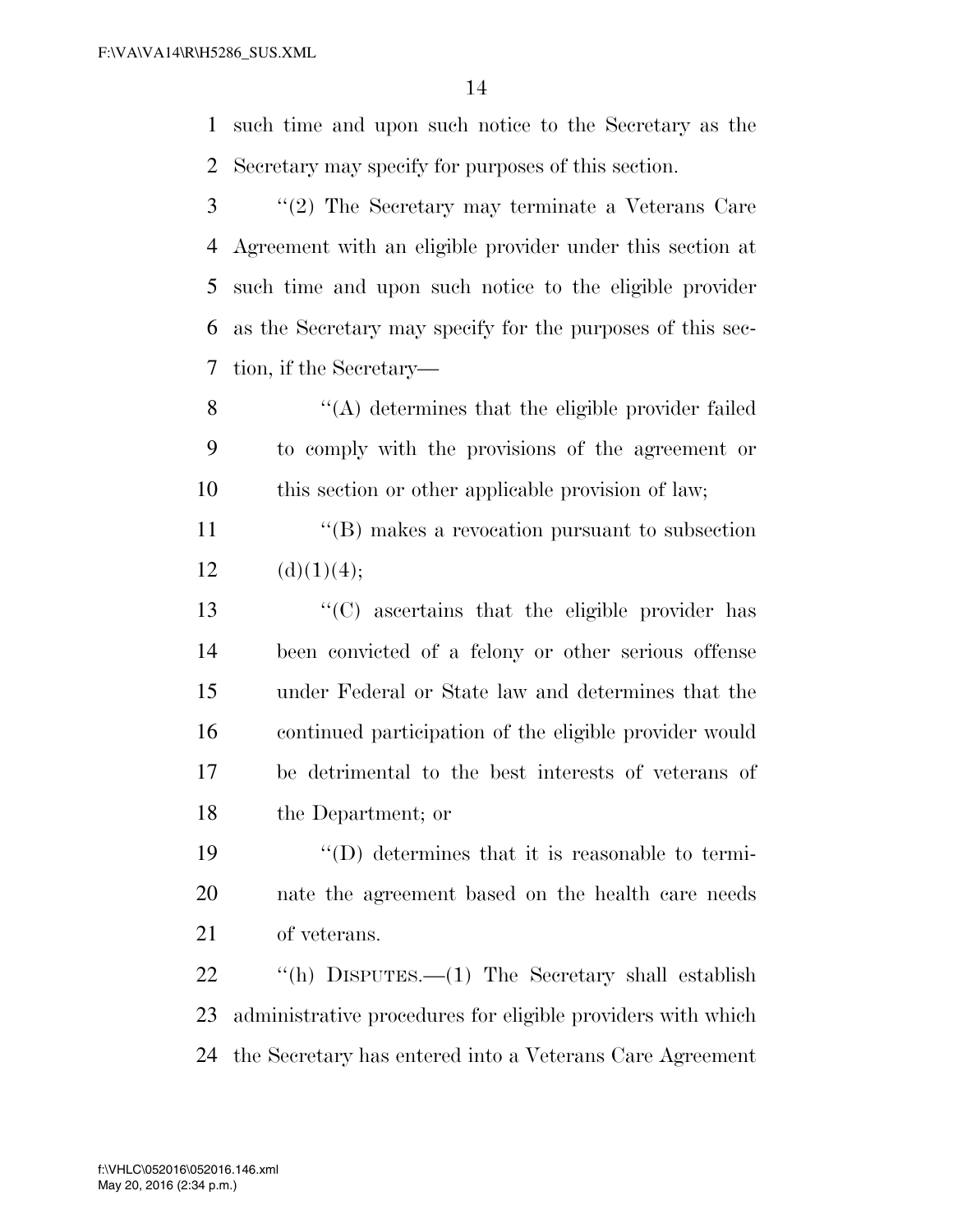to present any dispute arising under or related to the agreement.

 ''(2) Before using any dispute resolution mechanism under chapter 71 of title 41 with respect to a dispute aris- ing under a Veterans Care Agreement under this section, an eligible provider must first exhaust the administrative procedures established by the Secretary under paragraph (1).

9 "(i) ANNUAL REPORTS.—Not later than October 1 of the year following the fiscal year in which the Secretary first enters into a Veterans Care Agreement, and each year thereafter, the Secretary shall submit to the appro- priate congressional committees an annual report that in-cludes—

 ''(1) a list of all Veterans Care Agreements en-16 tered into as of the date of the report; and

 $\frac{17}{2}$  ''(2) summaries of each determination made by 18 the Secretary under subsection  $(h)(2)$  during the fis-cal year covered by the report.

20 "(j) QUALITY OF CARE.—In carrying out this sec- tion, the Secretary shall use the quality of care standards set forth or used by the Centers for Medicare & Medicaid Services.

 ''(k) DELEGATION.—The Secretary may delegate the authority to enter into or terminate a Veterans Care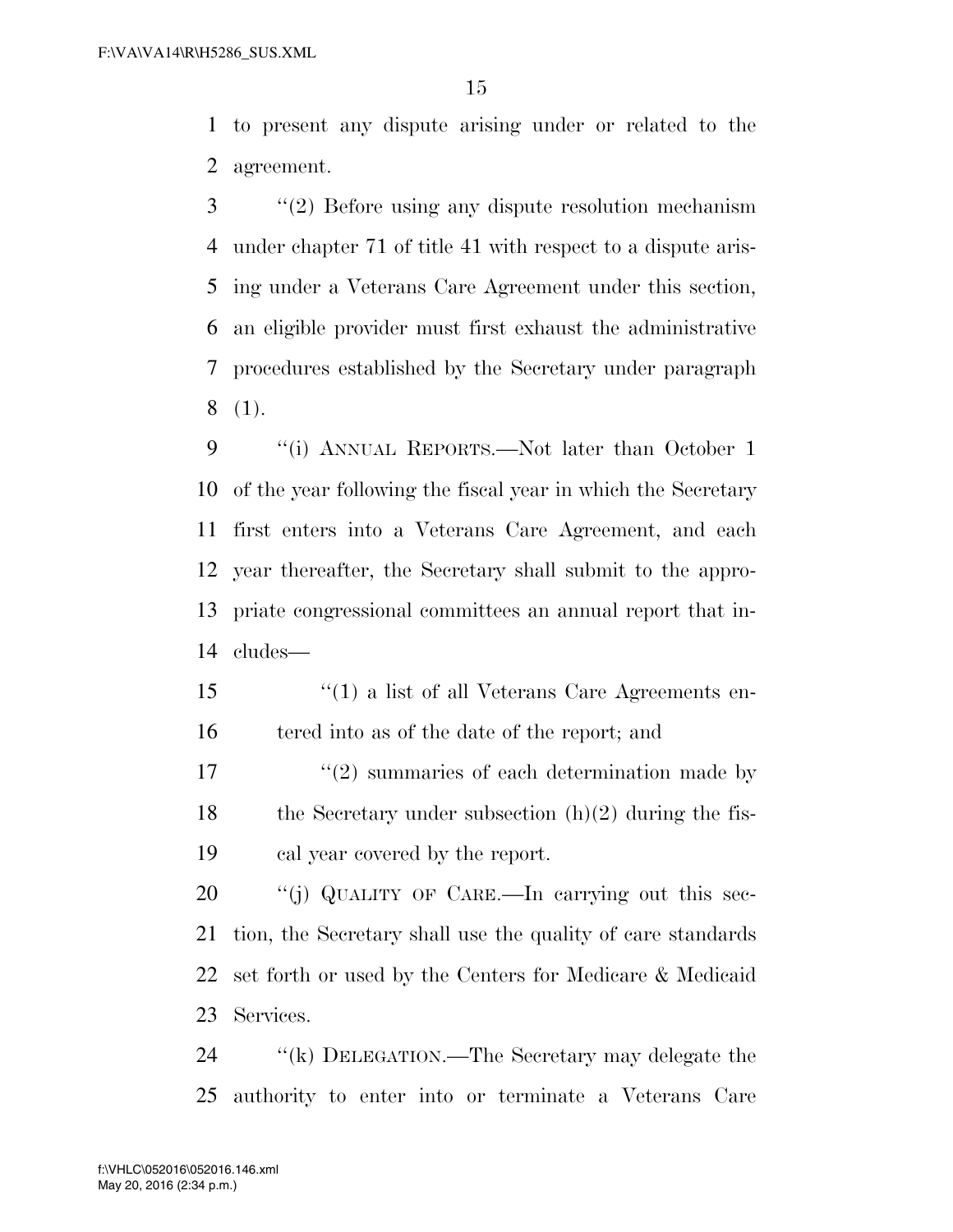| 1              | Agreement, or to make a determination described in sub-      |
|----------------|--------------------------------------------------------------|
| 2              | section $(h)(2)$ , at a level not below the Assistant Deputy |
| 3              | Under Secretary for Health for Community Care.               |
| $\overline{4}$ | "(1) SUNSET.—The Secretary may not enter into or             |
| 5              | renew a Veterans Care Agreement under this section after     |
| 6              | September 30, 2017.                                          |
| 7              | "(m) DEFINITIONS.—In this section:                           |
| 8              | $\lq(1)$ The term 'appropriate congressional com-            |
| 9              | mittees' means—                                              |
| 10             | $\lq\lq$ the Committees on Veterans' Affairs                 |
| 11             | of the House of Representatives and the Sen-                 |
| 12             | ate; and                                                     |
| 13             | "(B) the Committees on Appropriations of                     |
| 14             | the House of Representatives and the Senate.                 |
| 15             | "(2) The term 'eligible provider' means a pro-               |
| 16             | vider of hospital care, medical services, or extended        |
| 17             | care that the Secretary determines is eligible to            |
| 18             | enter into Veterans Care Agreements under sub-               |
| 19             | section $(e)$ .                                              |
| 20             | $\cdot$ (3) The term Veterans Care Agreement'                |
| 21             | means an agreement entered into by the Secretary             |
| 22             | with an eligible provider under subsection $(a)(1)$ .".      |
| 23             | (b) CLERICAL AMENDMENT.—The table of sections                |
| 24             | at the beginning of chapter 17 is amended by inserting       |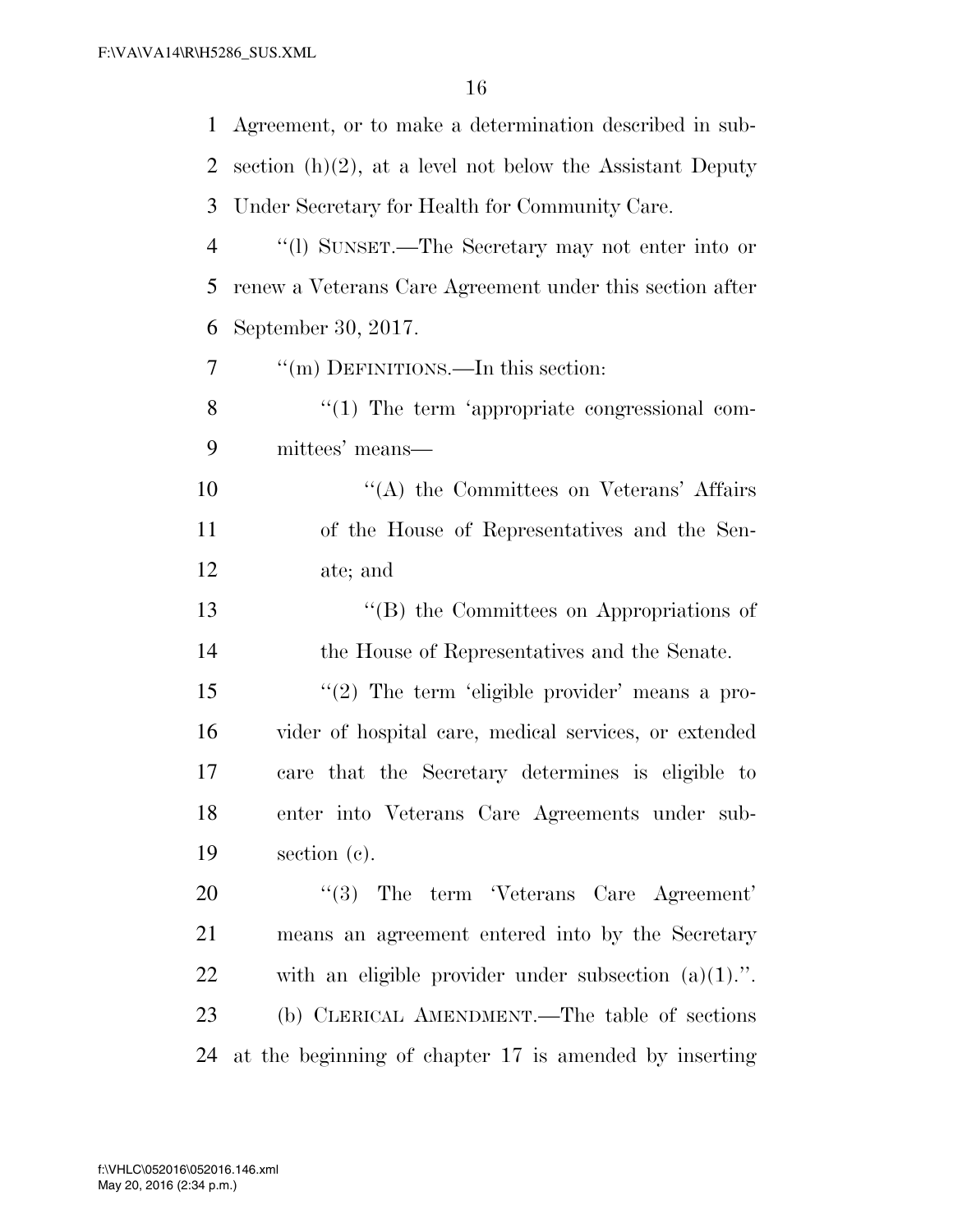after the item relating to section 1703 the following new item:

''1703A. Veterans Care Agreements with certain health care providers.''.

## **SEC. 102. PAYMENT OF HEALTH CARE PROVIDERS.**

 (a) IN GENERAL.—Chapter 17 is amended by insert- ing after section 1703A, as added by section 101, the fol-lowing new section:

# **''§ 1703B. Payment of health care providers**

 ''(a) PROMPT PAYMENT.—If, in making payments to non-Department health care providers under contracts or sharing agreements entered into pursuant to this chapter or any other provision of law, the Secretary is required to pay any fees or penalties by reason of not fully com- plying with chapter 39 of title 31 (commonly referred to as the 'Prompt Payment Act'), such fees or penalties shall be derived from the Medical Services account of the De-partment.

 ''(b) QUARTERLY REPORTS.—On a quarterly basis during fiscal years 2018 through 2022, the Secretary shall submit to the Committees on Veterans Affairs of the House of Representatives and the Senate a report, with respect to the quarter covered by the report, identifying each fee or penalty paid by the Secretary for not fully com- plying with chapter 39 of title 31 as described in sub- section (a) and including an explanation of the reason the Secretary did not fully comply with such chapter 39.''.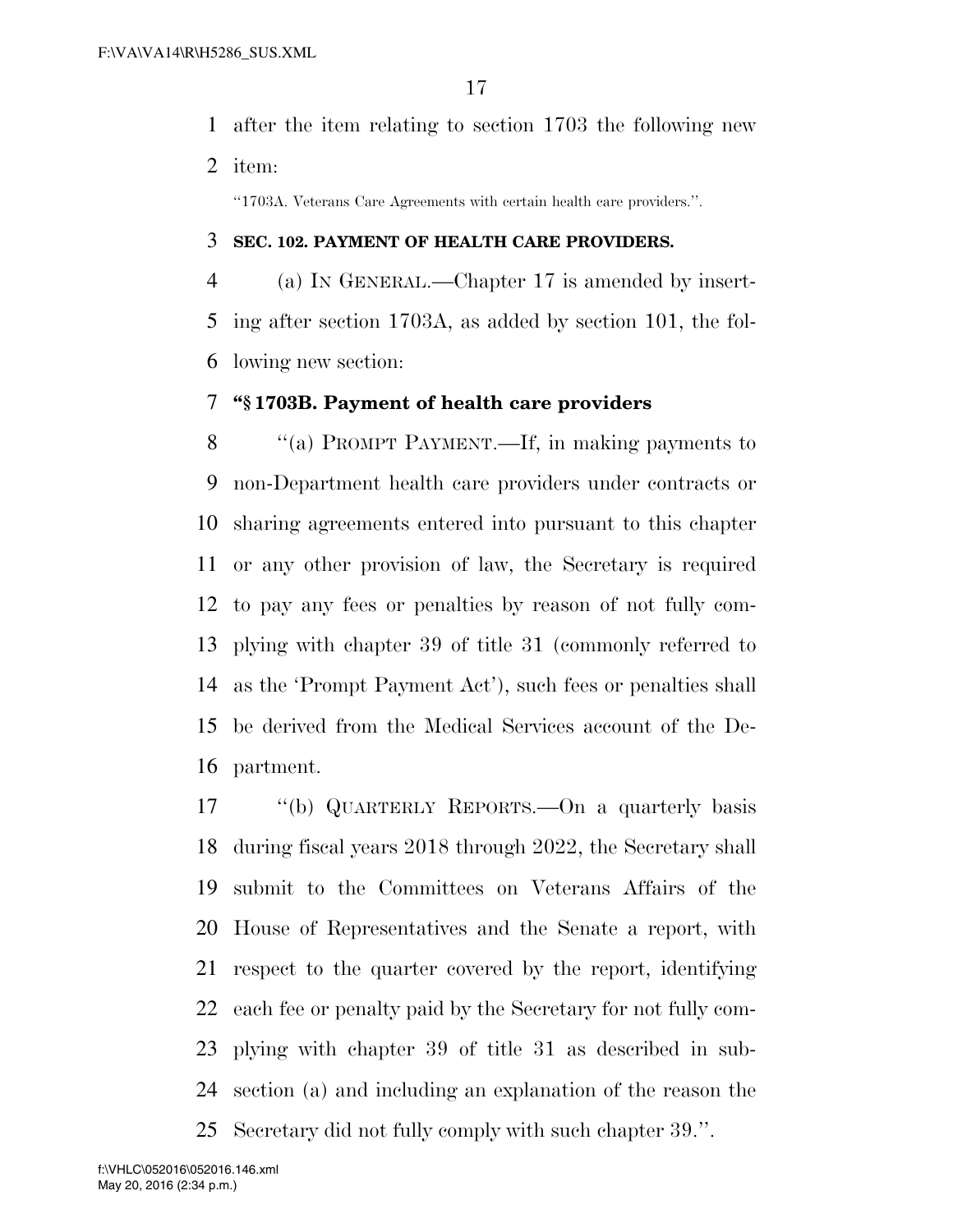(b) CLERICAL AMENDMENT.—The table of sections at the beginning of chapter 17 is amended by inserting after the item relating to section 1703A, as added by sec-tion 101, the following new item:

''1703B. Payment of health care providers.''.

 **Subtitle B—Patient Advocacy SEC. 111. COMMUNITY MEETINGS ON IMPROVING CARE FURNISHED BY DEPARTMENT OF VETERANS AFFAIRS.** 

(a) COMMUNITY MEETINGS.—

 (1) MEDICAL CENTERS.—Not later than 90 days after the date of the enactment of this Act, and not less frequently than once every 90 days there- after, the Secretary shall ensure that each medical facility of the Department of Veterans Affairs hosts a community meeting open to the public on improv-ing health care furnished by the Secretary.

 (2) COMMUNITY BASED OUTPATIENT CLIN- ICS.—Not later than one year after the date of the enactment of this Act, and not less frequently than annually thereafter, the Secretary shall ensure that each community based outpatient clinic of the De- partment hosts a community meeting open to the public on improving health care furnished by the Secretary.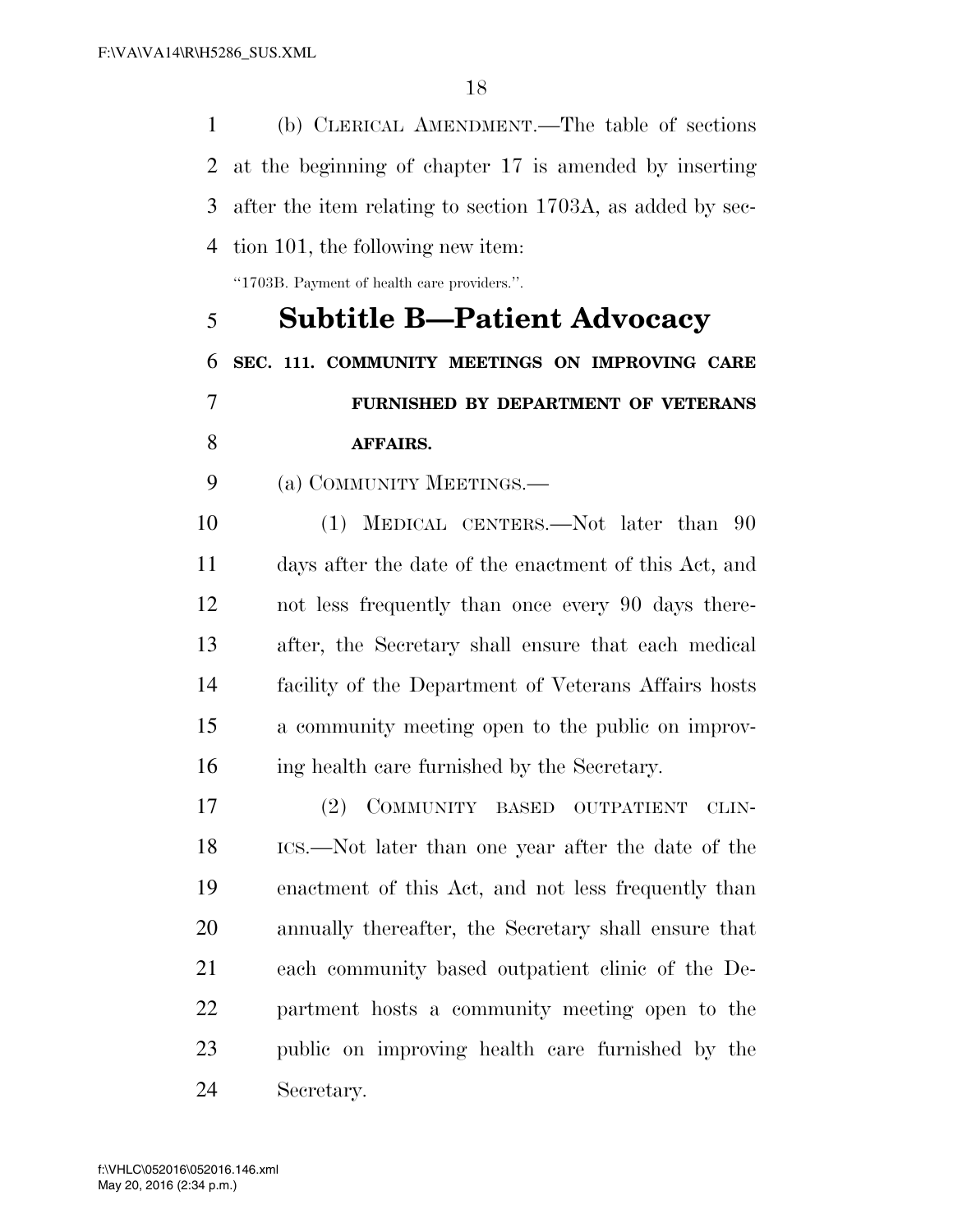(b) ATTENDANCE BY DIRECTOR OF VETERANS INTE-GRATED SERVICE NETWORK OR DESIGNEE.—

 (1) IN GENERAL.—Each community meeting hosted by a medical facility or community based out- patient clinic under subsection (a) shall be attended by the Director of the Veterans Integrated Service Network in which the medical facility or community based outpatient clinic, as the case may be, is lo- cated. Subject to paragraph (2), the Director may delegate such attendance only to an employee who works in the Office of the Director.

 (2) ATTENDANCE BY DIRECTOR.—Each Direc- tor of a Veterans Integrated Service Network shall personally attend not less than one community meet- ing under subsection (a) hosted by each medical fa- cility located in the Veterans Integrated Service Net-work each year.

 (c) NOTICE.—The Secretary shall notify the Com- mittee on Veterans' Affairs of the Senate, the Committee on Veterans' Affairs of the House of Representatives, and each Member of Congress (as defined in section 104) who represents the area in which the medical facility is located of a community meeting under subsection (a) by not later than 10 days before such community meeting occurs.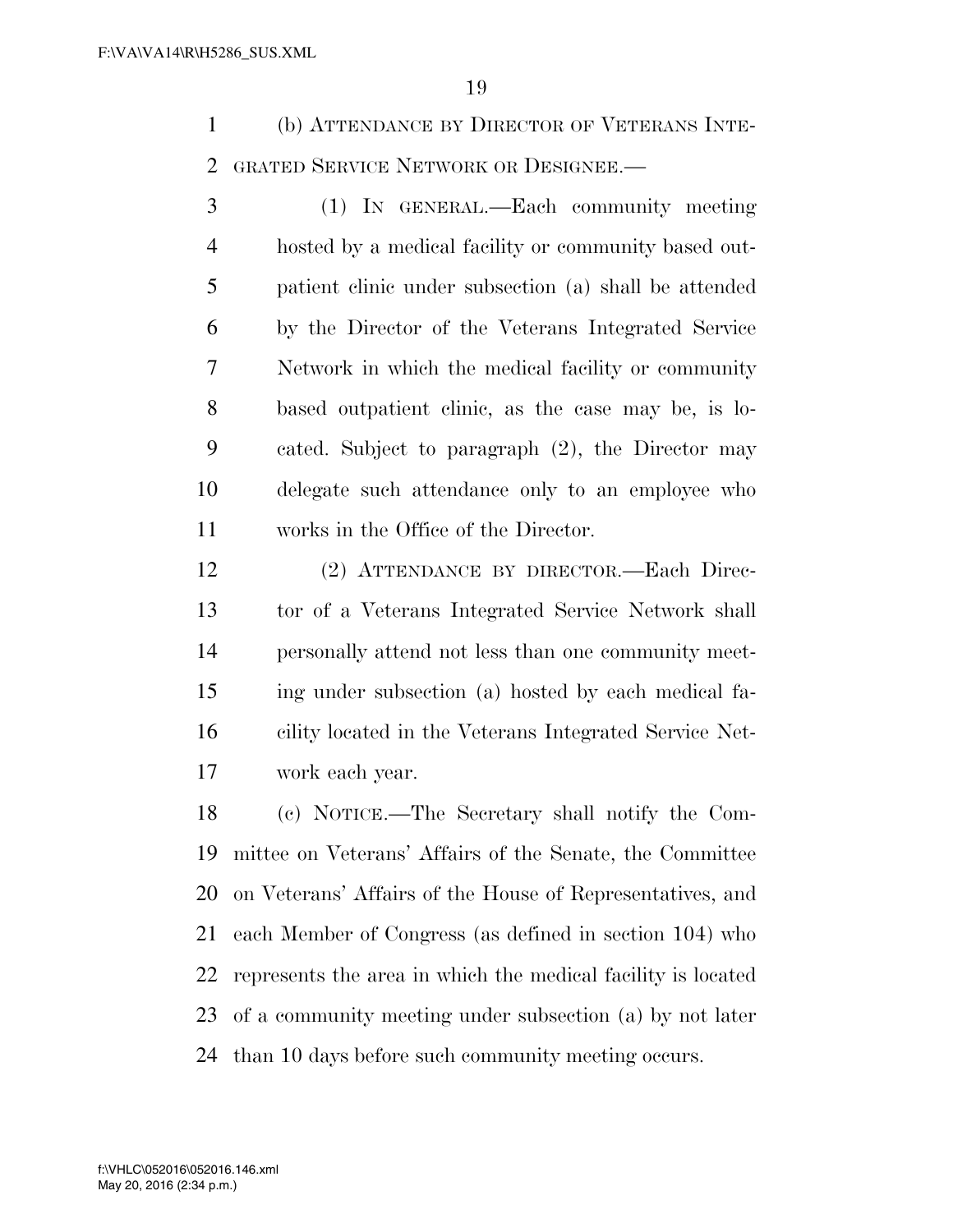| 1 SEC. 112. IMPROVEMENT OF AWARENESS OF PATIENT AD- |
|-----------------------------------------------------|
| VOCACY PROGRAM AND PATIENT BILL OF                  |
| RIGHTS OF DEPARTMENT OF VETERANS AF-                |
| FAIRS.                                              |

 Not later than 90 days after the date of the enact- ment of this Act, the Secretary of Veterans Affairs shall, in as many prominent locations as the Secretary deter- mines appropriate to be seen by the largest percentage of patients and family members of patients at each medical facility of the Department of Veterans Affairs—

 (1) display the purposes of the Patient Advo- cacy Program of the Department and the contact in- formation for the patient advocate at such medical facility; and

 (2) display the rights and responsibilities of— (A) patients and family members and pa-tients at such medical facility; and

 (B) with respect to community living cen- ters and other residential facilities of the De- partment, residents and family members of resi-dents at such medical facility.

**SEC. 113. COMPTROLLER GENERAL REPORT ON PATIENT** 

 **ADVOCACY PROGRAM OF DEPARTMENT OF VETERANS AFFAIRS.** 

(a) IN GENERAL.—Not later than two years after the

date of the enactment of this Act, the Comptroller General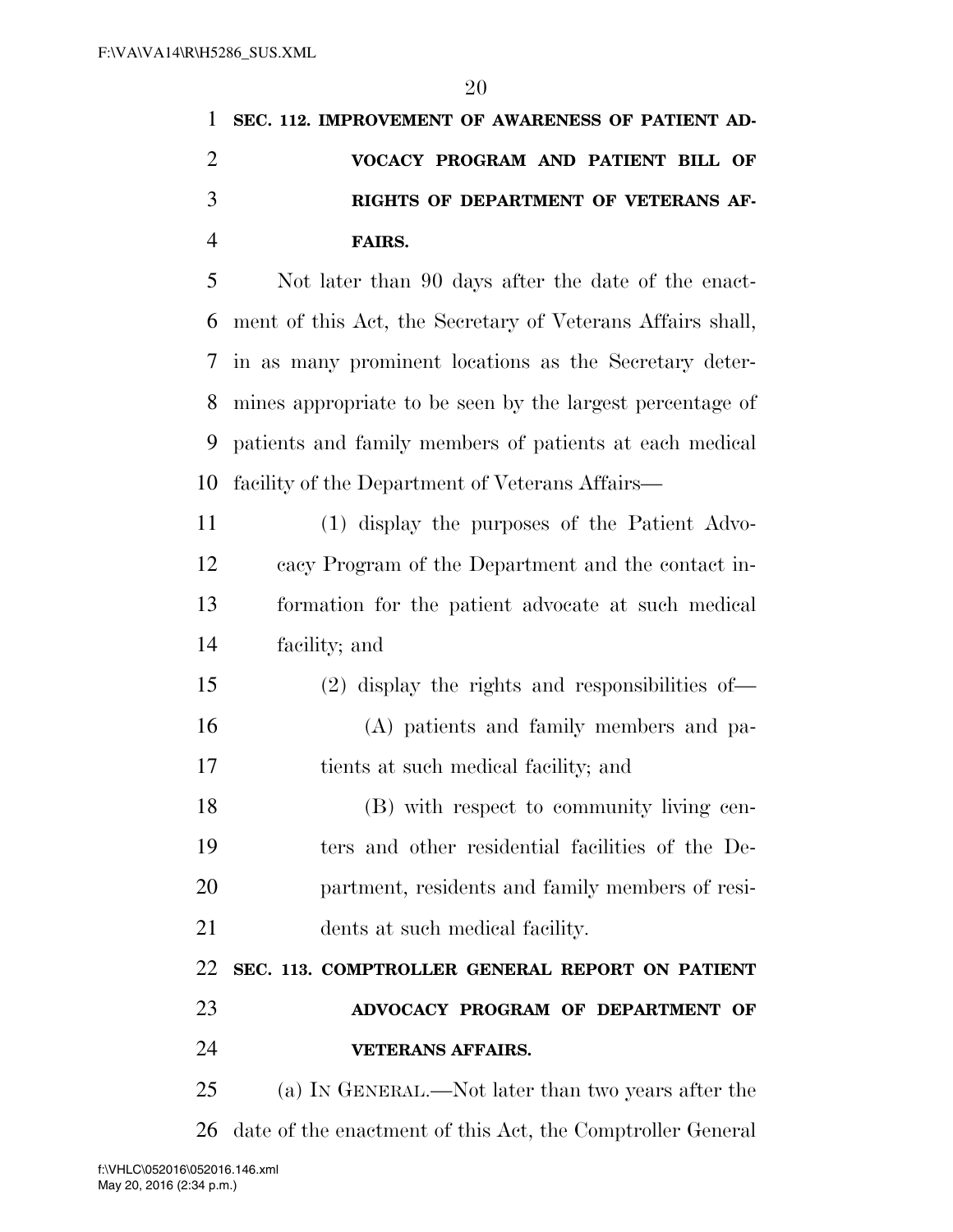|    | 1 of the United States shall submit to the Committee on     |
|----|-------------------------------------------------------------|
|    | 2 Veterans' Affairs of the Senate and the Committee on Vet- |
| 3  | erans' Affairs of the House of Representatives a report     |
| 4  | on the Patient Advocacy Program of the Department of        |
| 5  | Veterans Affairs (in this section referred to as the "Pro-  |
| 6  | $gram$ ").                                                  |
| 7  | (b) ELEMENTS.—The report required by subsection             |
| 8  | (a) shall include the following:                            |
| 9  | (1) A description of the Program, including—                |
| 10 | (A) the purpose of the Program;                             |
| 11 | (B) the activities carried out under the                    |
| 12 | Program; and                                                |
| 13 | (C) the sufficiency of the Program in                       |
| 14 | achieving the purpose of the Program.                       |
| 15 | $(2)$ An assessment of the sufficiency of staffing          |
| 16 | of employees of the Department responsible for car-         |
| 17 | rying out the Program.                                      |
| 18 | (3) An assessment of the sufficiency of the                 |
| 19 | training of such employees.                                 |
| 20 | $(4)$ An assessment of —                                    |
| 21 | (A) the awareness of the Program among                      |
| 22 | veterans and family members of veterans; and                |
| 23 | (B) the use of the Program by veterans                      |
| 24 | and family members of veterans.                             |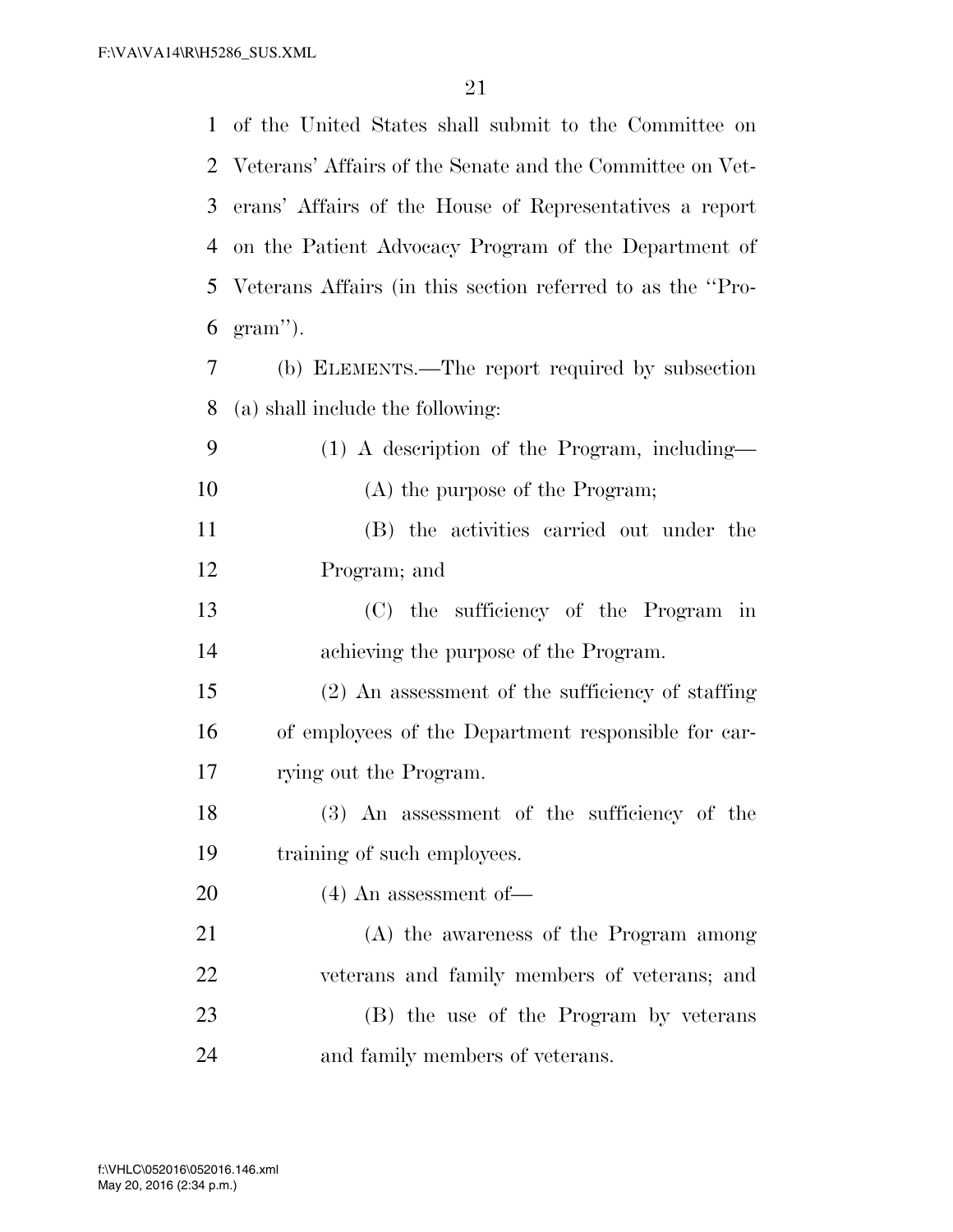| $\mathbf{1}$   | (5) Such recommendations and proposals for            |
|----------------|-------------------------------------------------------|
| 2              | improving or modifying the Program as the Comp-       |
| 3              | troller General considers appropriate.                |
| $\overline{4}$ | (6) Such other information with respect to the        |
| 5              | Program as the Comptroller General considers ap-      |
| 6              | propriate.                                            |
| 7              | Subtitle C—Complementary and                          |
| 8              | <b>Integrative Health</b>                             |
| 9              | SEC. 121. PILOT PROGRAM ON INTEGRATION OF COM-        |
| 10             | PLEMENTARY ALTERNATIVE MEDICINES AND                  |
| 11             | RELATED ISSUES FOR VETERANS AND FAM-                  |
| 12             | ILY MEMBERS OF VETERANS.                              |
| 13             | (a) PILOT PROGRAM.—                                   |
| 14             | (1) IN GENERAL.—Not later than two years              |
| 15             | after the date of the enactment of this Act, the Sec- |
| 16             | retary of Veterans Affairs shall commence a pilot     |
| 17             | program to assess the feasibility and advisability of |
| 18             | using wellness-based programs (as defined by the      |
| 19             | Secretary) to complement the provision of pain man-   |
| 20             | agement and related health care services, including   |
| 21             | mental health care services, to veterans.             |
| 22             | (2) MATTERS ADDRESSED.—In carrying out the            |
| 23             | pilot program, the Secretary shall assess the fol-    |
| 24             | lowing:                                               |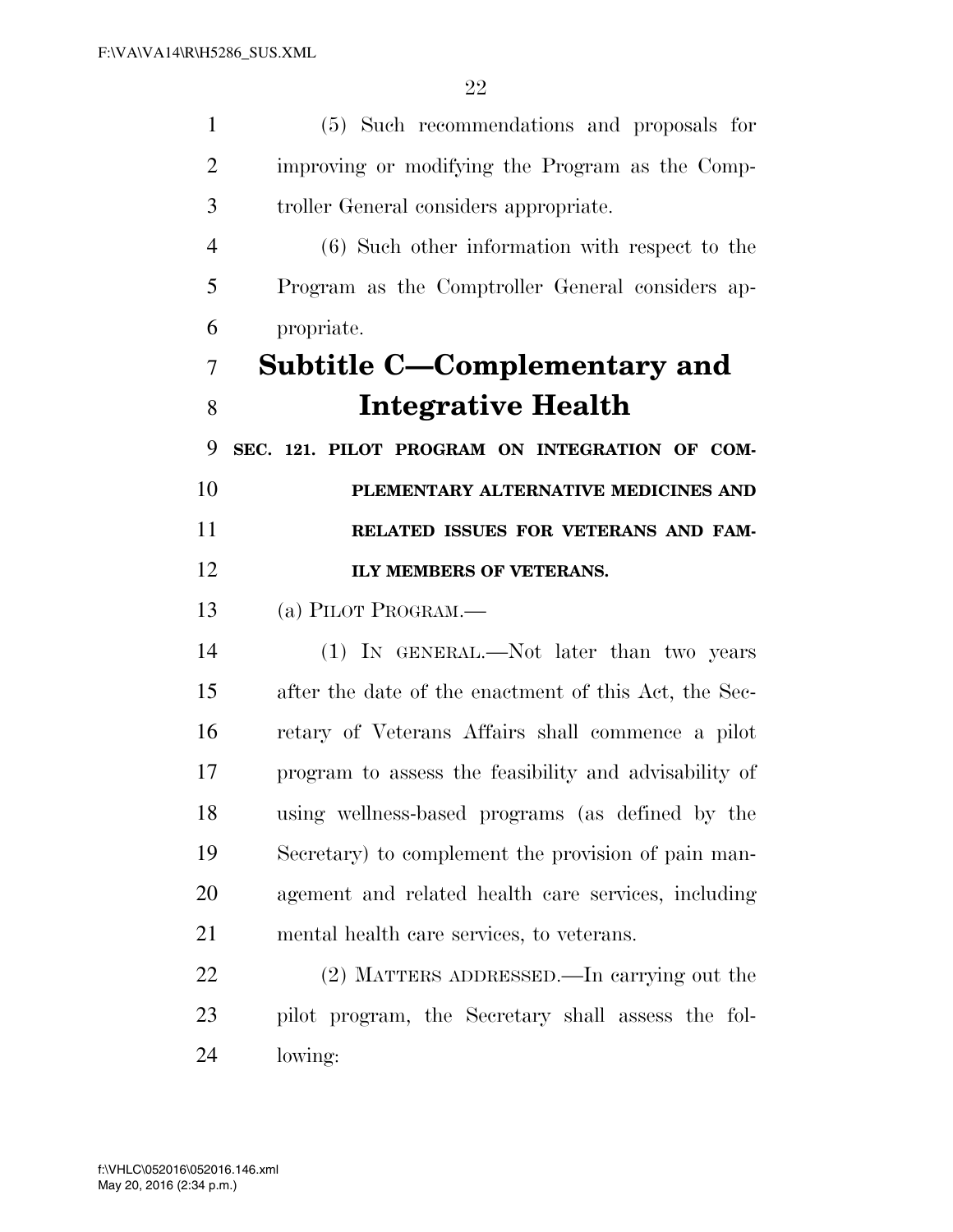| $\mathbf{1}$   | (A) Means of improving coordination be-          |
|----------------|--------------------------------------------------|
| $\overline{2}$ | tween Federal, State, local, and community pro-  |
| 3              | viders of health care in the provision of pain   |
| $\overline{4}$ | management and related health care services to   |
| 5              | veterans.                                        |
| 6              | (B) Means of enhancing outreach, and co-         |
| 7              | ordination of outreach, by and among providers   |
| 8              | of health care referred to in subparagraph (A)   |
| 9              | on the pain management and related health        |
| 10             | care services available to veterans.             |
| 11             | (C) Means of using wellness-based pro-           |
| 12             | grams of providers of health care referred to in |
| 13             | subparagraph (A) as complements to the provi-    |
| 14             | sion by the Department of pain management        |
| 15             | and related health care services to veterans.    |
| 16             | (D) Whether wellness-based programs de-          |
| 17             | scribed in subparagraph $(C)$ —                  |
| 18             | (i) are effective in enhancing the qual-         |
| 19             | ity of life and well-being of veterans;          |
| 20             | (ii) are effective in increasing the ad-         |
| 21             | herence of veterans to the primary pain          |
| 22             | management and related health care serv-         |
| 23             | ices provided such veterans by the Depart-       |
| 24             | ment;                                            |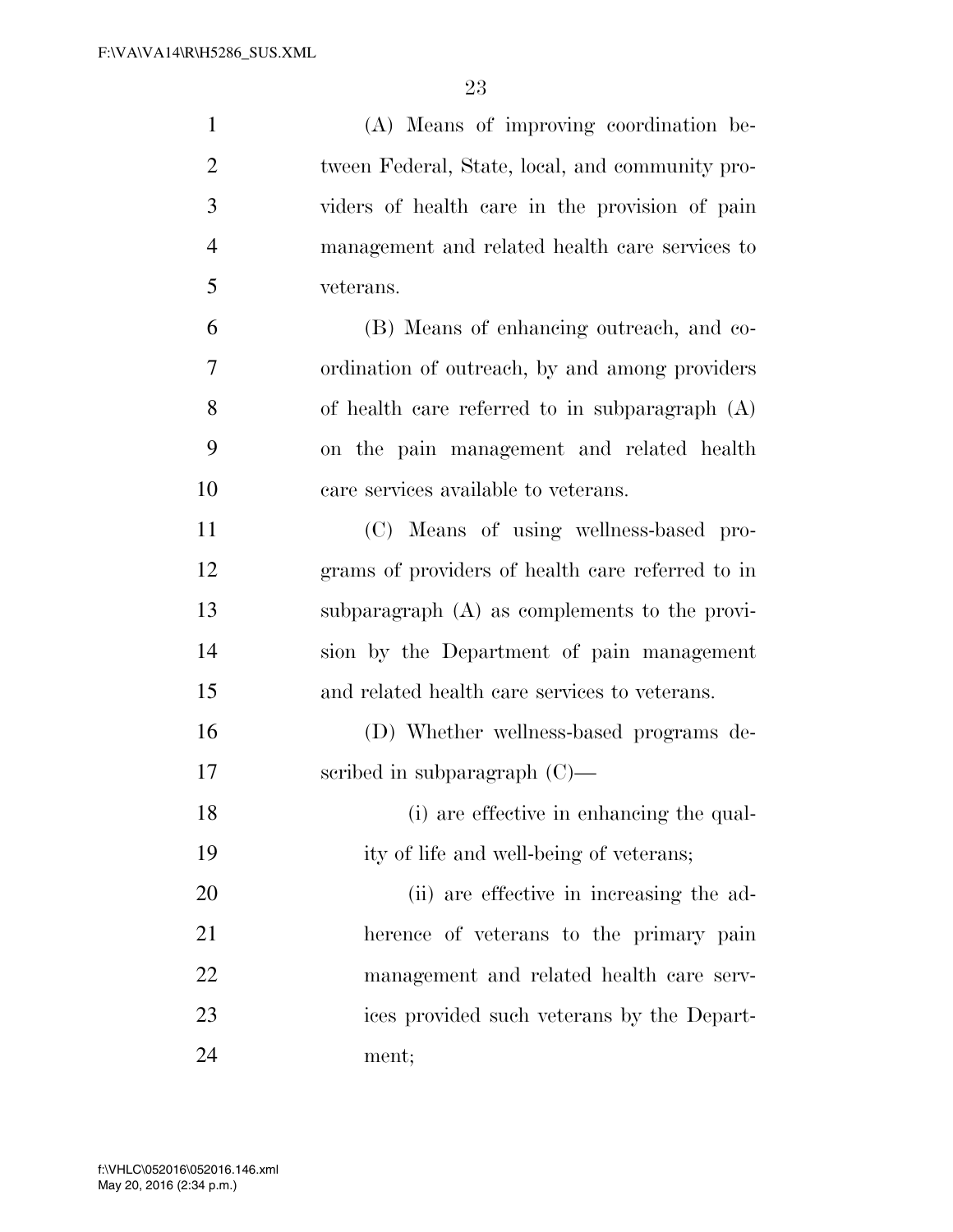| $\mathbf{1}$   | (iii) have an effect on the sense of                          |
|----------------|---------------------------------------------------------------|
| $\overline{2}$ | well-being of veterans who receive primary                    |
| 3              | pain management and related health care                       |
| $\overline{4}$ | services from the Department; and                             |
| 5              | (iv) are effective in encouraging vet-                        |
| 6              | erans receiving health care from the De-                      |
| 7              | partment to adopt a more healthy lifestyle.                   |
| 8              | (b) DURATION.—The Secretary shall carry out the               |
| 9              | pilot program under subsection $(a)(1)$ for a period of three |
| 10             | years.                                                        |
| 11             | $(e)$ LOCATIONS.—                                             |
| 12             | (1) FACILITIES.—The Secretary shall carry out                 |
| 13             | the pilot program under subsection $(a)(1)$ at facili-        |
| 14             | ties of the Department providing pain management              |
| 15             | and related health care services, including mental            |
| 16             | health care services, to veterans. In selecting such          |
| 17             | facilities to carry out the pilot program, the Sec-           |
| 18             | retary shall select not fewer than 15 medical centers         |
| 19             | of the Department, of which not fewer than two                |
| 20             | shall be polytrauma rehabilitation centers of the De-         |
| 21             | partment.                                                     |
| 22             | (2) MEDICAL CENTERS WITH PRESCRIPTION                         |
| 23             | RATES OF OPIOIDS THAT CONFLICT WITH<br>CARE                   |
| 24             | STANDARDS.—In selecting the medical centers under             |
| 25             | paragraph (1), the Secretary shall give priority to           |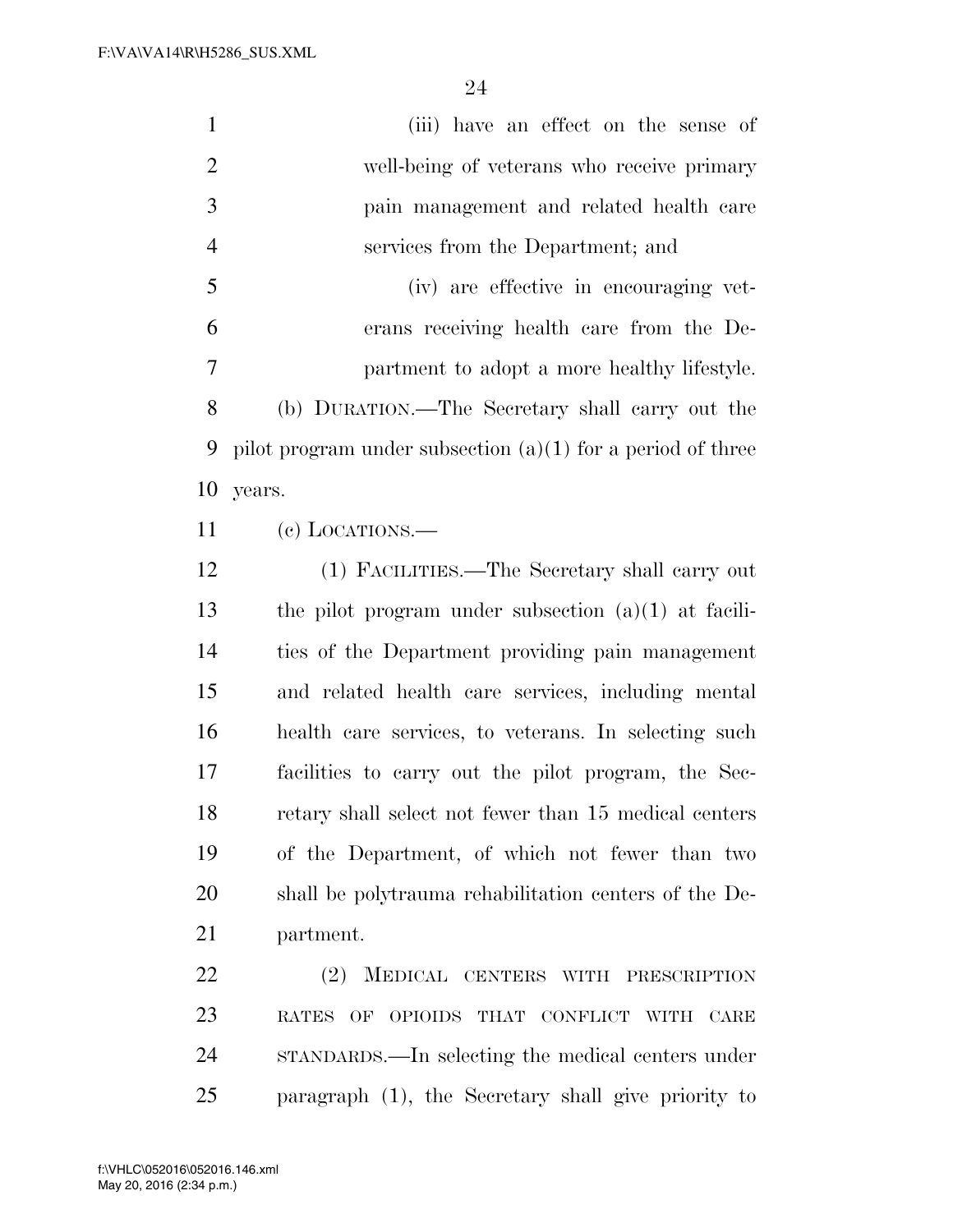medical centers of the Department at which there is a prescription rate of opioids that conflicts with or is otherwise inconsistent with the standards of ap-propriate and safe care.

 (d) PROVISION OF SERVICES.—Under the pilot pro- gram under subsection (a)(1), the Secretary shall provide covered services to covered veterans by integrating com- plementary and alternative medicines and integrative health services with other services provided by the Depart-ment at the medical centers selected under subsection (c).

 (e) COVERED VETERANS.—For purposes of the pilot program under subsection (a)(1), a covered veteran is any veteran who—

 (1) has a mental health condition diagnosed by a clinician of the Department;

(2) experiences chronic pain;

 (3) has a chronic condition being treated by a clinician of the Department; or

19 (4) is not described in paragraph  $(1)$ ,  $(2)$ , or (3) and requests to participate in the pilot program or is referred by a clinician of the Department who is treating the veteran.

(f) COVERED SERVICES.—

 (1) IN GENERAL.—For purposes of the pilot program, covered services are services consisting of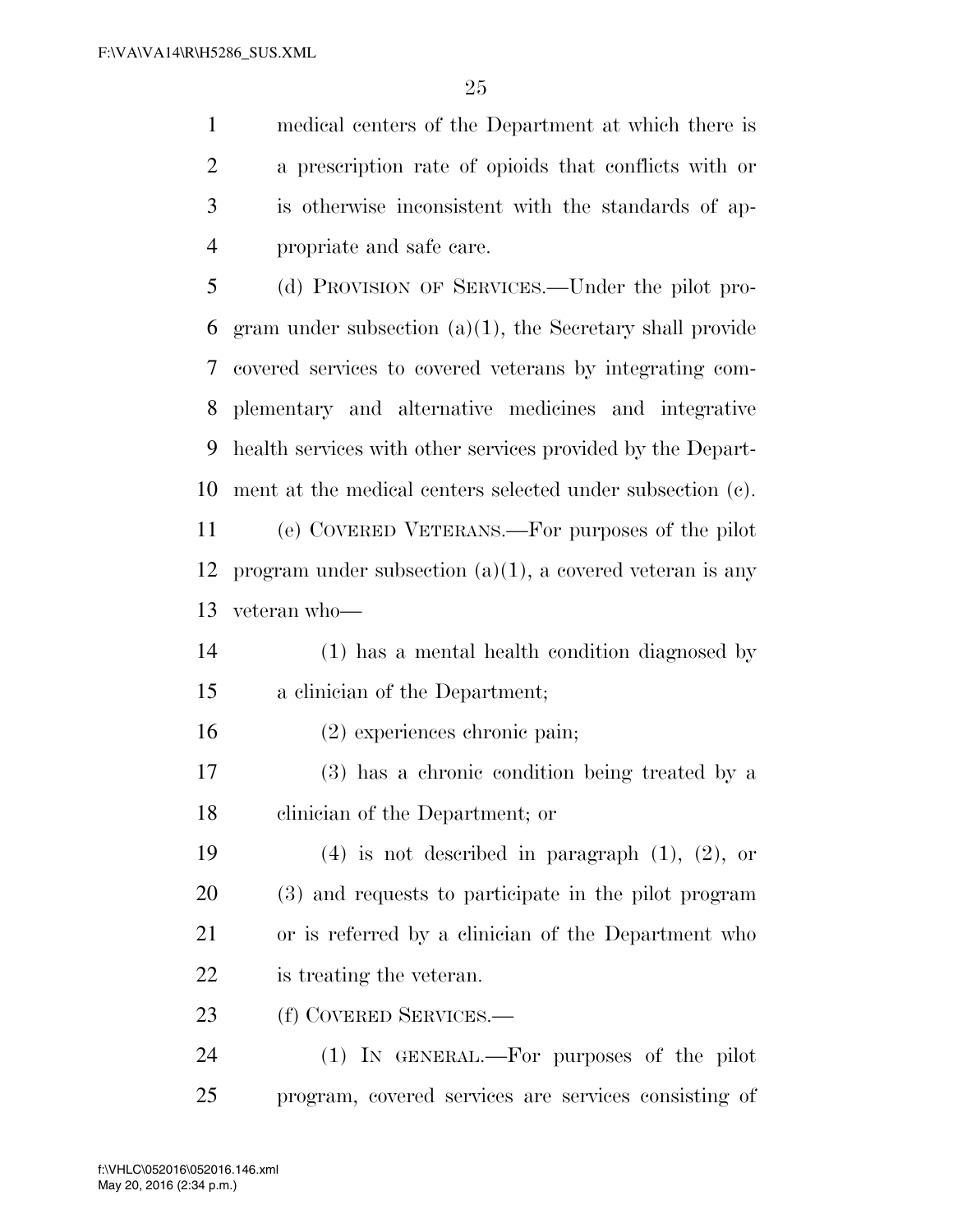| complementary and integrative health services as se- |
|------------------------------------------------------|
| lected by the Secretary.                             |
| $(9)$ Aproximation $(9)$ or $(9)$ $(9)$ $(9)$        |

 (2) ADMINISTRATION OF SERVICES.—Covered services shall be administered under the pilot pro-gram as follows:

 (A) Covered services shall be administered by professionals or other instructors with ap- propriate training and expertise in complemen- tary and integrative health services who are em- ployees of the Department or with whom the Department enters into an agreement to pro-vide such services.

 (B) Covered services shall be included as part of the Patient Aligned Care Teams initia- tive of the Office of Patient Care Services, Pri- mary Care Program Office, in coordination with the Office of Patient Centered Care and Cul-tural Transformation.

 (C) Covered services shall be made avail-able to—

 (i) covered veterans who have received conventional treatments from the Depart- ment for the conditions for which the cov-ered veteran seeks complementary and in-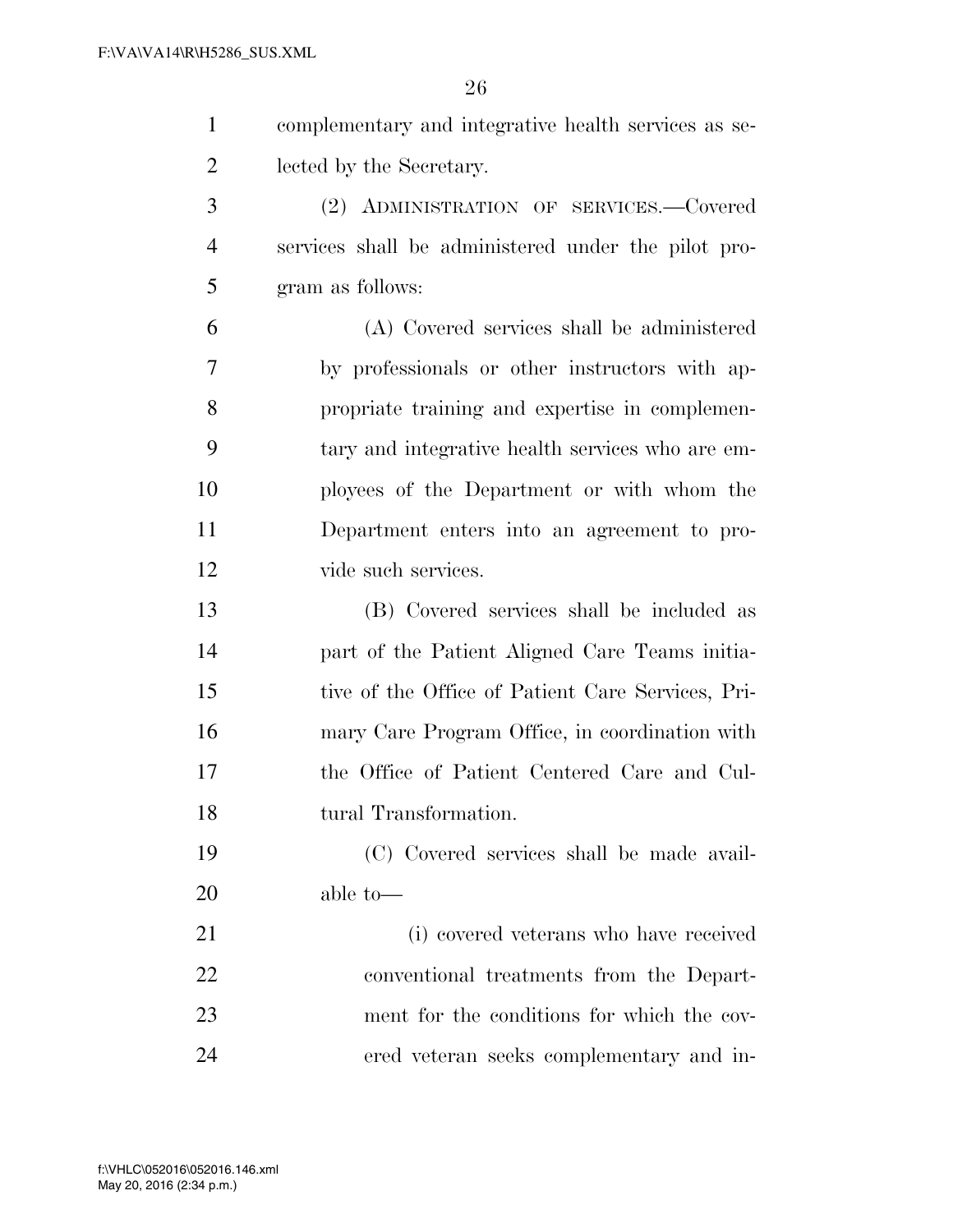| $\mathbf{1}$   | tegrative health services under the pilot               |
|----------------|---------------------------------------------------------|
| $\overline{2}$ | program; and                                            |
| 3              | (ii) covered veterans who have not re-                  |
| $\overline{4}$ | ceived conventional treatments from the                 |
| 5              | Department for such conditions.                         |
| 6              | $(g)$ REPORTS.—                                         |
| 7              | (1) IN GENERAL.—Not later than 30 months                |
| 8              | after the date on which the Secretary commences the     |
| 9              | pilot program under subsection $(a)(1)$ , the Secretary |
| 10             | shall submit to the Committee on Veterans' Affairs      |
| 11             | of the Senate and the Committee on Veterans' Af-        |
| 12             | fairs of the House of Representatives a report on the   |
| 13             | pilot program.                                          |
| 14             | (2) ELEMENTS.—The report under paragraph                |
| 15             | $(1)$ shall include the following:                      |
| 16             | (A) The findings and conclusions of the                 |
| 17             | Secretary with respect to the pilot program             |
| 18             | under subsection $(a)(1)$ , including with respect      |
| 19             | $to-$                                                   |
| 20             | (i) the use and efficacy of the com-                    |
| 21             | plementary and integrative health services              |
| 22             | established under the pilot program;                    |
| 23             | (ii) the outreach conducted by the                      |
| 24             | Secretary to inform veterans and commu-                 |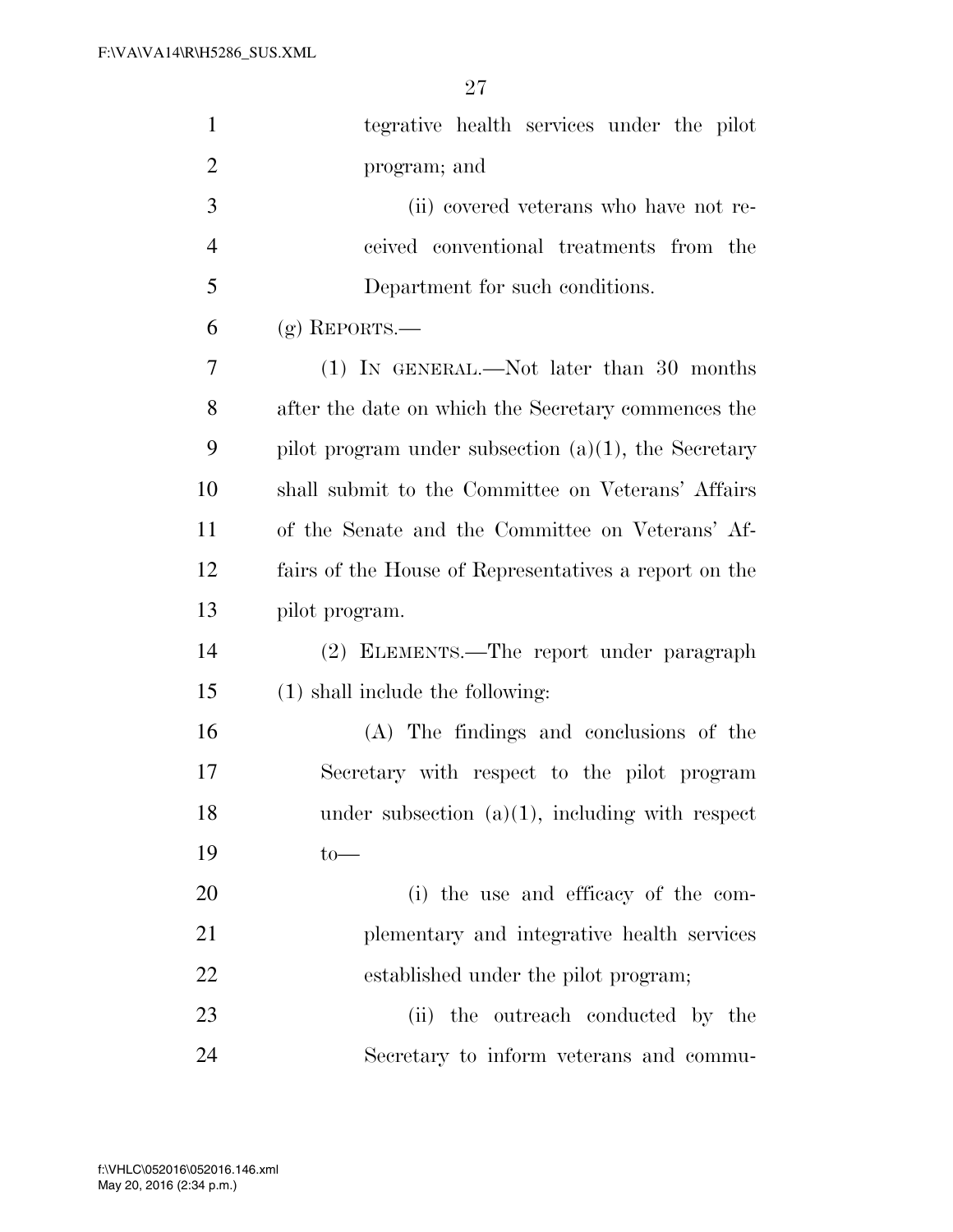| $\mathbf{1}$   | nity organizations about the pilot program;                |
|----------------|------------------------------------------------------------|
| $\overline{2}$ | and                                                        |
| 3              | (iii) an assessment of the benefit of                      |
| $\overline{4}$ | the pilot program to covered veterans in                   |
| 5              | mental health diagnoses, pain manage-                      |
| 6              | ment, and treatment of chronic illness.                    |
| 7              | (B) Identification of any unresolved bar-                  |
| 8              | riers that impede the ability of the Secretary to          |
| 9              | incorporate complementary and integrative                  |
| 10             | health services with other health care services            |
| 11             | provided by the Department.                                |
| 12             | (C) Such recommendations for the continu-                  |
| 13             | ation or expansion of the pilot program as the             |
| 14             | Secretary considers appropriate.                           |
| 15             | (h) COMPLEMENTARY AND INTEGRATIVE HEALTH                   |
| 16             | DEFINED.—In this section, the term "complementary and      |
| 17             | integrative health" shall have the meaning given that term |
| 18             | by the National Institutes of Health.                      |
| 19             | <b>Subtitle D-Fitness of Health Care</b>                   |
| 20             | <b>Providers</b>                                           |
| 21             | SEC. 131. ADDITIONAL REQUIREMENTS FOR HIRING OF            |
| 22             | HEALTH CARE PROVIDERS BY DEPARTMENT                        |
| 23             | OF VETERANS AFFAIRS.                                       |
| 24             | As part of the hiring process for each health care pro-    |

vider considered for a position at the Department of Vet-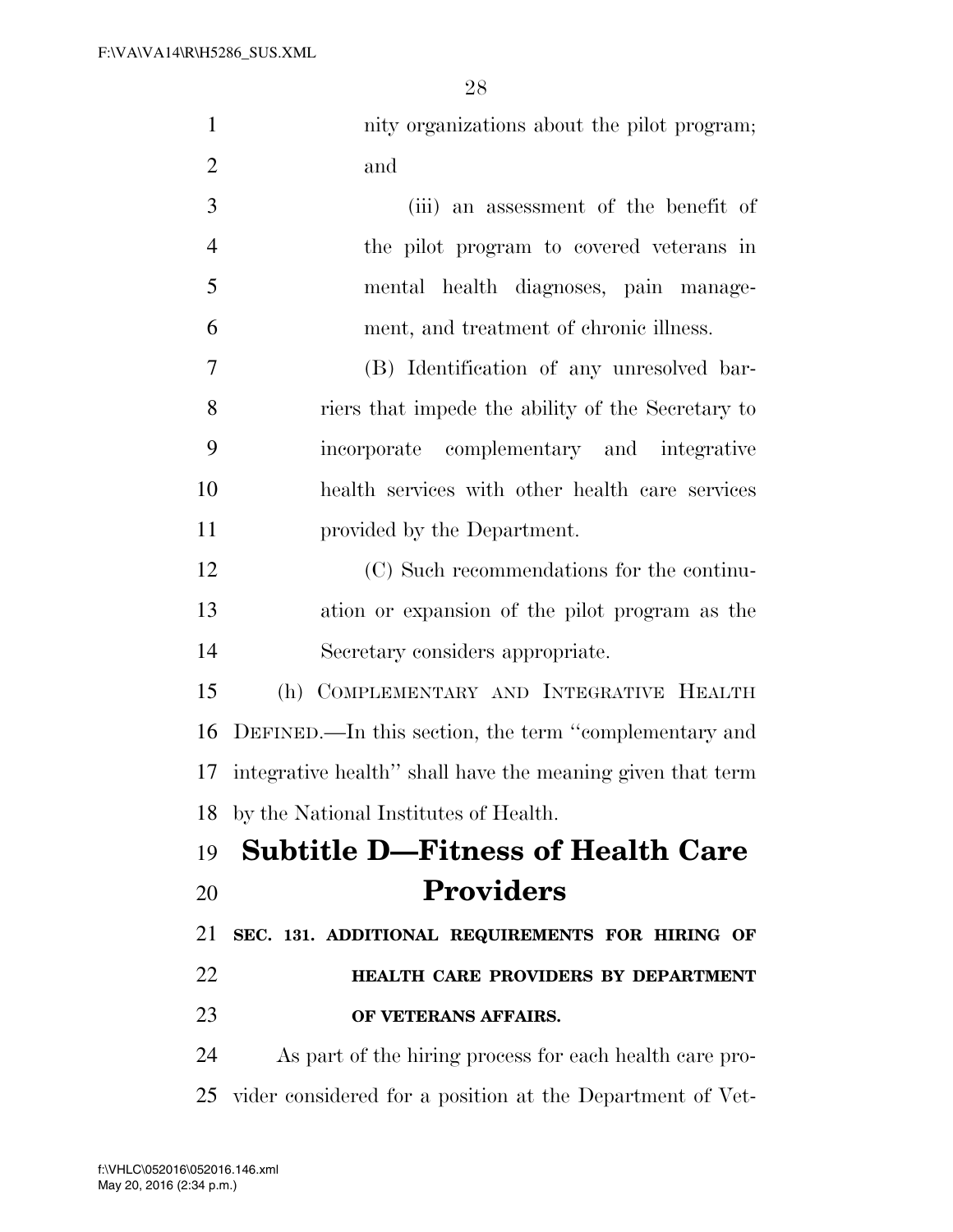erans Affairs after the date of the enactment of the Act, the Secretary of Veterans Affairs shall require from the medical board of each State in which the health care pro-vider has a medical license—

- (1) information on any violation of the require- ments of the medical license of the health care pro- vider during the 20-year period preceding the con- sideration of the health care provider by the Depart-ment; and
- (2) information on whether the health care pro- vider has entered into any settlement agreement for the disciplinary charge relating to the practice of medicine by the health care provider.

**SEC. 132. PROVISION OF INFORMATION ON HEALTH CARE** 

# **PROVIDERS OF DEPARTMENT OF VETERANS AFFAIRS TO STATE MEDICAL BOARDS.**

 Notwithstanding section 552a of title 5, United States Code, with respect to each health care provider of the Department of Veterans Affairs who has violated a requirement of the medical license of the health care pro- vider, the Secretary of Veterans Affairs shall provide to the medical board of each State in which the health care provider is licensed detailed information with respect to such violation, regardless of whether such board has for-mally requested such information.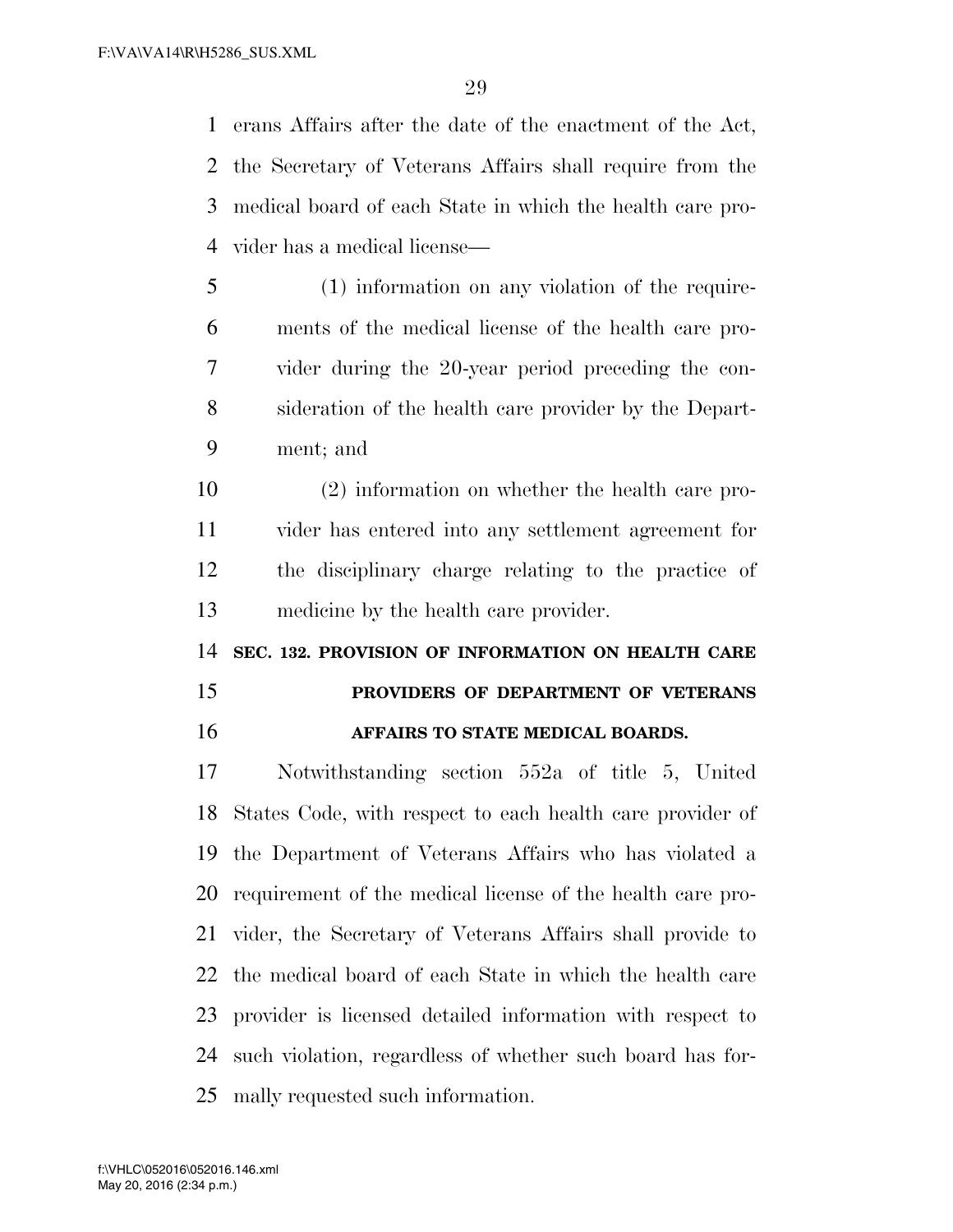**SEC. 133. REPORT ON COMPLIANCE BY DEPARTMENT OF VETERANS AFFAIRS WITH REVIEWS OF HEALTH CARE PROVIDERS LEAVING THE DE- PARTMENT OR TRANSFERRING TO OTHER FACILITIES.** 

 Not later than 180 days after the date of the enact- ment of this Act, the Secretary of Veterans Affairs shall submit to the Committee on Veterans' Affairs of the Sen- ate and the Committee on Veterans' Affairs of the House of Representatives a report on the compliance by the De- partment of Veterans Affairs with the policy of the De-partment—

 (1) to conduct a review of each health care pro- vider of the Department who transfers to another medical facility of the Department, retires, or is ter- minated to determine whether there are any con- cerns, complaints, or allegations of violations relat- ing to the medical practice of the health care pro-vider; and

 (2) to take appropriate action with respect to any such concern, complaint, or allegation.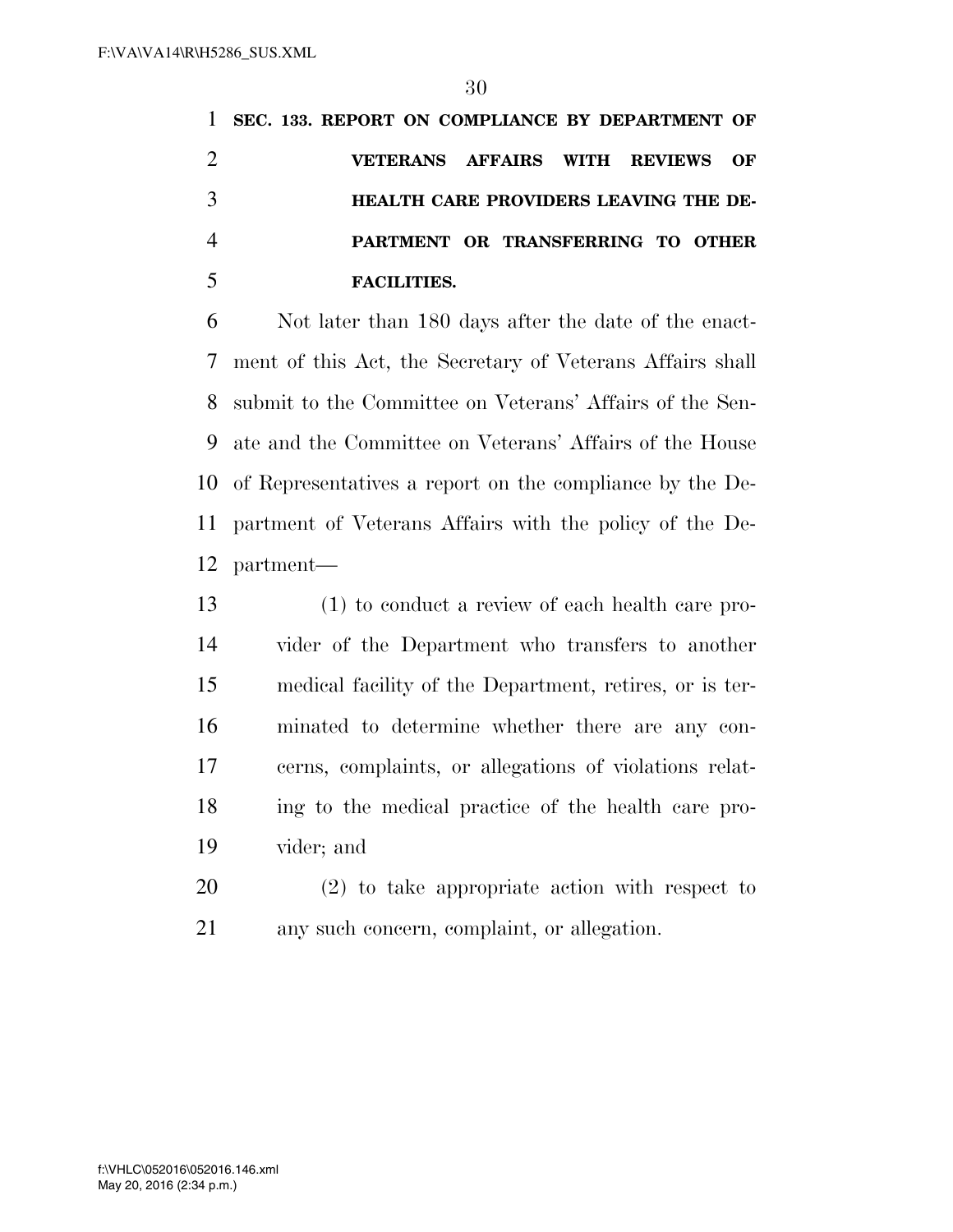# **Subtitle E—Other Matters SEC. 141. AUDIT OF VETERANS HEALTH ADMINISTRATION PROGRAMS OF DEPARTMENT OF VETERANS AFFAIRS.**

 (a) AUDIT.—The Secretary of Veterans Affairs shall seek to enter into a contract with a nongovernmental enti- ty under which the entity shall conduct a audits of the programs of the Veterans Health Administration of the Department of Veterans Affairs to identify ways to im- prove the furnishing of benefits and health care adminis- tered by the Veterans Health Administration to veterans and families of veterans.

 (b) AUDIT REQUIREMENTS.—In carrying out each audit under subsection (a), the entity shall perform the following:

 (1) Five-year risk assessments to identify the functions, staff organizations, and staff offices of the Veterans Health Administration that would lead to- wards the greatest improvement in furnishing of benefits and health care to veterans and families of veterans.

 (2) Development of plans that are informed by the risk assessment under paragraph (1) to conduct audits of the functions, staff organizations, and staff offices identified under paragraph (1).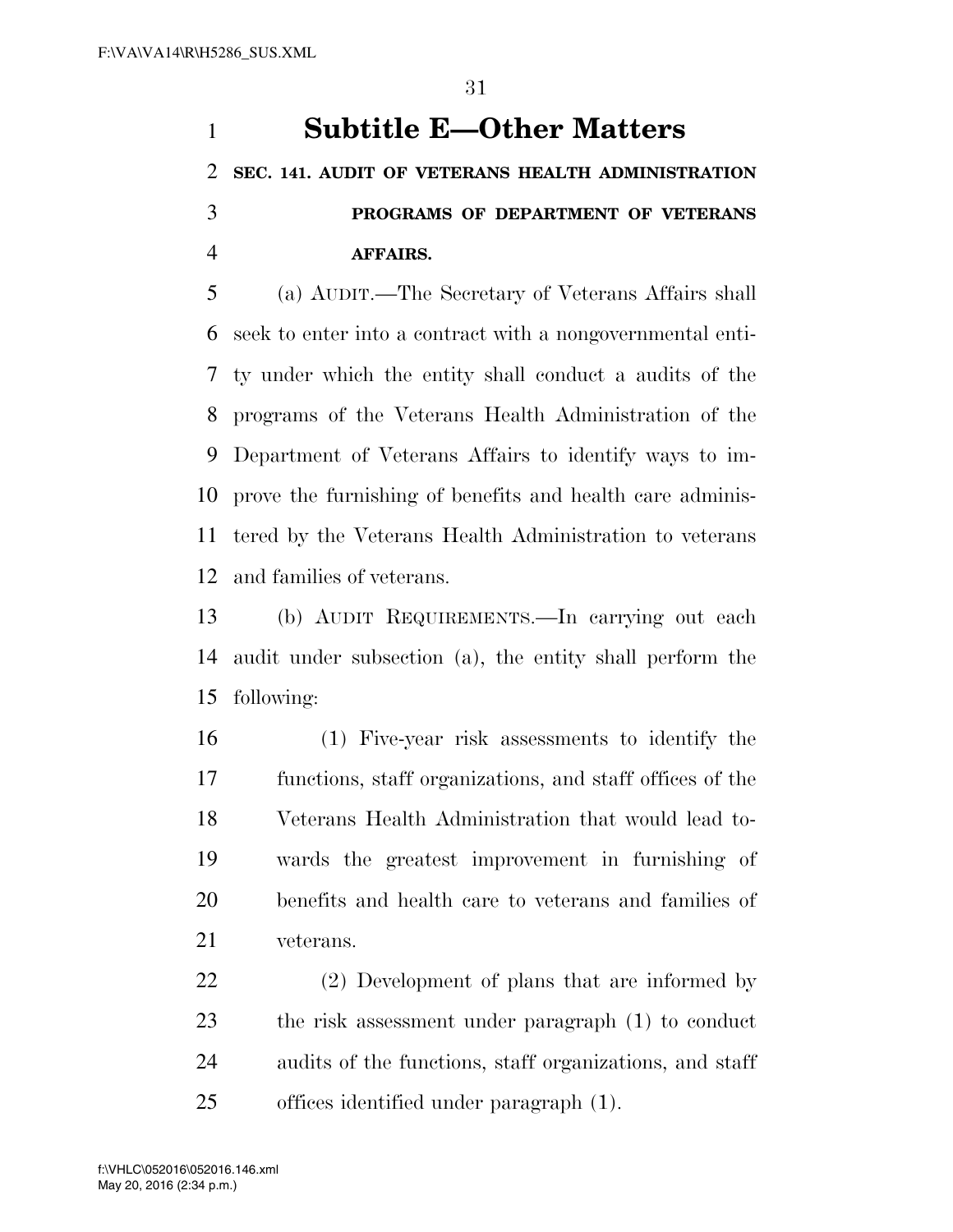| $\mathbf{1}$   | (3) Conduct audits in accordance with the plans            |
|----------------|------------------------------------------------------------|
| $\overline{2}$ | developed pursuant to paragraph (2).                       |
| 3              | (c) REPORTS.—Not later than 90 days after the date         |
| 4              | on which each audit is completed under subsection (a),     |
| 5              | the Secretary shall submit to the Committees on Veterans'  |
| 6              | Affairs of the House of Representatives and the Senate     |
| 7              | a report that includes—                                    |
| 8              | $(1)$ a summary of the audit;                              |
| 9              | (2) the findings of the entity that conducted the          |
| 10             | audit with respect to the audit; and                       |
| 11             | (3) such recommendations as the Secretary de-              |
| 12             | termines appropriate for legislative or administrative     |
| 13             | action to improve the furnishing of benefits and           |
| 14             | health care to veterans and families of veterans.          |
| 15             | TITLE II—CONSTRUCTION AND                                  |
| 16             | <b>FACILITIES MATTERS</b>                                  |
| 17             | SEC. 201. AUTHORIZATION OF CERTAIN MAJOR MEDICAL           |
| 18             | FACILITY PROJECTS OF THE DEPARTMENT                        |
| 19             | OF VETERANS AFFAIRS.                                       |
| 20             | (a) AUTHORIZATION.—The Secretary of Veterans Af-           |
| 21             | fairs may carry out the following major medical facility   |
| 22             | projects, with each project to be carried out in an amount |
| 23             | not to exceed the amount specified for that project:       |
| 24             | (1) Seismic corrections to buildings, including            |
| 25             | retrofitting and replacement of high-risk buildings,       |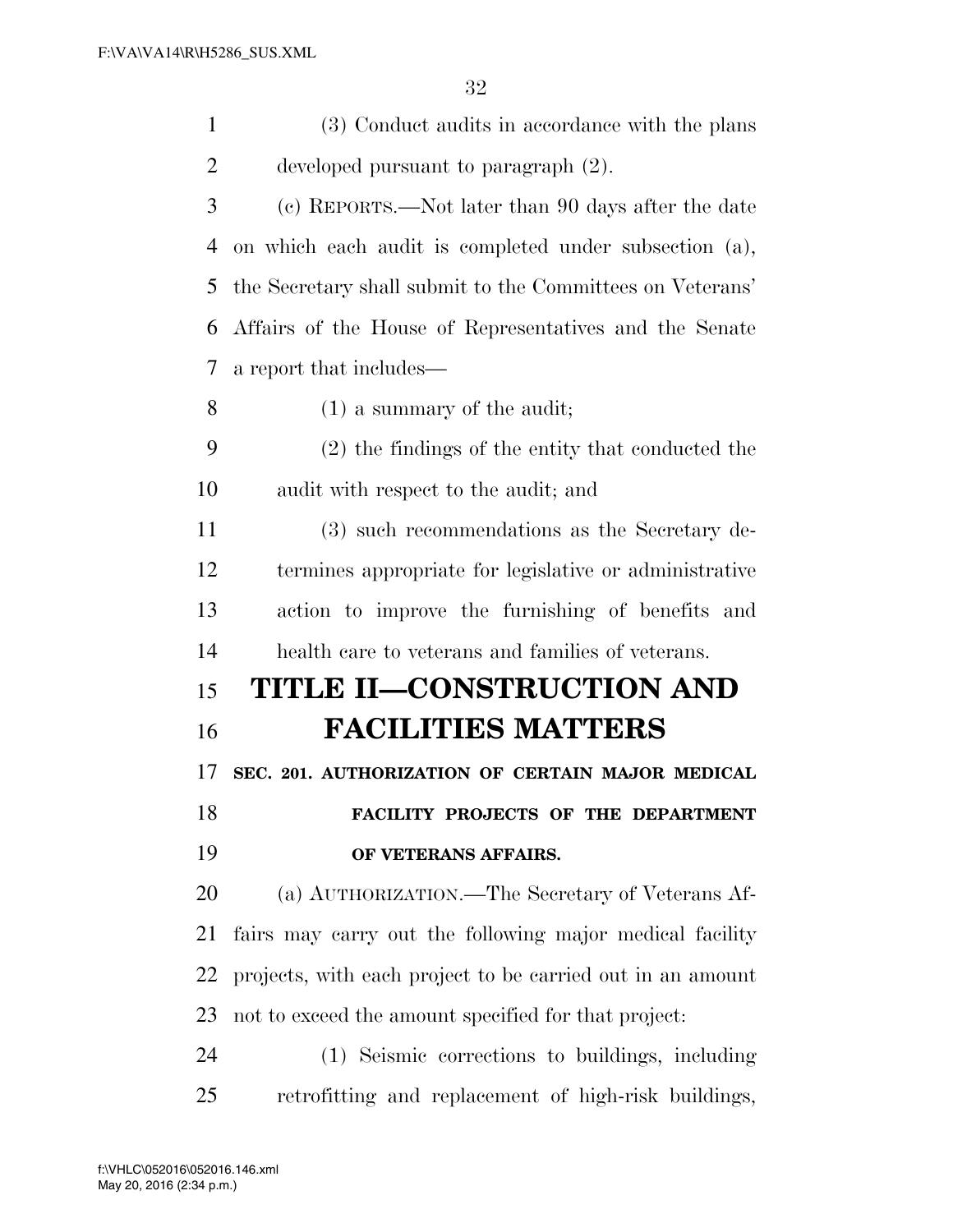| $\mathbf{1}$   | in San Francisco, California, in an amount not to      |
|----------------|--------------------------------------------------------|
| $\overline{2}$ | exceed \$175,880,000.                                  |
| 3              | (2) Seismic corrections to facilities, including       |
| $\overline{4}$ | facilities to support homeless veterans, at the med-   |
| 5              | ical center in West Los Angeles, California, in an     |
| 6              | amount not to exceed $$100,250,000$ .                  |
| $\tau$         | (3) Seismic corrections to the mental health           |
| 8              | and community living center in Long Beach, Cali-       |
| 9              | formia, in an amount not to exceed $$282,100,000$ .    |
| 10             | (4) Construction of an outpatient clinic, admin-       |
| 11             | istrative space, cemetery, and columbarium in Ala-     |
| 12             | meda, California, in an amount not to exceed           |
| 13             | \$83,782,000.                                          |
| 14             | (5) Realignment of medical facilities in Liver-        |
| 15             | more, California, in an amount not to exceed           |
| 16             | \$188,650,000.                                         |
| 17             | $(6)$ Construction of a replacement community          |
| 18             | living center in Perry Point, Maryland, in an          |
| 19             | amount not to exceed $$92,700,000$ .                   |
| 20             | (7) Seismic corrections and other renovations to       |
| 21             | several buildings and construction of a specialty care |
| 22             | building in American Lake, Washington, in an           |
| 23             | amount not to exceed $$13,830,000$ .                   |
| 24             | (b) AUTHORIZATION OF APPROPRIATIONS FOR CON-           |
| 25             | STRUCTION.—There is authorized to be appropriated to   |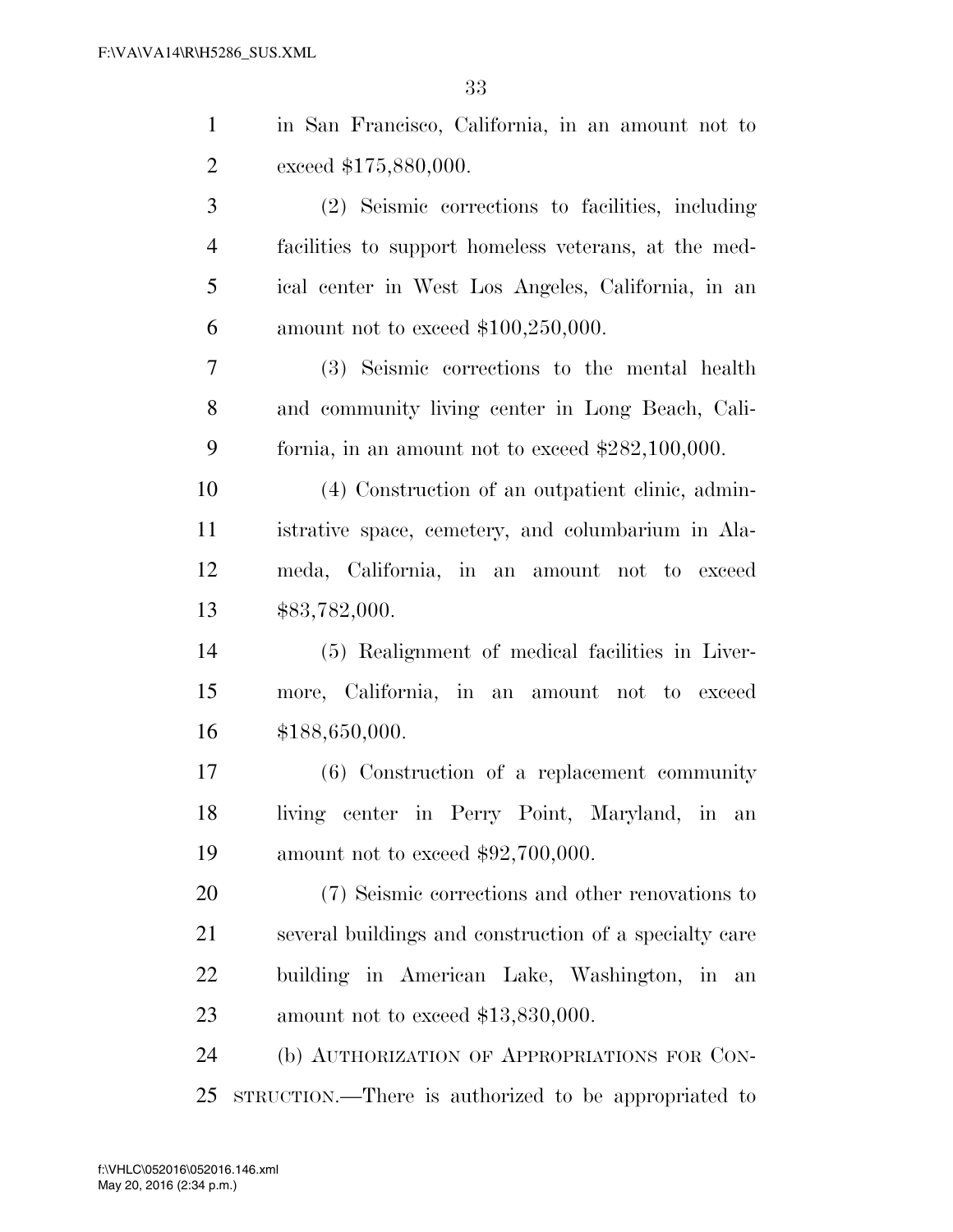the Secretary of Veterans Affairs for fiscal year 2016 or the year in which funds are appropriated for the Construc- tion, Major Projects, account, \$937,192,000 for the projects authorized in subsection (a).

 (c) LIMITATION.—The projects authorized in sub-section (a) may only be carried out using—

 (1) funds appropriated for fiscal year 2016 pur- suant to the authorization of appropriations in sub-section (b);

 (2) funds available for Construction, Major Projects, for a fiscal year before fiscal year 2016 that remain available for obligation;

 (3) funds available for Construction, Major Projects, for a fiscal year after fiscal year 2016 that remain available for obligation;

 (4) funds appropriated for Construction, Major Projects, for fiscal year 2016 for a category of activ-ity not specific to a project;

 (5) funds appropriated for Construction, Major Projects, for a fiscal year before fiscal year 2016 for a category of activity not specific to a project; and (6) funds appropriated for Construction, Major Projects, for a fiscal year after fiscal year 2016 for a category of activity not specific to a project.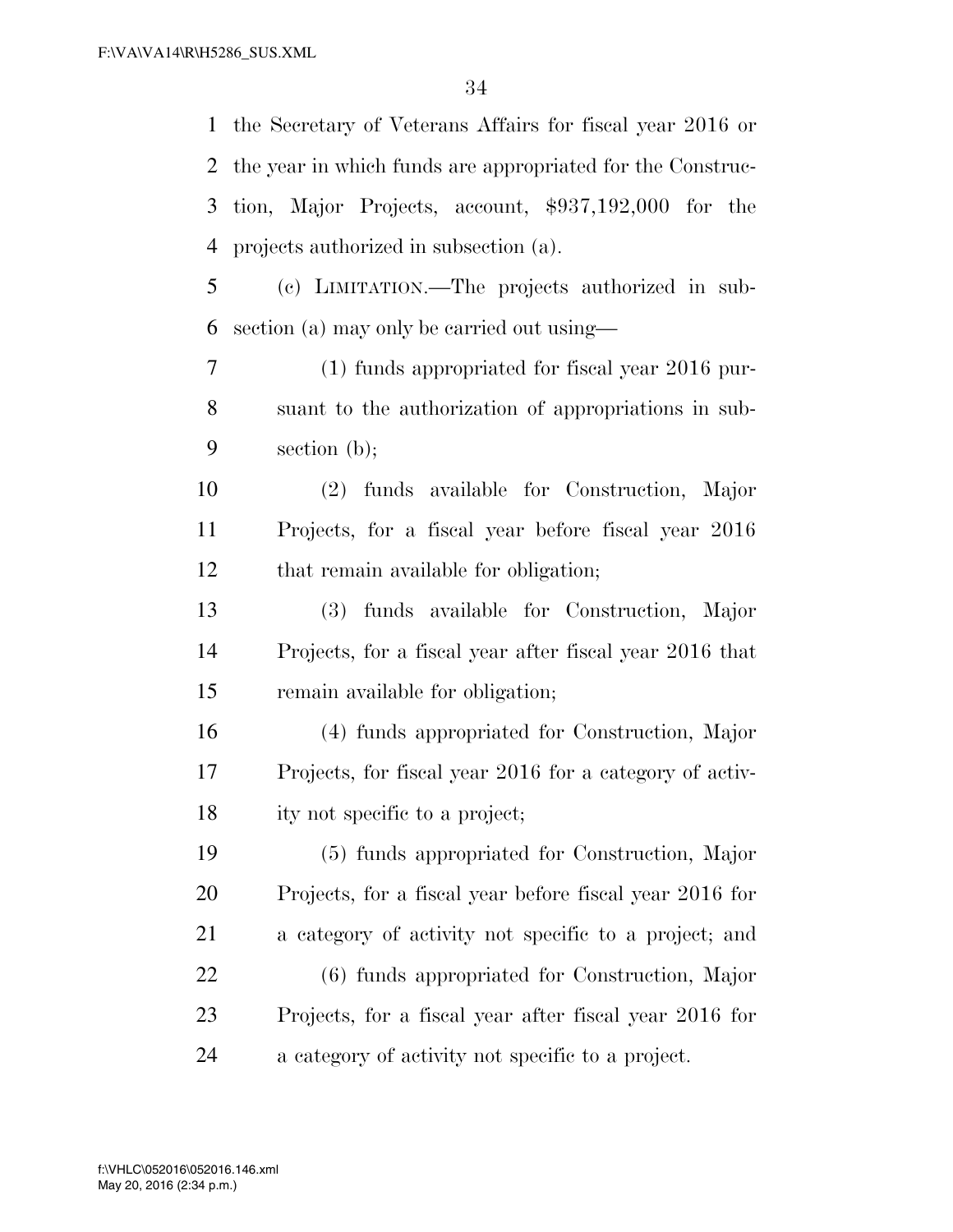## **SEC. 202. SUBMISSION OF INFORMATION.**

 Not later than 90 days after the date of the enact- ment of this Act, for each project authorized in section 2(a), the Secretary of Veterans Affairs shall submit to the Committees on Veterans' Affairs of the House of Rep-resentatives and the Senate the following information:

 (1) A line item accounting of expenditures re- lating to construction management carried out by the Department of Veterans Affairs for such project.

 (2) The future amounts that are budgeted to be obligated for construction management carried out by the Department for such project.

 (3) A justification for the expenditures de- scribed in paragraph (1) and the future amounts de-scribed in paragraph (2).

 (4) Any agreement entered into by the Sec- retary regarding the Army Corps of Engineers pro- viding services relating to such project, including re- imbursement agreements and the costs to the De-partment of Veterans Affairs for such services.

# **SEC. 203. AUTHORIZATION OF MAJOR MEDICAL FACILITY LEASES.**

 The Secretary of Veterans Affairs may carry out the following major medical facility leases at the locations specified, and in an amount for each lease not to exceed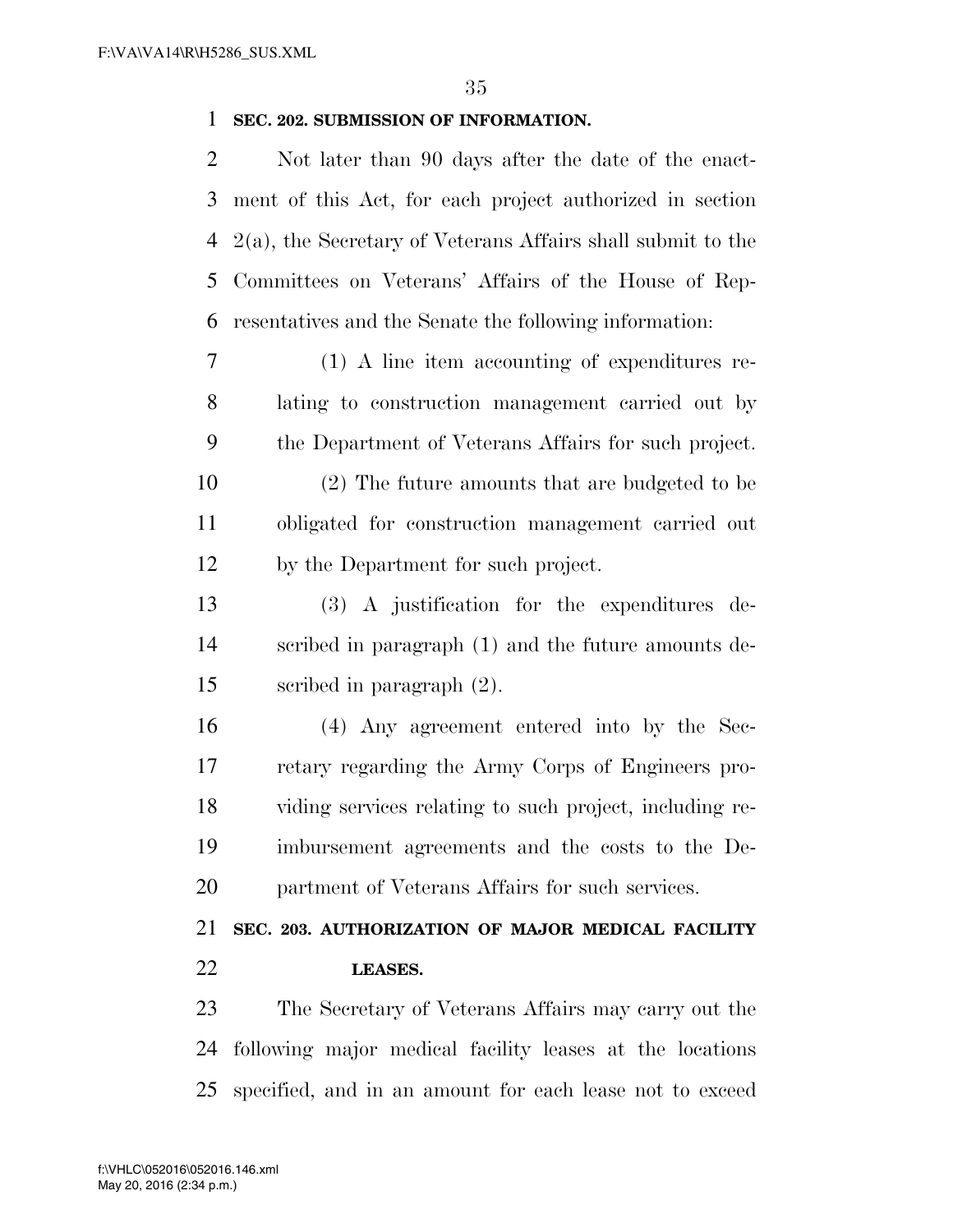| $\mathbf{1}$   | the amount shown for such location (not including any es- |
|----------------|-----------------------------------------------------------|
| $\overline{2}$ | timated cancellation costs):                              |
| 3              | (1) For an outpatient clinic, Ann Arbor, Michi-           |
| $\overline{4}$ | gan, an amount not to exceed $$17,093,000$ .              |
| 5              | (2) For an outpatient mental health clinic, Bir-          |
| 6              | mingham, Alabama, an amount not to exceed                 |
| 7              | \$6,971,000.                                              |
| 8              | (3) For an outpatient specialty clinic, Bir-              |
| 9              | mingham, Alabama, an amount not to exceed                 |
| 10             | \$10,479,000.                                             |
| 11             | (4) For research space, Boston, Massachusetts,            |
| 12             | an amount not to exceed $$5,497,000$ .                    |
| 13             | (5) For research space, Charleston, South                 |
| 14             | Carolina, an amount not to exceed $$6,581,000$ .          |
| 15             | (6) For an outpatient clinic, Daytona Beach,              |
| 16             | Florida, an amount not to exceed $$12,664,000$ .          |
| 17             | (7) For Chief Business Office Purchased Care              |
| 18             | office space, Denver, Colorado, an amount not to ex-      |
| 19             | ceed \$17,215,000.                                        |
| 20             | (8) For an outpatient clinic, Gainesville, Flor-          |
| 21             | ida, an amount not to exceed $$4,686,000$ .               |
| 22             | (9) For an outpatient clinic, Hampton Roads,              |
| 23             | Virginia, an amount not to exceed \$18,124,000.           |
| 24             | (10) For research space Mission Bay, Cali-                |
| 25             | formia, an amount not to exceed $$23,454,000$ .           |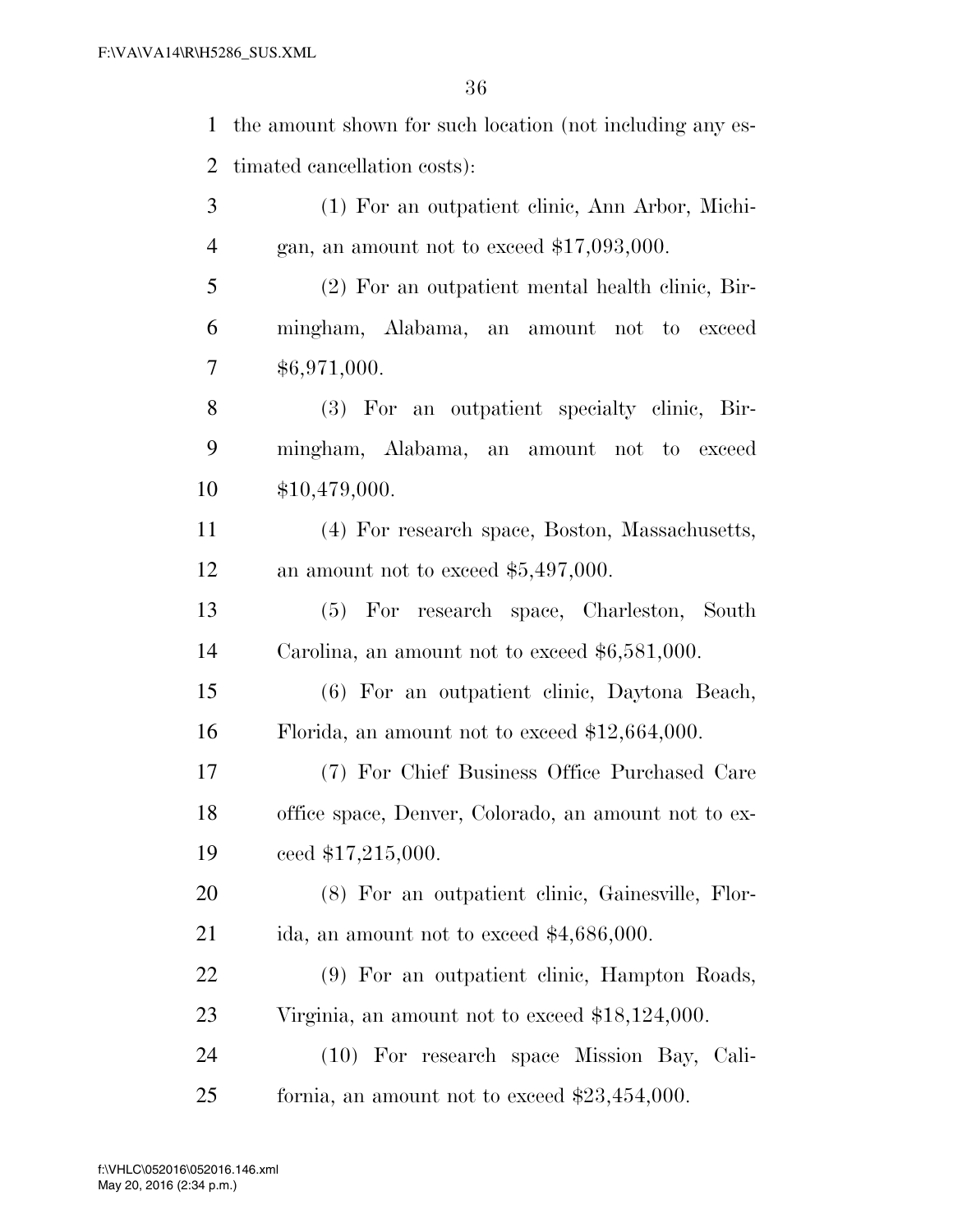| $\mathbf{1}$   | (11) For an outpatient clinic, Missoula, Mon-             |
|----------------|-----------------------------------------------------------|
| $\overline{2}$ | tana, an amount not to exceed $$7,130,000$ .              |
| 3              | (12) For an outpatient clinic, Northern Colo-             |
| $\overline{4}$ | rado, Colorado, an amount<br>not<br>to<br>exceed          |
| 5              | \$8,776,000.                                              |
| 6              | (13) For an outpatient clinic, Ocala, Florida,            |
| 7              | an amount not to exceed $$5,279,000$ .                    |
| 8              | (14) For an outpatient clinic, Oxnard, Cali-              |
| 9              | formia, an amount not to exceed $$6,297,000$ .            |
| 10             | (15) For an outpatient clinic, Pike County,               |
| 11             | Georgia, an amount not to exceed $$5,757,000$ .           |
| 12             | (16) For an outpatient clinic, Portland, Maine,           |
| 13             | an amount not to exceed $$6,846,000$ .                    |
| 14             | (17) For an outpatient clinic, Raleigh, North             |
| 15             | Carolina, an amount not to exceed $$21,607,000$ .         |
| 16             | (18) For an outpatient clinic, Santa Rosa, Cali-          |
| 17             | formia, an amount not to exceed $$6,498,000$ .            |
| 18             | SEC. 204. AUTHORIZATION OF SALE OF PERSHING HALL.         |
| 19             | Section 403 of the Veterans' Benefits Programs Im-        |
| 20             | provement Act of 1991 (Public Law $102-86$ ; 38 U.S.C.    |
| 21             | 2400 note) is amended by adding at the end the following  |
| 22             | new subsection:                                           |
| 23             | "(f) AUTHORIZATION OF SALE.—(1) The Secretary             |
| 24             | may sell for fair market value Pershing Hall and transfer |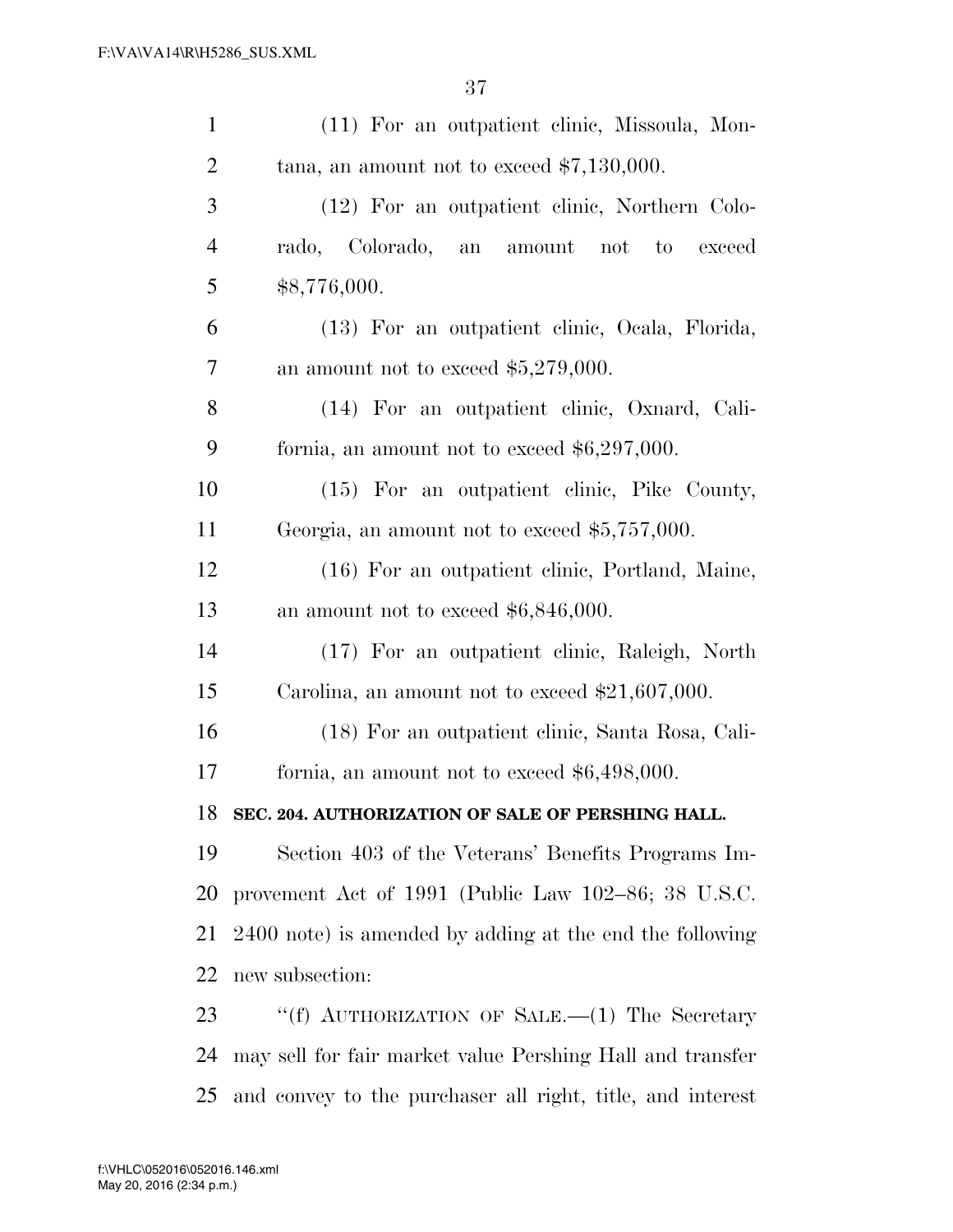of the United States in or to such property. The Secretary shall determine fair market value based on an independent assessment conducted by another department or agency of the Federal Government or a nongovernmental entity. The Secretary may only accept money as consideration for such sale.

 ''(2) If the Secretary sells Pershing Hall pursuant to paragraph (1), the Secretary shall return to the entity from which the United States acquired Pershing Hall pur- suant to the Act of June 28, 1935, (Chapter 323; 49 Stat. 426) any personal property (including memorabilia re- garding General Pershing and the American Expedi- tionary Forces in France during World War I) in the pos- session of the Department of Veterans Affairs as of the date of the enactment of this subsection that was located in Pershing Hall (or otherwise associated with Pershing Hall) on the date of such acquisition.

18 "(3) The funds received by the Secretary pursuant to the sale of Pershing Hall under paragraph (1) shall be deposited in the 'Construction, Major Projects' account of the Department and be made available, subject to ap- propriation and without fiscal year limitation, for the pur-poses of such account.

24  $\cdot$  ''(4)(A) Effective on the day after the date of the sale of Pershing Hall authorized under paragraph (1), the au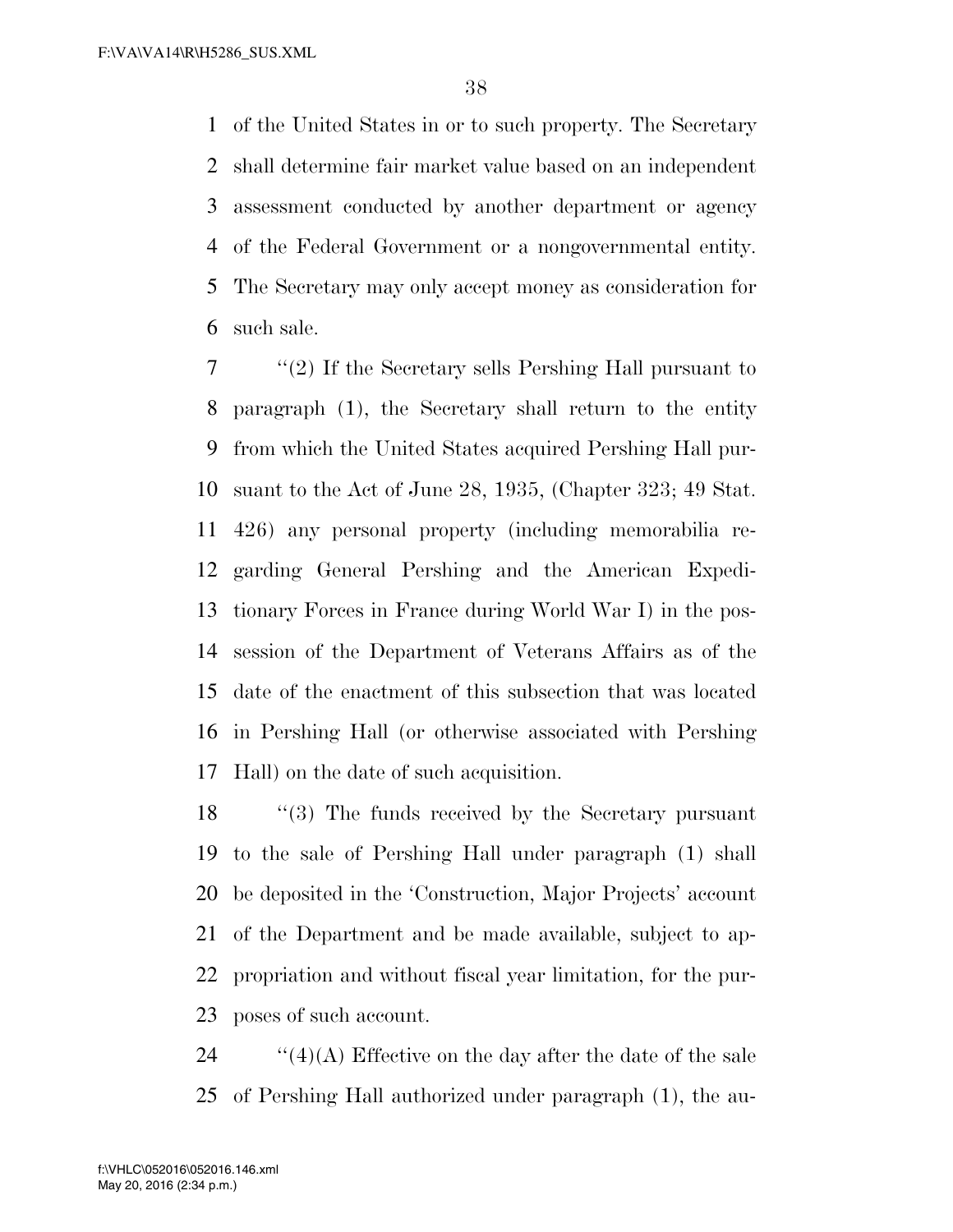thority of the Secretary to carry out subsections (a), (b), (c), and (e) shall terminate except for purposes of carrying out paragraph (2) of this subsection.

 ''(B) Effective on the date that is one year after the date of the sale of Pershing Hall authorized under para- graph (1), the Pershing Hall Revolving Fund shall be abolished and the corpus of the fund, including accrued interest, shall be deposited in the 'Construction, Major Projects' account of the Department and be made avail- able, without fiscal year limitation, for the purposes of such account.''.

## **SEC. 205. AUTHORITY TO ENTER INTO CERTAIN LEASES AT THE DEPARTMENT OF VETERANS AFFAIRS WEST LOS ANGELES CAMPUS.**

 (a) IN GENERAL.—The Secretary of Veterans Affairs may carry out leases described in subsection (b) at the Department of Veterans Affairs West Los Angeles Cam- pus in Los Angeles, California (hereinafter in this section referred to as the ''Campus'').

 (b) LEASES DESCRIBED.—Leases described in this subsection are the following:

 (1) Any enhanced-use lease of real property under subchapter V of chapter 81 of title 38, United States Code, for purposes of providing supportive housing, as that term is defined in section 8161(3)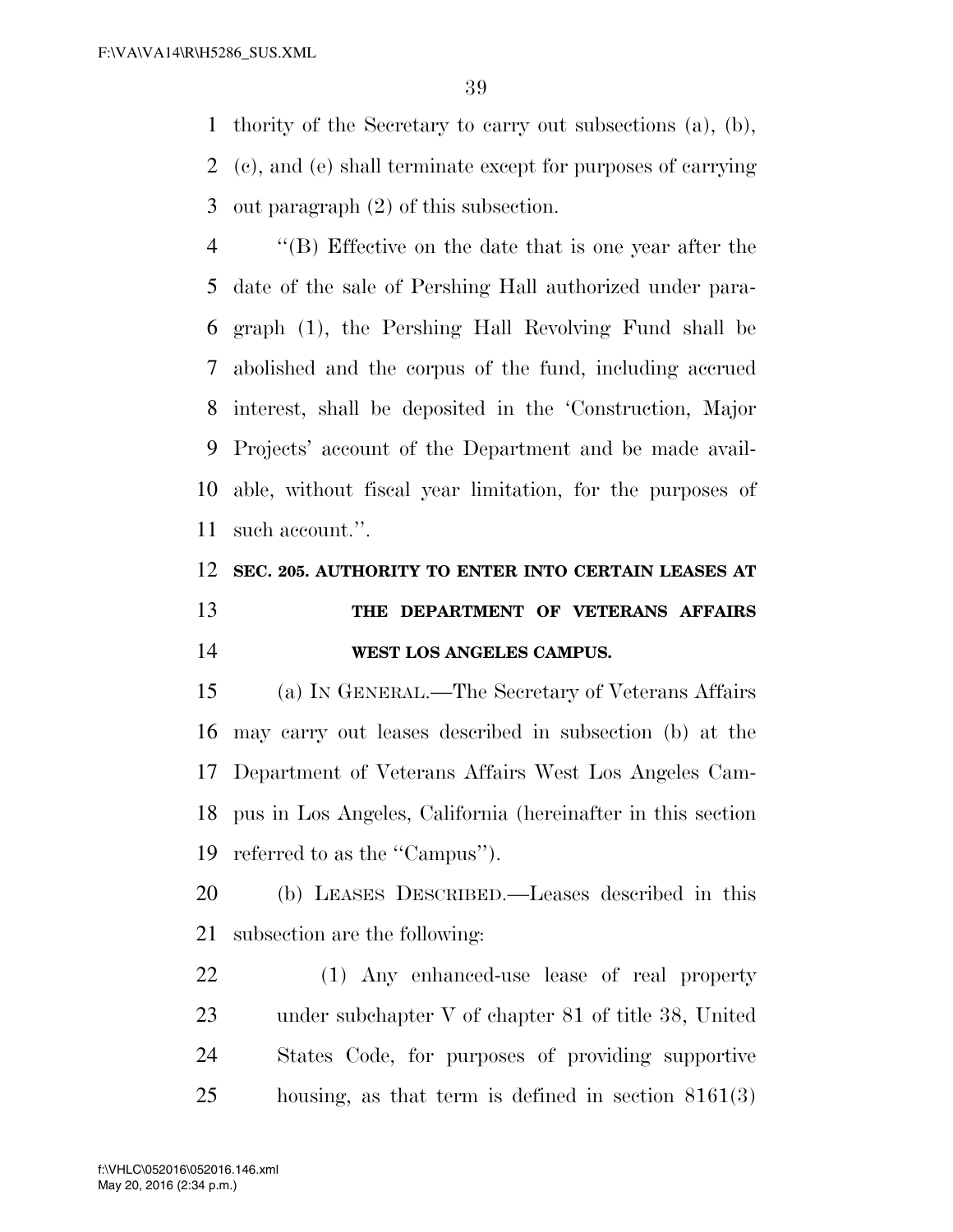| $\mathbf{1}$   | of such title, that principally benefit veterans and |
|----------------|------------------------------------------------------|
| $\overline{2}$ | their families.                                      |
| 3              | $(2)$ Any lease of real property for a term not to   |
| $\overline{4}$ | exceed 50 years to a third party to provide services |
| 5              | that principally benefit veterans and their families |
| 6              | and that are limited to one or more of the following |
| 7              | purposes:                                            |
| 8              | (A) The promotion of health and wellness,            |
| 9              | including nutrition and spiritual wellness.          |
| 10             | (B) Education.                                       |
| 11             | (C) Vocational training, skills building, or         |
| 12             | other training related to employment.                |
| 13             | (D) Peer activities, socialization, or phys-         |
| 14             | ical recreation.                                     |
| 15             | (E) Assistance with legal issues and Fed-            |
| 16             | eral benefits.                                       |
| 17             | (F) Volunteerism.                                    |
| 18             | (G) Family support services, including               |
| 19             | child care.                                          |
| 20             | (H) Transportation.                                  |
| 21             | (I) Services in support of one or more of            |
| 22             | the purposes specified in subparagraphs (A)          |
| 23             | through $(H)$ .                                      |
| 24             | $(3)$ A lease of real property for a term not to     |
| 25             | exceed 10 years to The Regents of the University of  |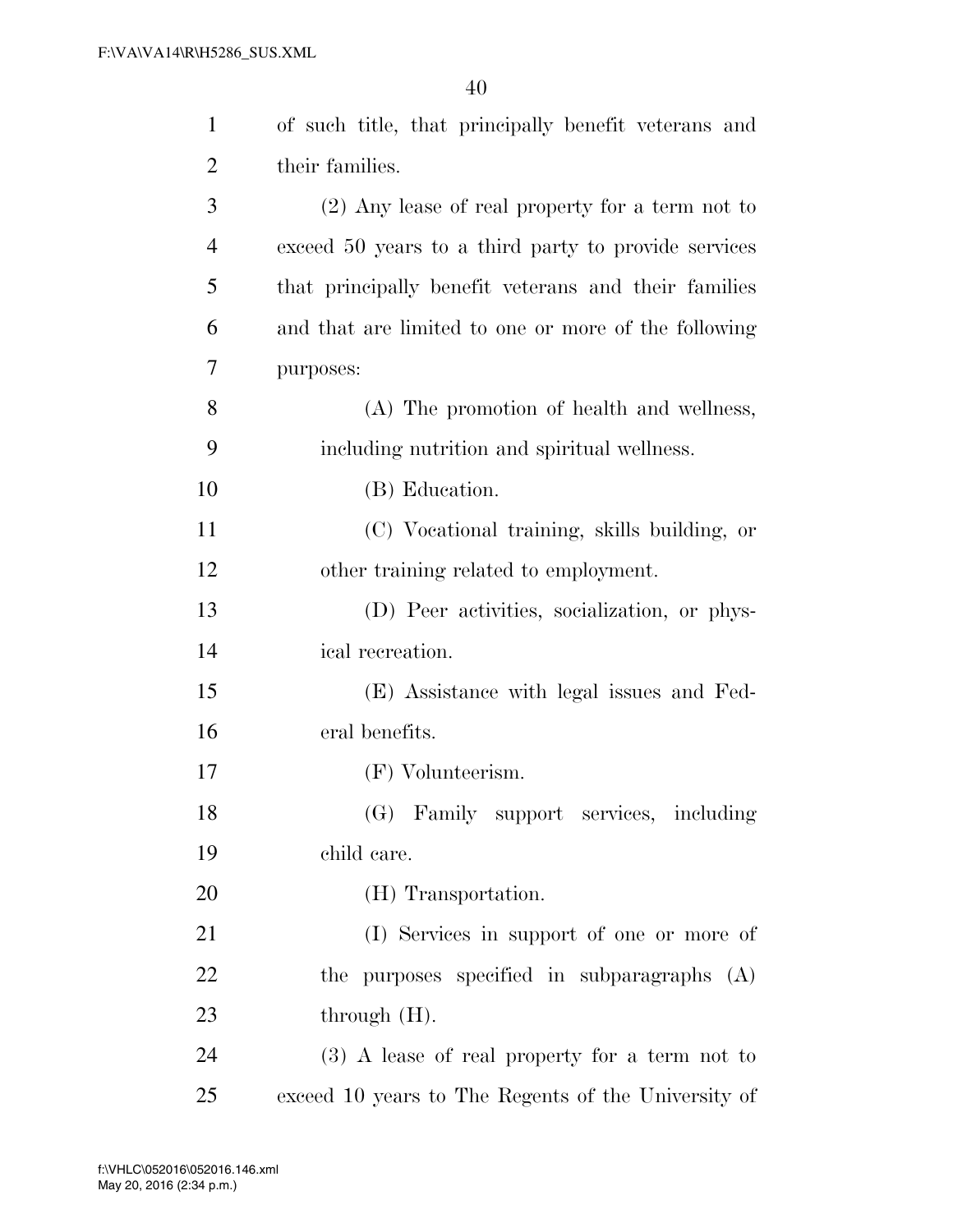| $\mathbf{1}$   | California, a corporation organized under the laws of   |
|----------------|---------------------------------------------------------|
| $\overline{2}$ | the State of California, on behalf of its University of |
| 3              | California, Los Angeles (UCLA) campus (herein-          |
| $\overline{4}$ | after in this section referred to as "The Regents"),    |
| 5              | $if$ —                                                  |
| 6              | $(A)$ the lease is consistent with the master           |
| 7              | plan described in subsection $(g)$ ;                    |
| 8              | (B) the provision of services to veterans is            |
| 9              | the predominant focus of the activities of The          |
| 10             | Regents at the Campus during the term of the            |
| 11             | lease;                                                  |
| 12             | (C) The Regents expressly agrees to pro-                |
| 13             | vide, during the term of the lease and to an ex-        |
| 14             | tent and in a manner that the Secretary con-            |
| 15             | siders appropriate, additional services and sup-        |
| 16             | port (for which The Regents is not compensated          |
| 17             | by the Secretary or through an existing medical         |
| 18             | affiliation agreement) that—                            |
| 19             | (i) principally benefit veterans and                    |
| 20             | their families, including veterans that are             |
| 21             | severely disabled, women, aging, or home-               |
| 22             | less; and                                               |
| 23             | (ii) may consist of activities relating                 |
| 24             | to the medical, clinical, therapeutic, die-             |
| 25             | tary, rehabilitative, legal, mental, spiritual,         |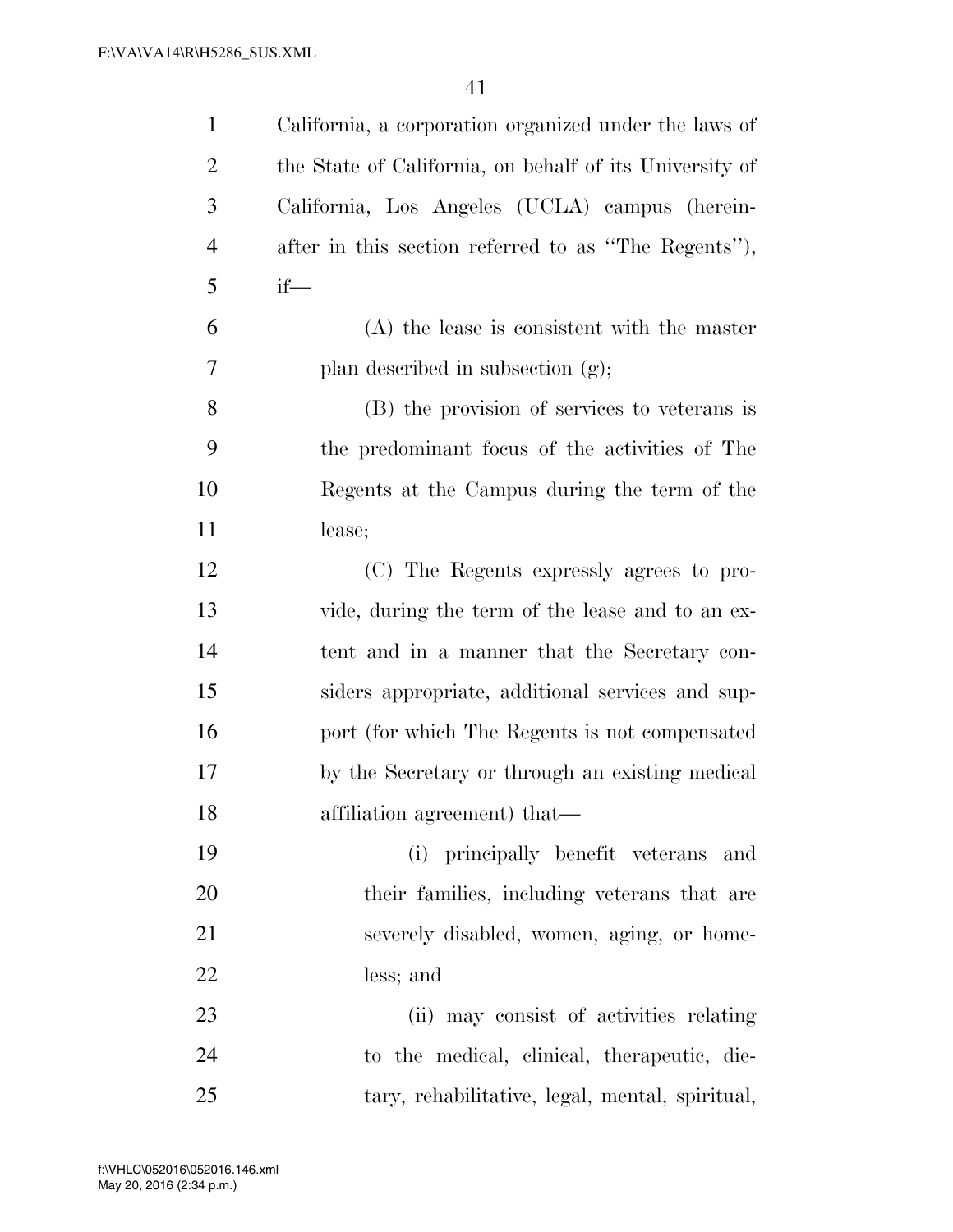| $\mathbf{1}$   | physical, recreational, research, and coun-                   |
|----------------|---------------------------------------------------------------|
| $\overline{2}$ | seling needs of veterans and their families                   |
| 3              | or any of the purposes specified in any of                    |
| $\overline{4}$ | subparagraphs (A) through (I) of para-                        |
| 5              | $graph(1);$ and                                               |
| 6              | (D) The Regents maintains records docu-                       |
| 7              | menting the value of the additional services and              |
| 8              | support that The Regents provides pursuant to                 |
| 9              | subparagraph (C) for the duration of the lease                |
| 10             | and makes such records available to the Sec-                  |
| 11             | retary.                                                       |
| 12             | (c) LIMITATION ON LAND-SHARING AGREEMENTS.—                   |
| 13             | The Secretary may not carry out any land-sharing agree-       |
| 14             | ment pursuant to section 8153 of title 38, United States      |
| 15             | Code, at the Campus unless such agreement—                    |
| 16             | (1) provides additional health-care resources to              |
| 17             | the Campus; and                                               |
| 18             | (2) benefits veterans and their families other                |
| 19             | than from the generation of revenue for the Depart-           |
| 20             | ment of Veterans Affairs.                                     |
| 21             | (d) REVENUES FROM LEASES AT THE CAMPUS.—                      |
| 22             | Any funds received by the Secretary under a lease de-         |
| 23             | scribed in subsection (b) shall be credited to the applicable |
| 24             | Department medical facilities account and shall be avail-     |
| 25             | able, without fiscal year limitation and without further ap-  |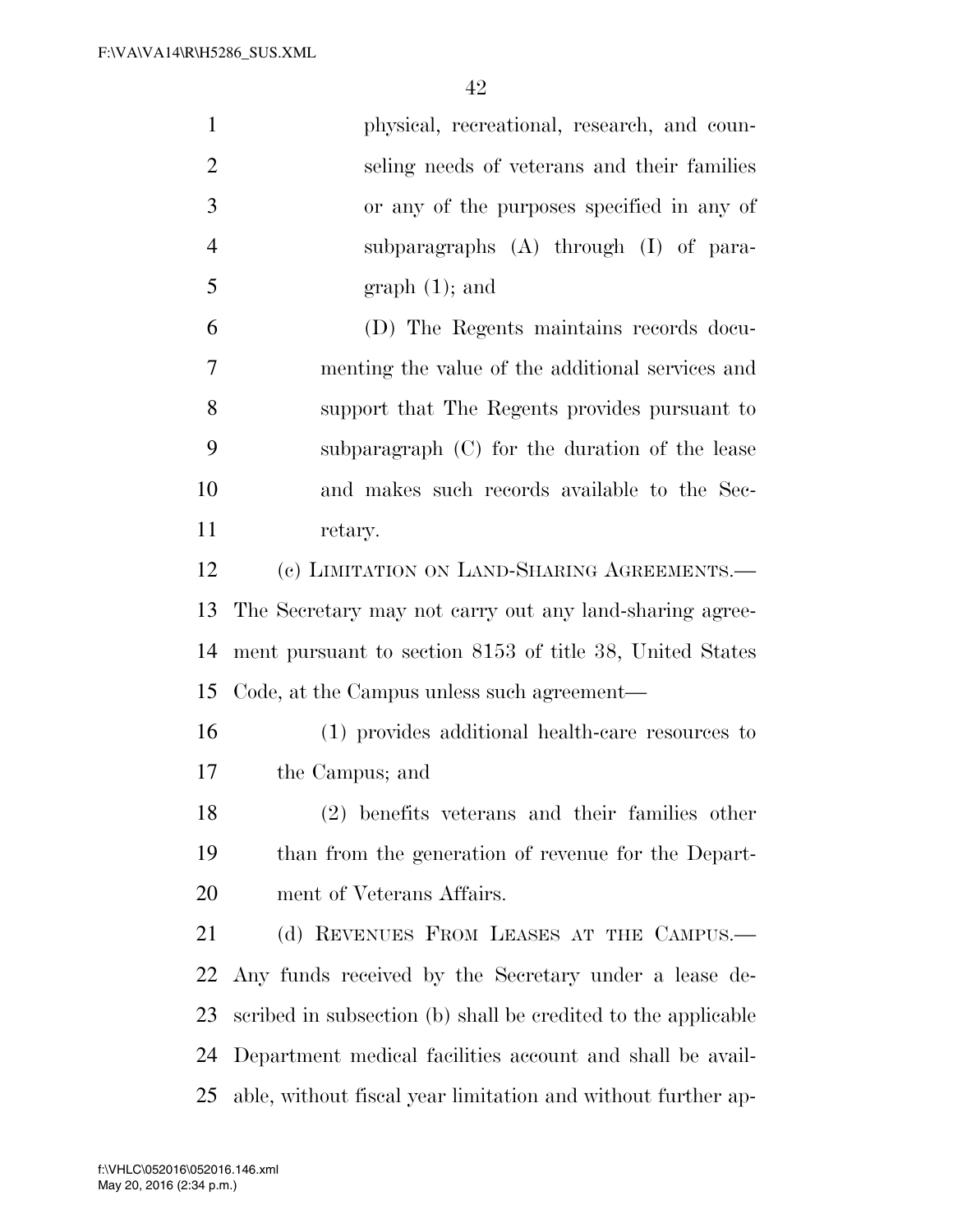propriation, exclusively for the renovation and mainte-nance of the land and facilities at the Campus.

(e) EASEMENTS.—

- (1) IN GENERAL.—Notwithstanding any other provision of law (other than Federal laws relating to environmental and historic preservation), pursuant to section 8124 of title 38, United States Code, the Secretary may grant easements or rights-of-way on, above, or under lands at the Campus to—
- (A) any local or regional public transpor- tation authority to access, construct, use, oper- ate, maintain, repair, or reconstruct public mass transit facilities, including, fixed guideway facilities and transportation centers; and
- (B) the State of California, County of Los Angeles, City of Los Angeles, or any agency or political subdivision thereof, or any public util- ity company (including any company providing electricity, gas, water, sewage, or telecommuni- cation services to the public) for the purpose of 21 providing such public utilities.

 (2) IMPROVEMENTS.—Any improvements pro- posed pursuant to an easement or right-of-way au-thorized under paragraph (1) shall be subject to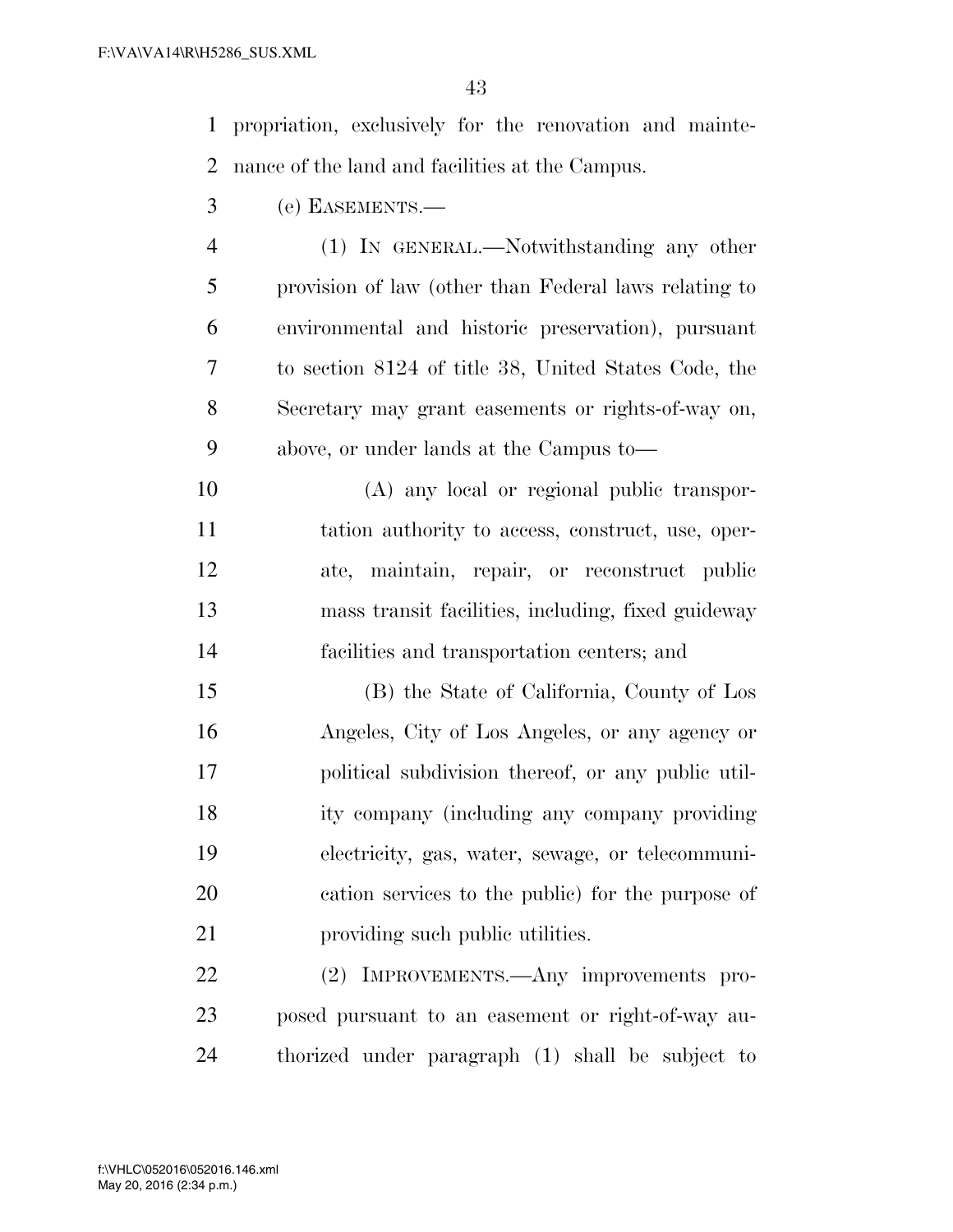such terms and conditions as the Secretary considers appropriate.

 (3) TERMINATION.—Any easement or right-of- way authorized under paragraph (1) shall be termi- nated upon the abandonment or nonuse of the ease- ment or right-of-way and all right, title, and interest in the land covered by the easement or right-of-way shall revert to the United States.

 (f) PROHIBITION ON SALE OF PROPERTY.—Notwith- standing section 8164 of title 38, United States Code, the Secretary may not sell or otherwise convey to a third party fee simple title to any real property or improvements to real property made at the Campus.

 (g) CONSISTENCY WITH MASTER PLAN.—The Sec- retary shall ensure that each lease carried out under this section is consistent with the draft master plan approved by the Secretary on January 28, 2016, or successor mas-ter plans.

(h) COMPLIANCE WITH CERTAIN LAWS.—

 (1) LAWS RELATING TO LEASES AND LAND USE.—If the Inspector General of the Department of Veterans Affairs determines, as part of an audit re- port or evaluation conducted by the Inspector Gen- eral, that the Department is not in compliance with all Federal laws relating to leases and land use at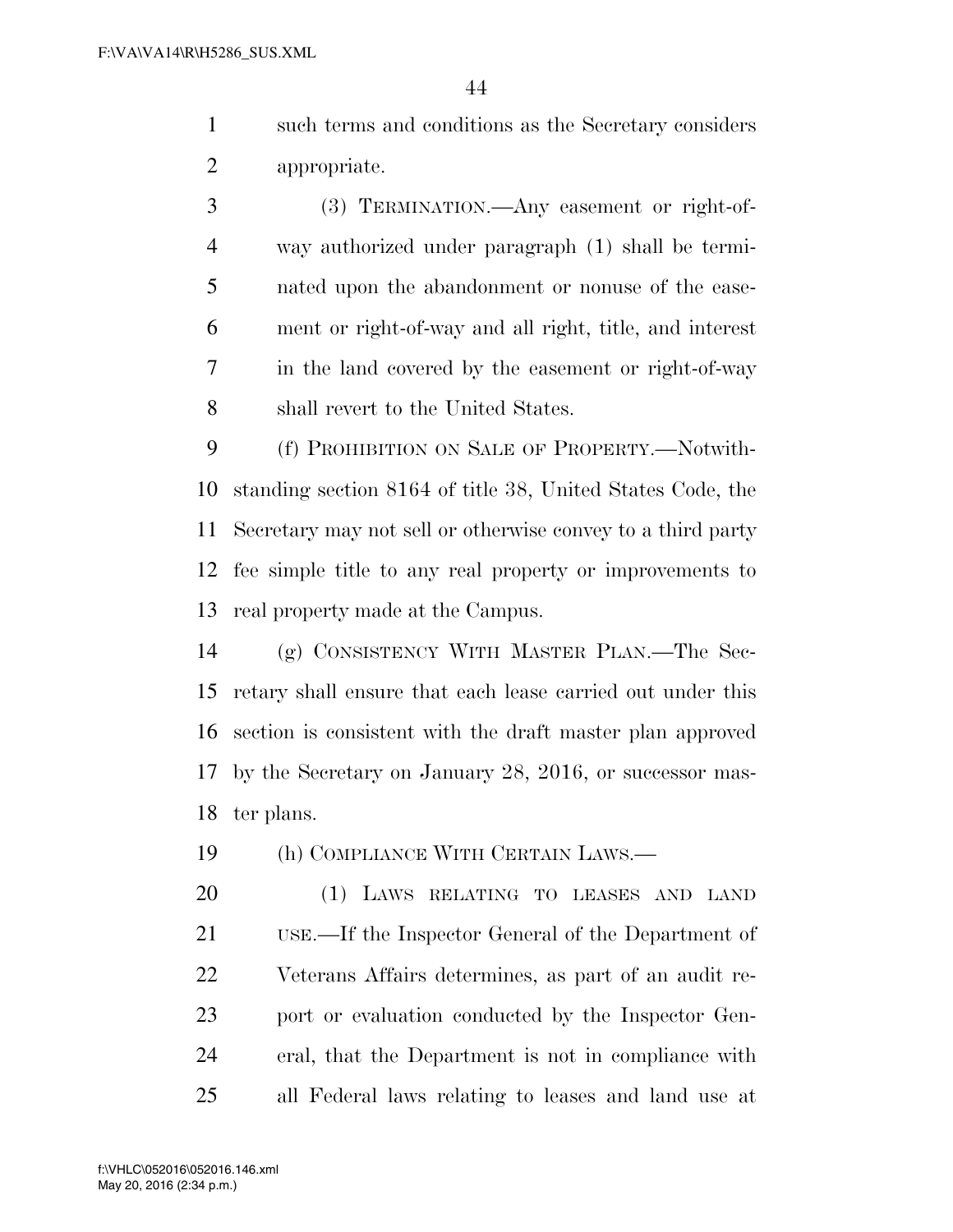the Campus, or that significant mismanagement has occurred with respect to leases or land use at the Campus, the Secretary may not enter into any lease or land-sharing agreement at the Campus, or renew any such lease or land-sharing agreement that is not in compliance with such laws, until the Secretary certifies to the Committee on Veterans' Affairs of the Senate, the Committee on Veterans' Affairs of the House of Representatives, and each Member of the Senate and the House of Representatives who represents the area in which the Campus is located that all recommendations included in the audit re-port or evaluation have been implemented.

 (2) COMPLIANCE OF PARTICULAR LEASES.— Except as otherwise expressly provided by this sec-16 tion, no lease may be entered into or renewed under this section unless the lease complies with chapter 33 of title 41, United States Code, and all Federal laws relating to environmental and historic preserva-tion.

 (i) VETERANS AND COMMUNITY OVERSIGHT AND EN-GAGEMENT BOARD.—

23 (1) IN GENERAL.—Not later than 180 days after the date of the enactment of this Act, the Sec-retary shall establish a Veterans and Community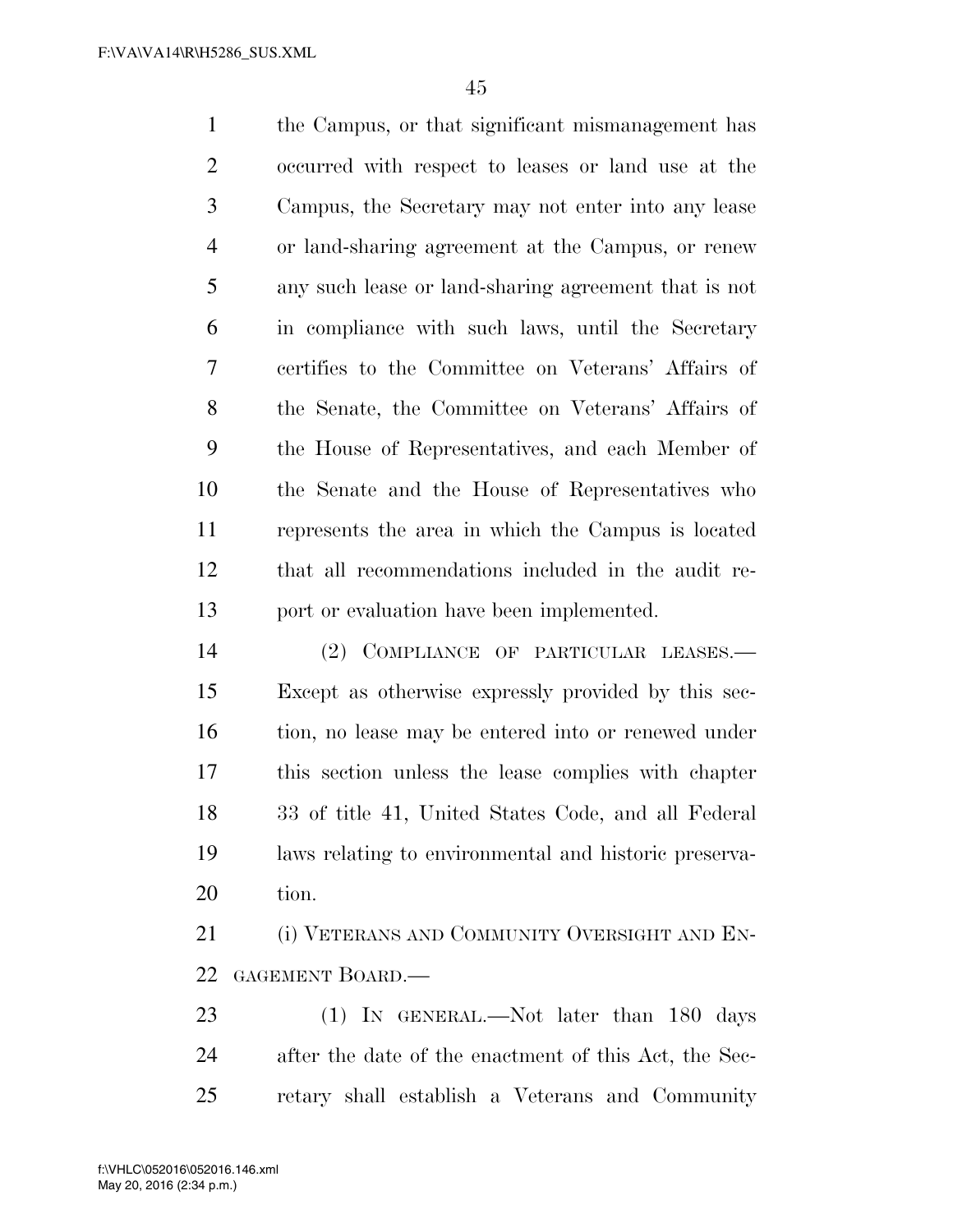| $\mathbf{1}$   | Oversight and Engagement Board (in this sub-           |
|----------------|--------------------------------------------------------|
| $\overline{2}$ | section referred to as the "Board") for the Campus     |
| 3              | to coordinate locally with the Department of Vet-      |
| $\overline{4}$ | erans Affairs to-                                      |
| 5              | (A) identify the goals of the community                |
| 6              | and veteran partnership;                               |
| $\overline{7}$ | (B) provide advice and recommendations                 |
| 8              | to the Secretary to improve services and out-          |
| 9              | comes for veterans, members of the Armed               |
| 10             | Forces, and the families of such veterans and          |
| 11             | members; and                                           |
| 12             | (C) provide advice and recommendations                 |
| 13             | on the implementation of the draft master plan         |
| 14             | approved by the Secretary on January 28,               |
| 15             | 2016, and on the creation and implementation           |
| 16             | of any successor master plans.                         |
| 17             | (2) MEMBERS.—The Board shall be comprised              |
| 18             | of a number of members that the Secretary deter-       |
| 19             | mines appropriate, of which not less than 50 percent   |
| 20             | shall be veterans. The nonveteran members shall be     |
| 21             | family members of veterans, veteran advocates, serv-   |
| 22             | ice providers, real estate professionals familiar with |
| 23             | housing development projects, or other stakeholders.   |
| 24             | (3) COMMUNITY INPUT.—In carrying out para-             |
| 25             | graph $(1)$ , the Board shall—                         |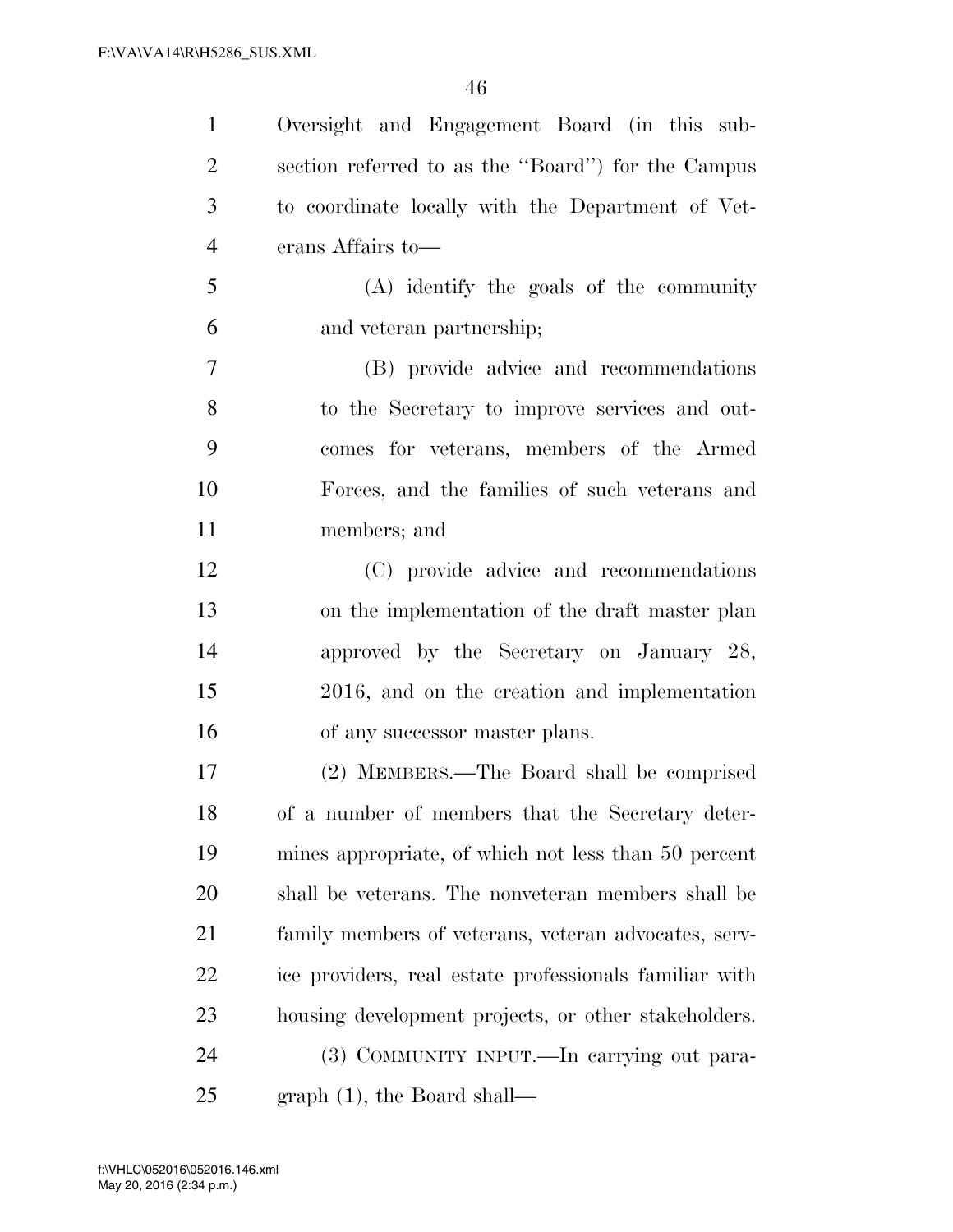(A) provide the community opportunities to collaborate and communicate with the Board, including by conducting public forums on the Campus; and

 (B) focus on local issues regarding the De- partment that are identified by the community, including with respect to health care, benefits, and memorial services at the Campus and im- plementation of the draft master plan and any subsequent plans.

(j) NOTIFICATION AND REPORTS.—

 (1) CONGRESSIONAL NOTIFICATION.—With re- spect to each lease or land-sharing agreement in- tended to be entered into or renewed at the Campus, the Secretary shall notify the Committee on Vet- erans' Affairs of the Senate, the Committee on Vet- erans' Affairs of the House of Representatives, and each Member of the Senate and the House of Rep- resentatives who represents the area in which the Campus is located of the intent of the Secretary to enter into or renew the lease or land-sharing agree- ment not later than 45 days before entering into or renewing the lease or land-sharing agreement.

 (2) ANNUAL REPORT.—Not later than one year after the date of the enactment of this Act, and not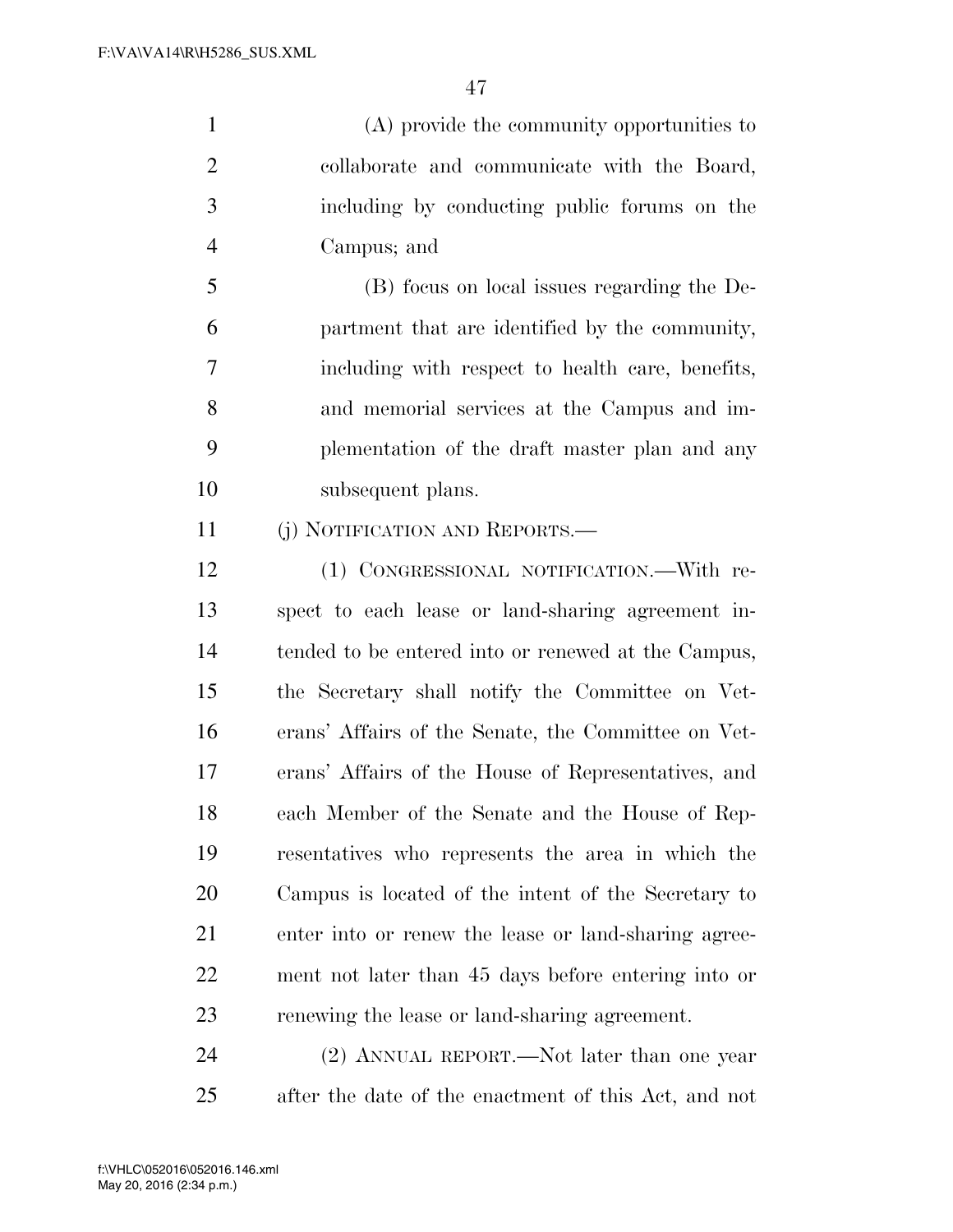| $\mathbf{1}$   | less frequently than annually thereafter, the Sec-    |
|----------------|-------------------------------------------------------|
| $\overline{2}$ | retary shall submit to the Committee on Veterans'     |
| 3              | Affairs of the Senate, the Committee on Veterans'     |
| $\overline{4}$ | Affairs of the House of Representatives, and each     |
| 5              | Member of the Senate and the House of Representa-     |
| 6              | tives who represents the area in which the Campus     |
| 7              | is located an annual report evaluating all leases and |
| 8              | land-sharing agreements carried out at the Campus,    |
| 9              | including—                                            |
| 10             | $(A)$ an evaluation of the management of              |
| 11             | the revenue generated by the leases; and              |
| 12             | (B) the records described in subsection               |
|                |                                                       |
| 13             | (b)(3)(D).                                            |
| 14             | (3) INSPECTOR GENERAL REPORT.—                        |
| 15             | (A) IN GENERAL.—Not later than each of                |
| 16             | two years and five years after the date of the        |
| 17             | enactment of this Act, and as determined nec-         |
| 18             | essary by the Inspector General of the Depart-        |
| 19             | ment of Veterans Affairs thereafter, the Inspec-      |
| 20             | tor General shall submit to the Committee on          |
| 21             | Veterans' Affairs of the Senate, the Committee        |
| 22             | on Veterans' Affairs of the House of Represent-       |
| 23             | atives, and each Member of the Senate and the         |
| 24             | House of Representatives who represents the           |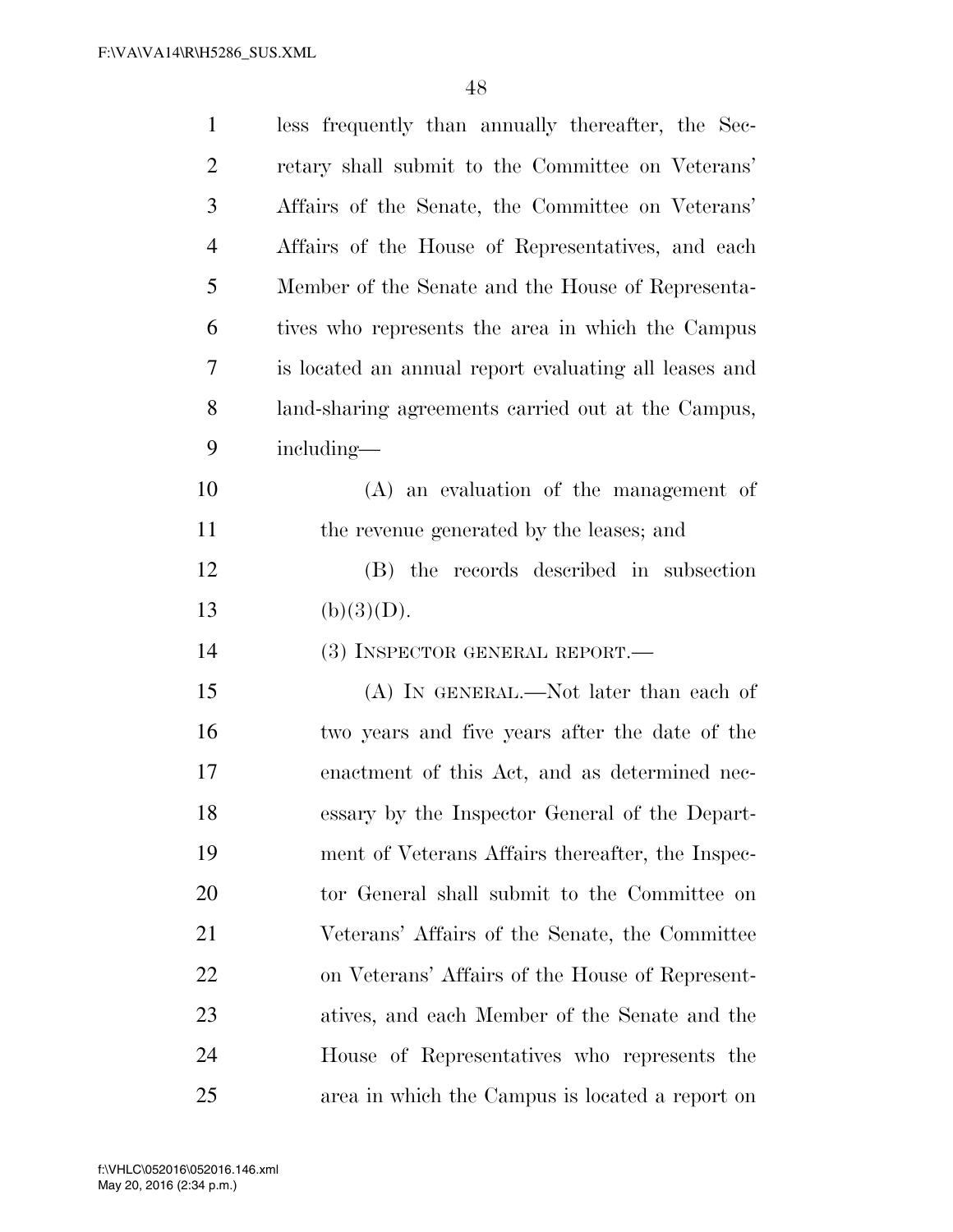all leases carried out at the Campus and the management by the Department of the use of land at the Campus, including an assessment of the efforts of the Department to implement the master plan described in subsection (g) with re-spect to the Campus.

 (B) CONSIDERATION OF ANNUAL RE- PORT.—In preparing each report required by subparagraph (A), the Inspector General shall take into account the most recent report sub- mitted to Congress by the Secretary under paragraph (2).

 (k) RULE OF CONSTRUCTION.—Nothing in this sec- tion shall be construed as a limitation on the authority of the Secretary to enter into other agreements regarding the Campus that are authorized by law and not incon-sistent with this section.

 (l) PRINCIPALLY BENEFIT VETERANS AND THEIR FAMILIES DEFINED.—In this section the term ''prin- cipally benefit veterans and their families'', with respect to services provided by a person or entity under a lease of property or land-sharing agreement—

(1) means services—

 (A) provided exclusively to veterans and their families; or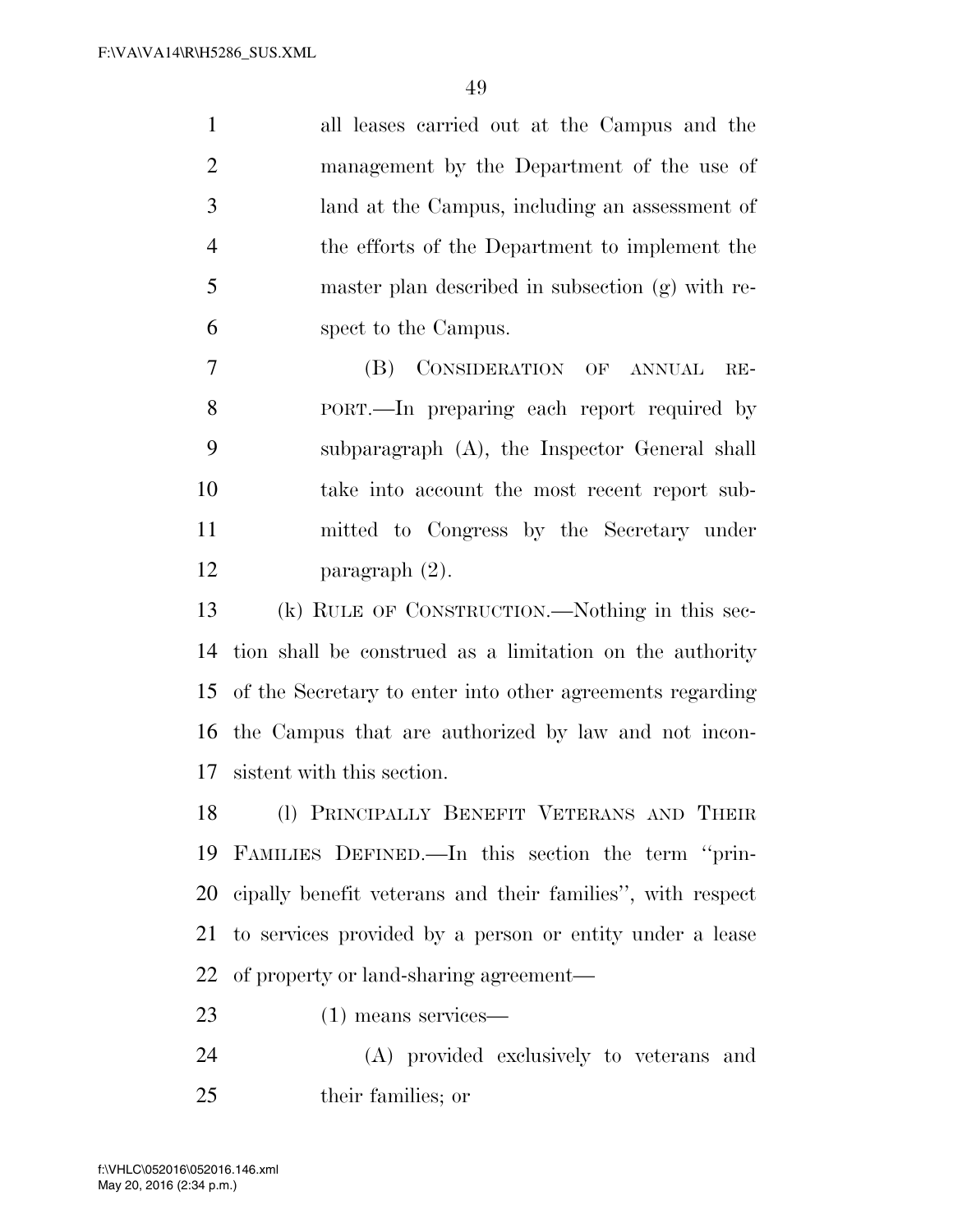(B) that are designed for the particular needs of veterans and their families, as opposed to the general public, and any benefit of those services to the general public is ancillary to the intended benefit to veterans and their families; and (2) excludes services in which the only benefit to veterans and their families is the generation of revenue for the Department of Veterans Affairs. 10 (m) CONFORMING AMENDMENTS.— (1) PROHIBITION ON DISPOSAL OF PROP- ERTY.—Section 224(a) of the Military Construction and Veterans Affairs and Related Agencies Appro- priations Act, 2008 (Public Law 110–161; 121 Stat. 2272) is amended by striking ''The Secretary of Veterans Affairs'' and inserting ''Except as author- ized under the VA Construction and Lease Author- ization, Health, and Benefits Enhancement Act, the Secretary of Veterans Affairs''. (2) ENHANCED-USE LEASES.—Section 8162(c) is amended by inserting '', other than an enhanced-use lease under the VA Construction and Lease Au-

Act,'' before ''shall be considered''.

thorization, Health, and Benefits Enhancement

May 20, 2016 (2:34 p.m.) f:\VHLC\052016\052016.146.xml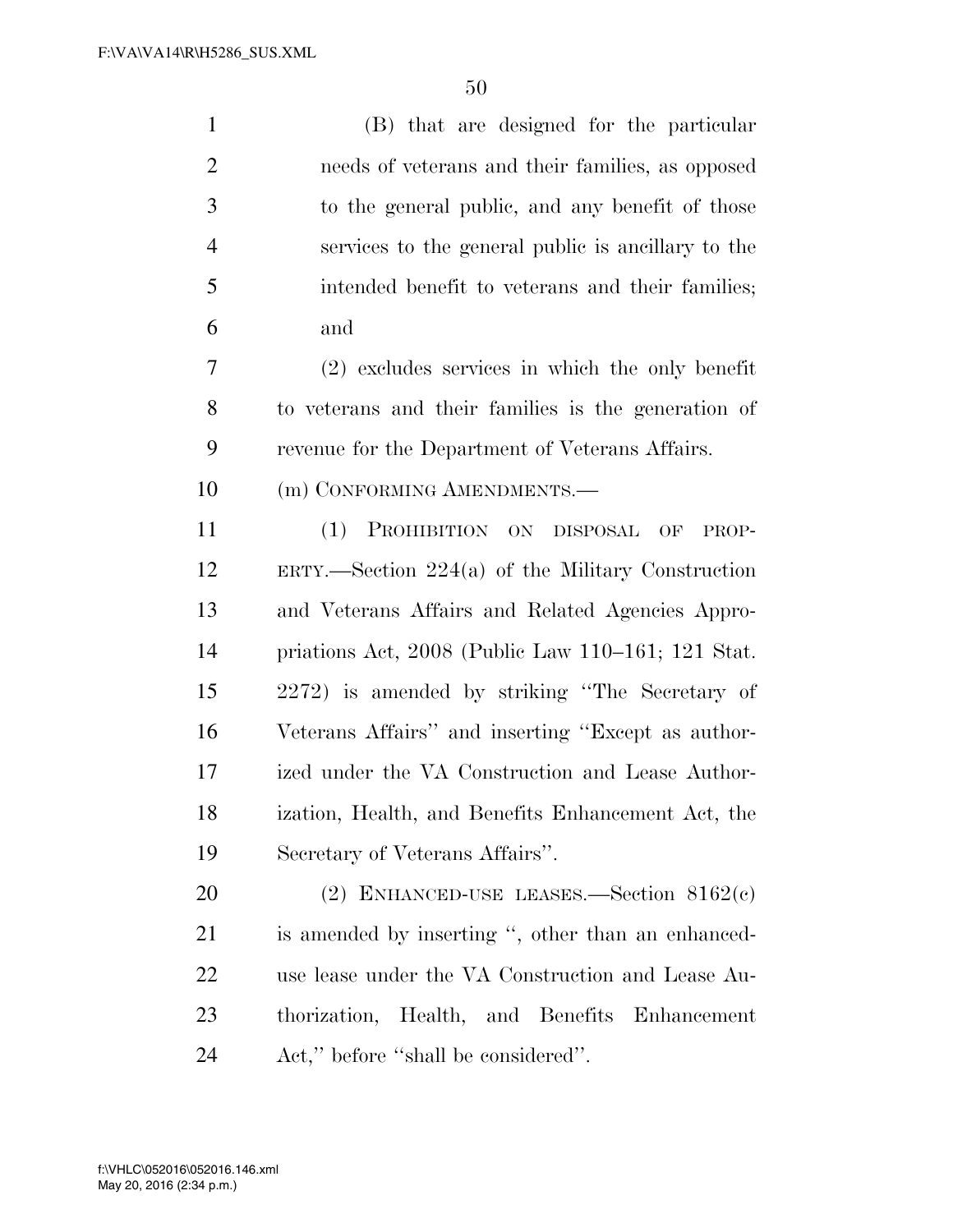# **TITLE III—MATTERS RELATING TO TOXIC EXPOSURE**

### **SEC. 301. DEFINITIONS.**

In this title:

 (1) ARMED FORCE.—The term ''Armed Force'' means the United States Army, Navy, Marine Corps, Air Force, or Coast Guard, including the re-serve components thereof.

 (2) DESCENDANT.—The term ''descendant'' means, with respect to an individual, the biological child or grandchild of that individual.

 (3) EXPOSED.—The term ''exposed'' means, with respect to a toxic substance, that an individual came into contact with that toxic substance in a manner that could be hazardous to the health of that individual, that may include if that toxic sub- stance was inhaled, ingested, or touched the skin or eyes.

 (4) EXPOSURE.—The term ''exposure'' means, with respect to a toxic substance, an event during which an individual was exposed to that toxic sub-stance.

 (5) TOXIC SUBSTANCE.—The term ''toxic sub- stance'' means any substance determined by the Ad-ministrator of the Environmental Protection Agency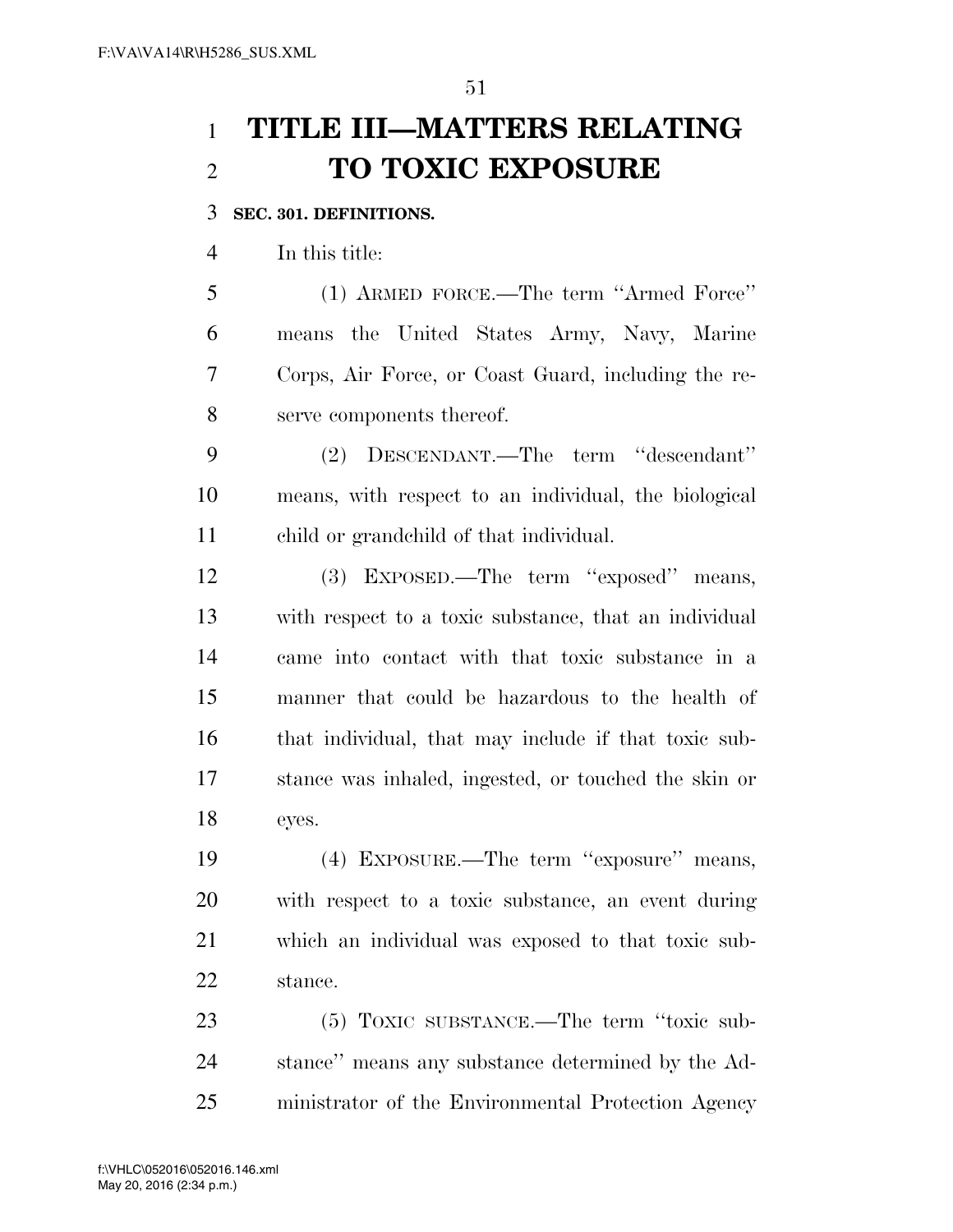| $\mathbf{1}$   | to be harmful to the environment or hazardous to        |
|----------------|---------------------------------------------------------|
| $\overline{2}$ | the health of an individual if inhaled or ingested by   |
| 3              | or absorbed through the skin of that individual.        |
| $\overline{4}$ | $(6)$ VETERAN.—The term "veteran" has the               |
| 5              | meaning given that term in section 101 of title 38,     |
| 6              | United States Code.                                     |
| 7              | SEC. 302. NATIONAL CENTER FOR RESEARCH ON THE DIAG-     |
| 8              | NOSIS AND TREATMENT OF HEALTH CONDI-                    |
| 9              | TIONS OF THE DESCENDANTS OF INDIVID-                    |
| 10             | UALS EXPOSED TO TOXIC SUBSTANCES DUR-                   |
| 11             | ING SERVICE IN THE ARMED FORCES THAT                    |
| 12             | ARE RELATED TO SUCH SERVICE.                            |
| 13             | (a) NATIONAL CENTER.—                                   |
| 14             | (1) IN GENERAL.—Not later than one year                 |
| 15             | after the date of the enactment of this title, the Sec- |
| 16             | retary of Veterans Affairs shall, in consultation with  |
| 17             | the Advisory Board established under section 303,       |
| 18             | select a medical center of the Department of Vet-       |
| 19             | erans Affairs to serve as the national center for re-   |
| <b>20</b>      | search on the diagnosis and treatment of health con-    |
| 21             | ditions of descendants of individuals exposed to toxic  |
| 22             | substances while serving as members of the Armed        |
| 23             | Forces that are related to such exposure (in this       |
| 24             | title referred to as the "National Center").            |
| 25             | $(2)$ CRITERIA FOR SELECTION.—                          |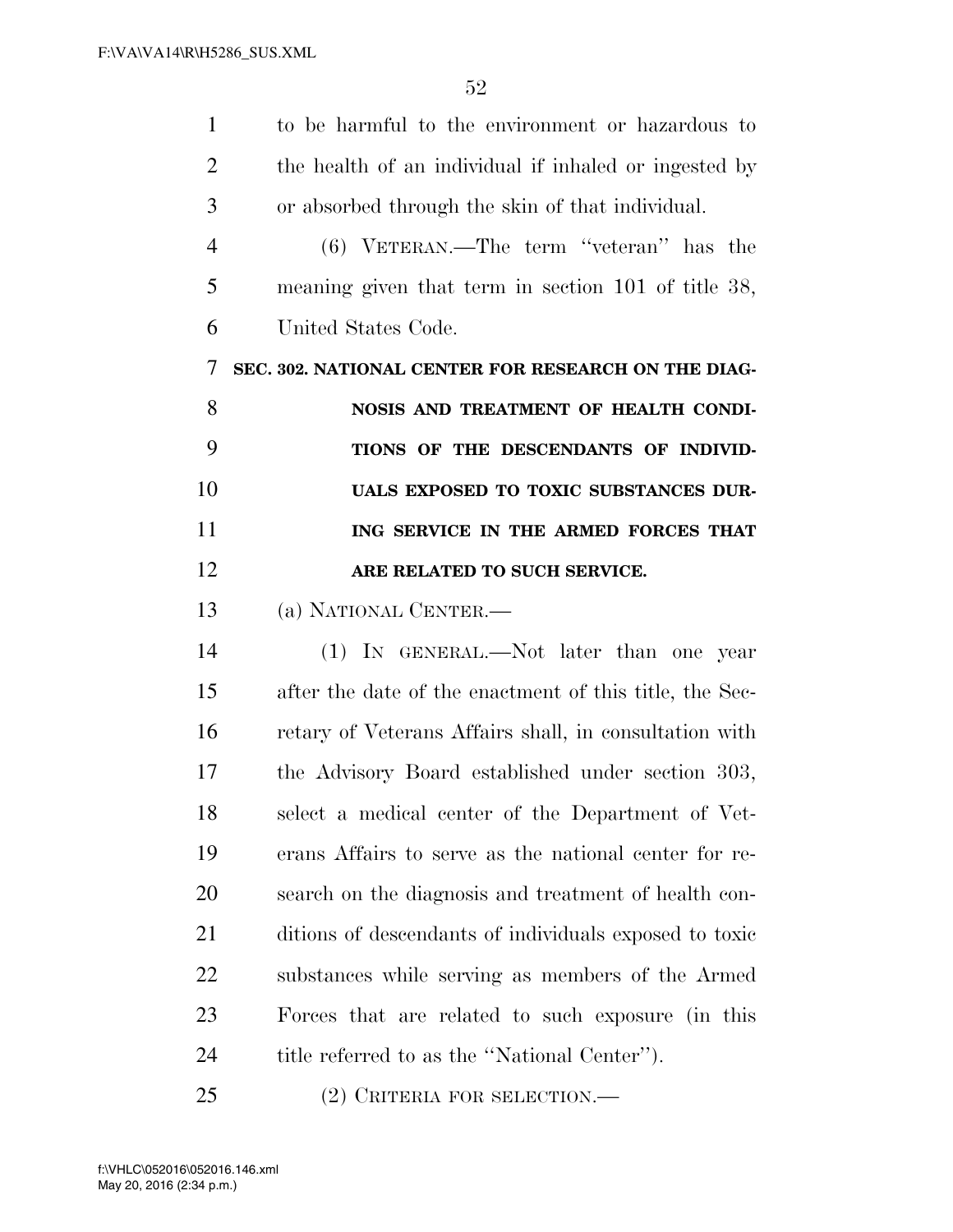| $\mathbf{1}$   | (A) IN GENERAL.—The National Center               |
|----------------|---------------------------------------------------|
| $\overline{2}$ | shall be selected under paragraph (1) from        |
| 3              | among medical centers of the Department with      |
| $\overline{4}$ | expertise described in subparagraph (B), or       |
| 5              | that are affiliated with research medical centers |
| 6              | or teaching hospitals with such expertise, that   |
| $\overline{7}$ | seek to be selected under this section.           |
| 8              | (B) EXPERTISE DESCRIBED.—The exper-               |
| 9              | tise described in this subparagraph is—           |
| 10             | (i) expertise in diagnosing and treat-            |
| 11             | ing functional and structural birth defects;      |
| 12             | <b>or</b>                                         |
| 13             | (ii) expertise in caring for individuals          |
| 14             | exposed to toxic substances and diagnosing        |
| 15             | and treating any health conditions result-        |
| 16             | ing from such exposure.                           |
| 17             | (C) PREFERENCE.—Preference for selec-             |
| 18             | tion under paragraph (1) shall be given to med-   |
| 19             | ical centers of the Department with expertise     |
| 20             | described in clauses (i) and (ii) of subparagraph |
| 21             | (B), or that are affiliated with research medical |
| 22             | centers or teaching hospitals with such exper-    |
| 23             | tise.                                             |
| 24             | $(b)$ RESEARCH.—                                  |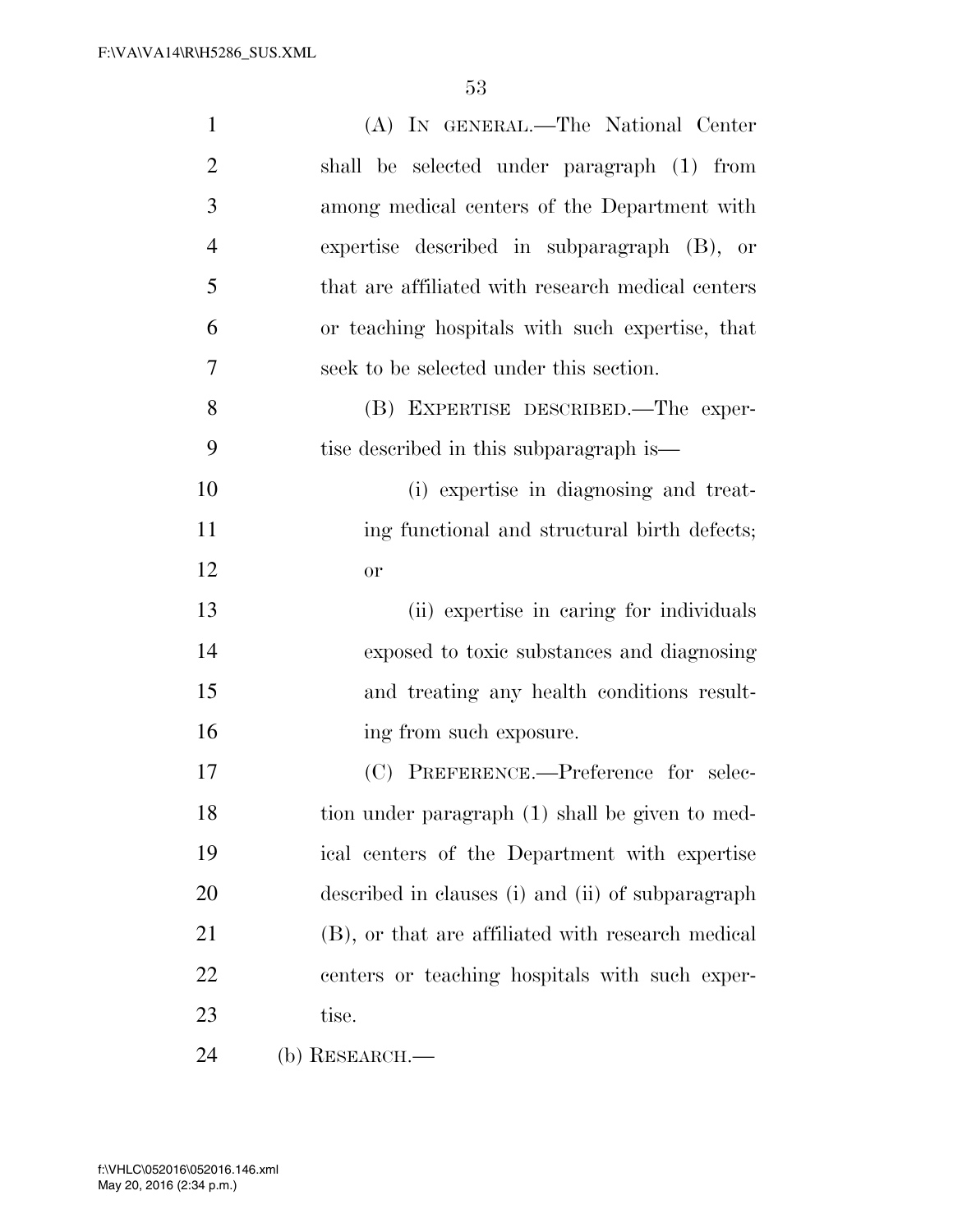| $\mathbf{1}$   | (1) IN GENERAL.—The National Center shall            |
|----------------|------------------------------------------------------|
| $\overline{2}$ | conduct research on the diagnosis and treatment of   |
| 3              | health conditions of descendants of individuals ex-  |
| $\overline{4}$ | posed to toxic substances while serving as members   |
| 5              | of the Armed Forces that are related to that expo-   |
| 6              | sure.                                                |
| 7              | (2) STUDIES.—In conducting research under            |
| 8              | paragraph (1), the National Center shall study indi- |
| 9              | viduals, at the election of the individual, for whom |
| 10             | the Secretary has made one of the following deter-   |
| 11             | minations:                                           |
| 12             | $(A)(i)$ The individual is a descendant of an        |
| 13             | individual who served as a member of the             |
| 14             | Armed Forces;                                        |
| 15             | (ii) such member was exposed to a toxic              |
| 16             | substance while serving as a member of the           |
| 17             | Armed Forces; and                                    |
| 18             | (iii) such descendant is afflicted with a            |
| 19             | health condition that is related to the exposure     |
| 20             | of such member to such toxic substance.              |
| 21             | $(B)(i)$ The individual was exposed to a             |
| 22             | toxic substance while serving as a member of         |
| 23             | the Armed Forces; and                                |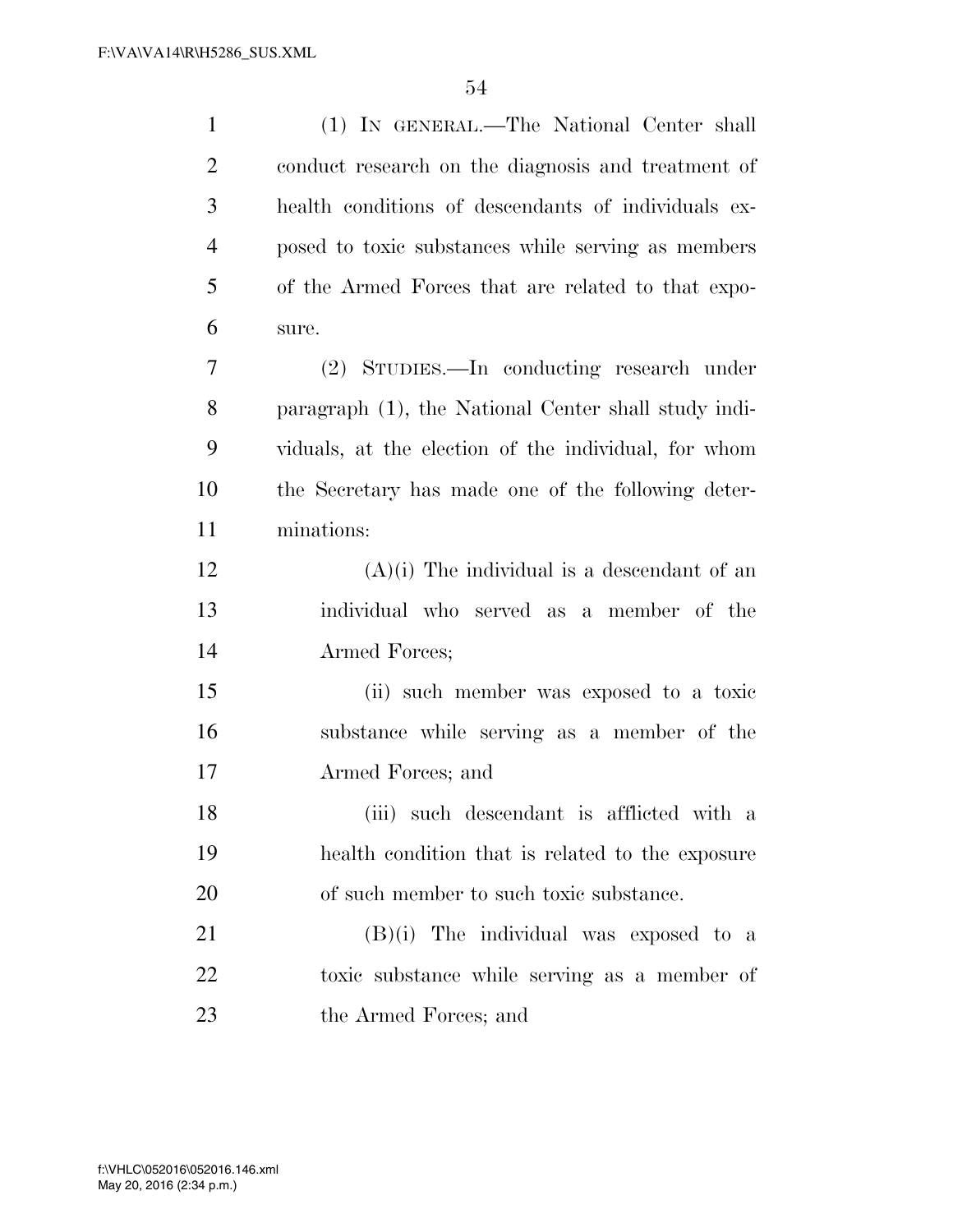(ii) such individual is afflicted with a health condition that is related to the exposure of such individual to such toxic substance.

4 (3) USE OF RECORDS.—

 (A) IN GENERAL.—The Secretary of De- fense or the head of a Federal agency shall make available to the Secretary of Veterans Af- fairs for review records held by the Department of Defense, an Armed Force, or that Federal agency, as appropriate, that might assist the Secretary of Veterans Affairs in making the de-terminations required by paragraph (2).

 (B) MECHANISM.—The Secretary of Vet- erans Affairs and the Secretary of Defense or the head of the appropriate Federal agency shall jointly establish a mechanism for the availability and review of records by the Sec- retary of Veterans Affairs under subparagraph (A).

 (c) SOCIAL WORKERS.—The National Center shall employ not less than one licensed clinical social worker to coordinate access of individuals to appropriate Federal, State, and local social and healthcare programs and to handle case management.

May 20, 2016 (2:34 p.m.) f:\VHLC\052016\052016.146.xml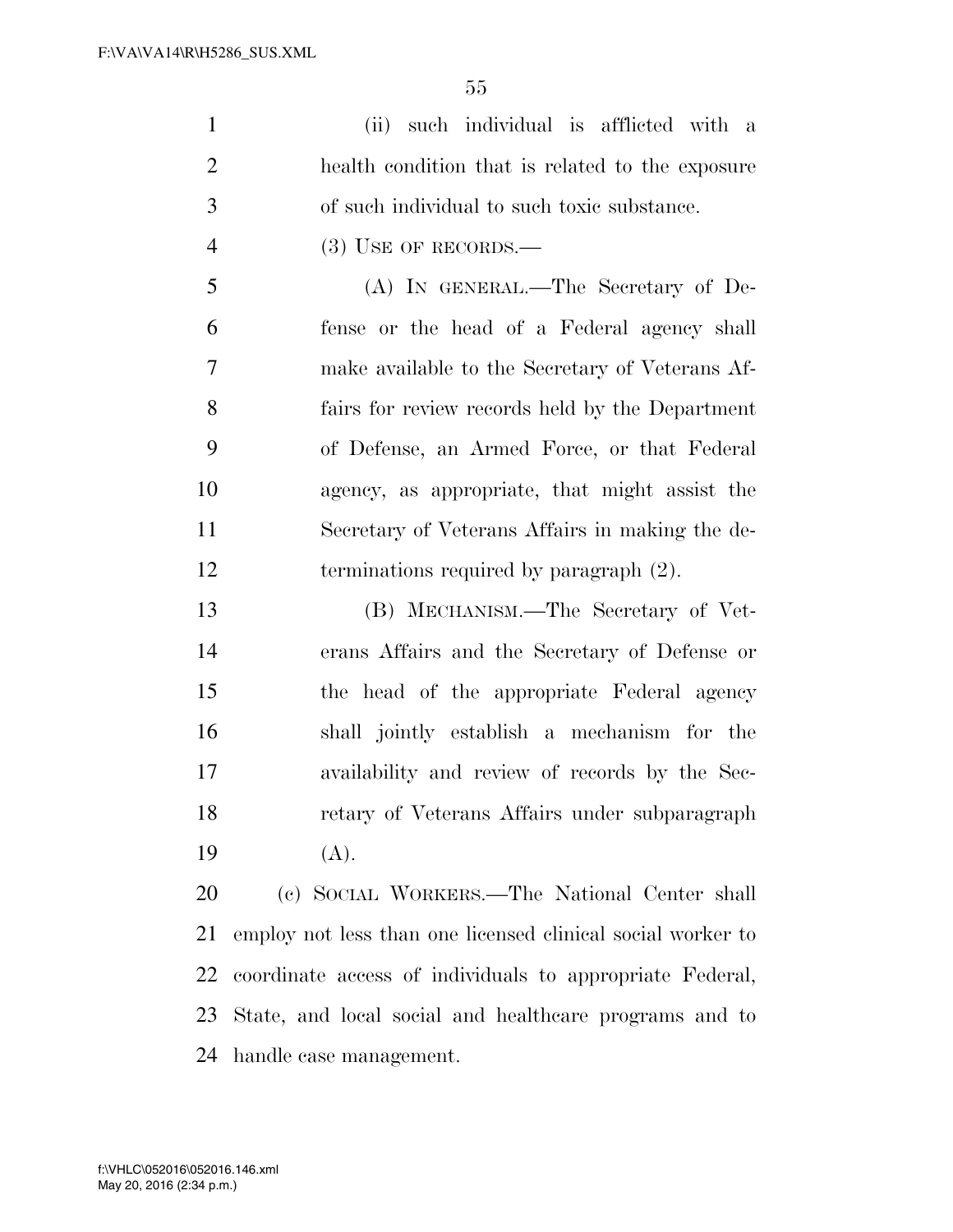(d) REIMBURSEMENT FOR NECESSARY TRAVEL AND ROOM AND BOARD.—The National Center shall reimburse any individual participating in a study pursuant to sub- section (b), and any parent, guardian, spouse, or sibling who accompanies such individual, for the reasonable cost of— (1) travel to the National Center for participa- tion in such study; and (2) room and board during the period in which such individual is participating in such study at the National Center. (e) REPORTS.— (1) ANNUAL REPORT.— (A) IN GENERAL.—Not less frequently than annually, the National Center shall submit to Congress and the Advisory Board established under section 4 a report on the functions of the National Center during the year preceding the submittal of the report that includes a sum- mary of the research efforts of the National Center that have been completed during such year and that are ongoing as of the date of the submittal of the report. 24 (B) UPON REQUEST.—Upon the request of

any organization exempt from taxation under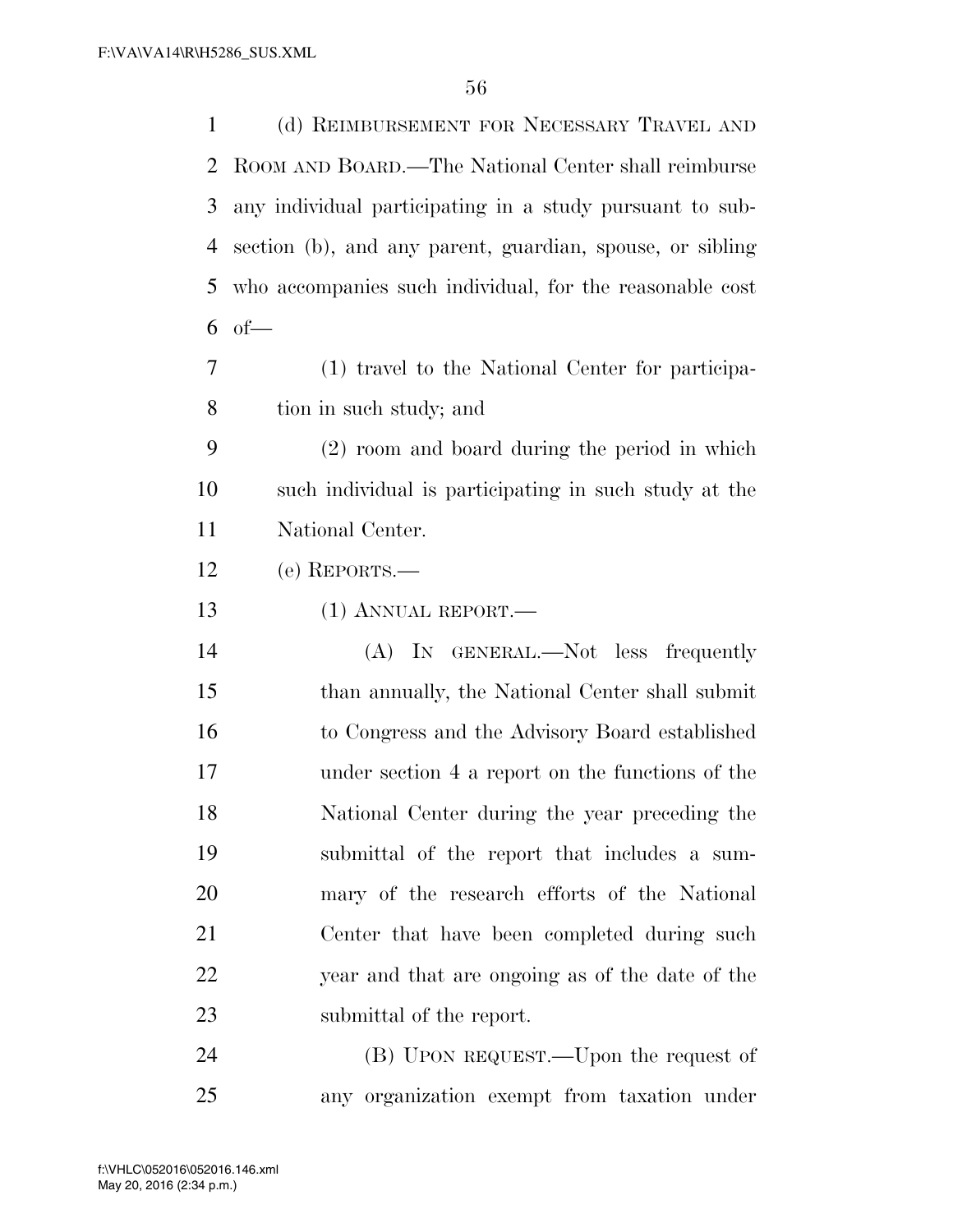| $\mathbf{1}$   | section $501(e)(19)$ of the Internal Revenue                |
|----------------|-------------------------------------------------------------|
| $\overline{2}$ | Code of 1986, the National Center shall submit              |
| 3              | a copy of a report submitted under subpara-                 |
| $\overline{4}$ | $graph(A)$ to such organization.                            |
| 5              | QUARTERLY REPORT TO<br>(2)<br><b>ADVISORY</b>               |
| 6              | BOARD.—Not less frequently than quarterly, the Na-          |
| 7              | tional Center shall submit to the Advisory Board a          |
| 8              | report on the functions of the National Center dur-         |
| 9              | ing the quarter preceding the submittal of the report       |
| 10             | that includes the following:                                |
| 11             | $(A)$ A summary of the research efforts of                  |
| 12             | the National Center during such quarter.                    |
| 13             | (B) A description of any determinations                     |
| 14             | made by the National Center pursuant to such                |
| 15             | research efforts regarding whether health condi-            |
| 16             | tions of descendants of individuals exposed to              |
| 17             | toxic substances while serving as members of                |
| 18             | the Armed Forces are related to that exposure.              |
| 19             | SEC. 303. ADVISORY BOARD.                                   |
| 20             | (a) ESTABLISHMENT.—Not later than 180 days after            |
| 21             | the date of the enactment of this title, the Secretary of   |
| 22             | Veterans Affairs shall establish an advisory board (in this |
| 23             | section referred to as the "Advisory Board" to oversee      |
| 24             | and assess the National Center established under section    |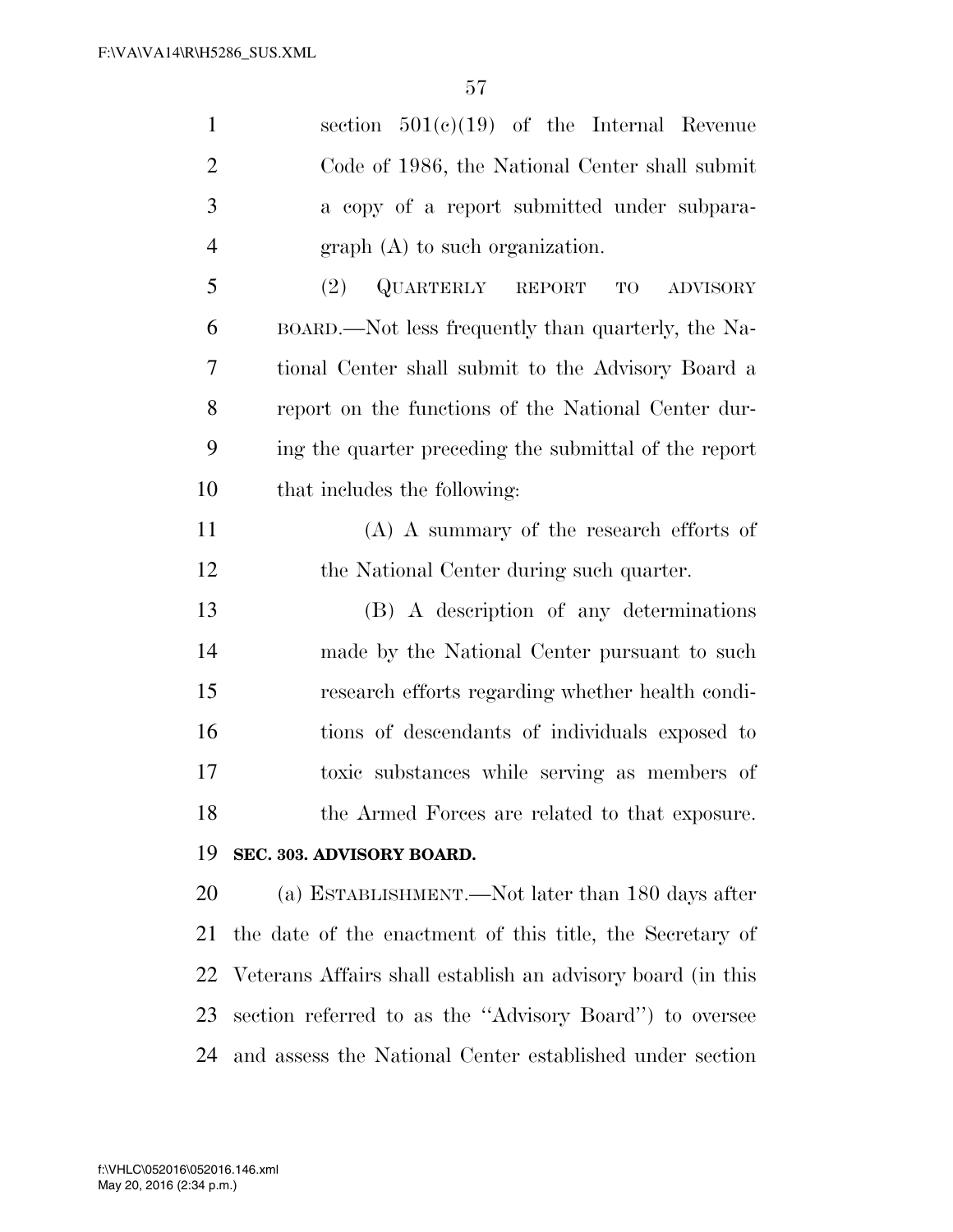302 and to advise the Secretary of Veterans Affairs with respect to the work of the National Center.

(b) MEMBERSHIP.—

 (1) COMPOSITION.—Not later than 120 days after the date of the enactment of this title, the Sec- retary of Veterans Affairs, in consultation with the Secretary of Health and Human Services, the Direc- tor of the National Institute of Environmental Health Sciences, and other heads of Federal agen- cies as the Secretary of Veterans Affairs determines appropriate—

- (A) shall select not less than 13 voting members of the Advisory Board, of whom— (i) not less than three shall be mem-
- bers of organizations exempt from taxation under section 501(c)(19) of the Internal Revenue Code of 1986;
- 18 (ii) not less than one shall be—
- (I) a descendant of an individual who was exposed to toxic substances while serving as a member of the Armed Forces and the descendant has manifested a structural or functional birth defect or a health condition that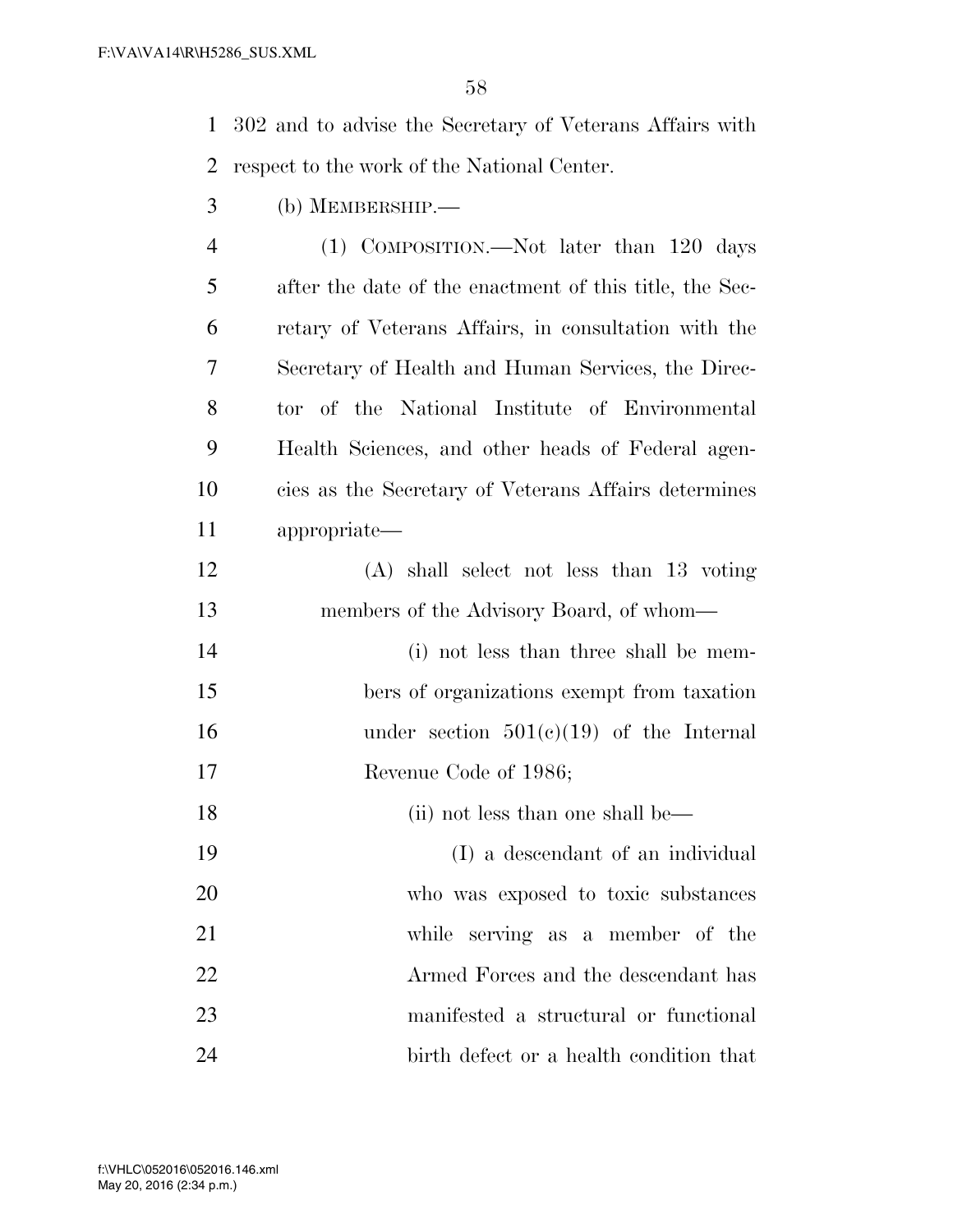| $\mathbf{1}$   | is related to the exposure of such indi-    |
|----------------|---------------------------------------------|
| $\overline{2}$ | vidual to such toxic substance; or          |
| 3              | (II) a parent or child of that de-          |
| $\overline{4}$ | scendant;                                   |
| 5              | (iii) not less than six shall be health     |
| 6              | professionals, scientists, or academics who |
| 7              | are not employees of the Federal Govern-    |
| 8              | ment and have expertise in—                 |
| 9              | $(I)$ birth defects;                        |
| 10             | (II) developmental disabilities;            |
| 11             | (III) epigenetics;                          |
| 12             | $(IV)$ public health;                       |
| 13             | (V) the science of environmental            |
| 14             | exposure or environmental exposure          |
| 15             | assessment;                                 |
| 16             | (VI) the science of toxic sub-              |
| 17             | stances; or                                 |
| 18             | (VII) medical and research eth-             |
| 19             | ics; and                                    |
| 20             | (iv) additional members may be se-          |
| 21             | lected from among social workers and ad-    |
| 22             | vocates for veterans or members of the      |
| 23             | Armed Forces who are not employees of       |
| 24             | the Federal Government; and                 |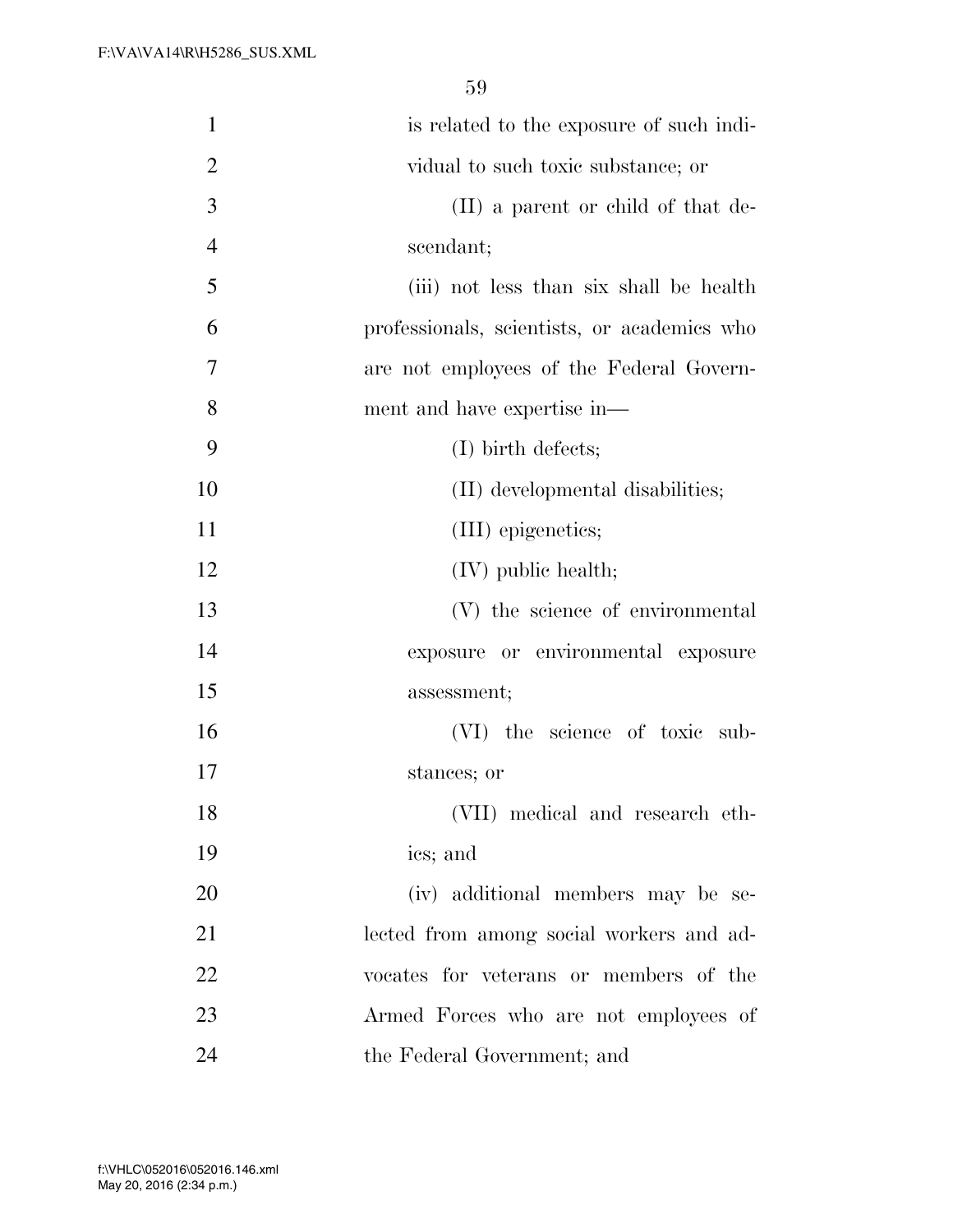| $\mathbf{1}$   | (B) may select nonvoting members from                |
|----------------|------------------------------------------------------|
| $\overline{2}$ | among individuals described in clause (iii) or       |
| 3              | $(iv)$ of subparagraph $(A)$ who are employees of    |
| $\overline{4}$ | the Federal Government.                              |
| 5              | (2) CHAIRPERSON.—The Secretary shall select          |
| 6              | a Chairperson from among the members of the Advi-    |
| 7              | sory Board.                                          |
| 8              | $(3)$ TERMS.—                                        |
| 9              | (A) IN GENERAL.—Each member of the                   |
| 10             | Advisory Board shall serve a term of two or          |
| 11             | three years as determined by the Secretary.          |
| 12             | (B) REAPPOINTMENT.—At the end of the                 |
| 13             | term of a member of the Advisory Board, the          |
| 14             | Secretary may reselect the member for another        |
| 15             | term, except that no member may serve more           |
| 16             | than four consecutive terms.                         |
| 17             | (c) DUTIES.—The Advisory Board shall—                |
| 18             | (1) oversee and assess the work of the National      |
| 19             | Center;                                              |
| 20             | (2) not less frequently than quarterly, meet         |
| 21             | with the director or another representative of the   |
| 22             | National Center on the work conducted at the Na-     |
| 23             | tional Center, including the research efforts of the |
| 24             | National Center;                                     |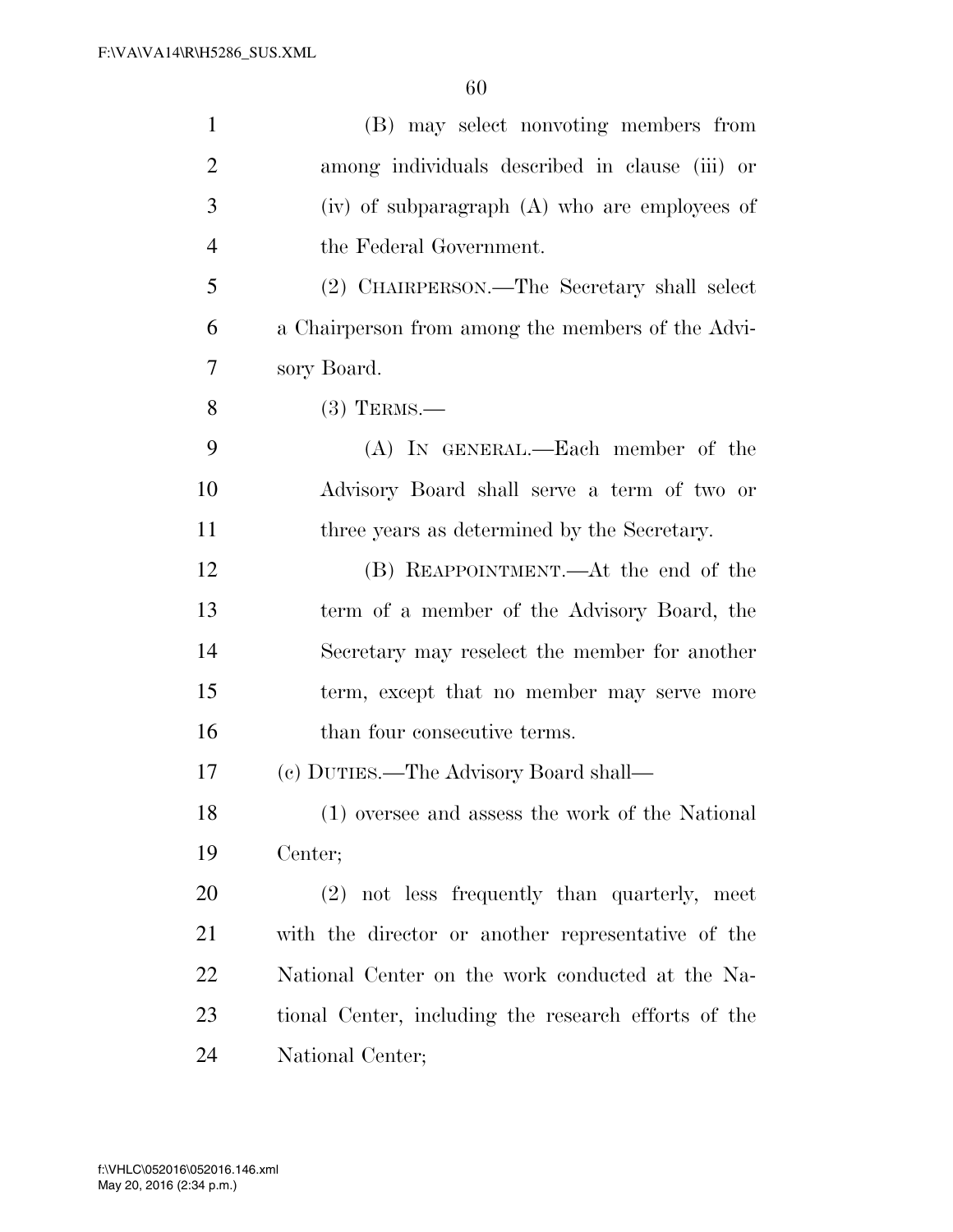| $\mathbf{1}$   | (3) review the annual report submitted by the      |
|----------------|----------------------------------------------------|
| $\overline{2}$ | National Center to Congress and the Advisory Board |
| 3              | under section $302(e)(1)$ ; and                    |
| $\overline{4}$ | (4) advise the Secretary of Veterans Affairs       |
| 5              | $on$ —                                             |
| 6              | (A) issues related to the research con-            |
| 7              | ducted at the National Center;                     |
| 8              | (B) health conditions of descendants of in-        |
| 9              | dividuals exposed to toxic substances while serv-  |
| 10             | ing as members of the Armed Forces that are        |
| 11             | related to the exposure of such individual to      |
| 12             | such toxic substance;                              |
| 13             | (C) health care services that are needed by        |
| 14             | the descendants of individuals exposed to toxic    |
| 15             | substances while serving as members of the         |
| 16             | Armed Forces for health conditions that are re-    |
| 17             | lated to the exposure of such individual to such   |
| 18             | toxic substance; and                               |
| 19             | (D) any determinations or recommenda-              |
| 20             | tions that the Advisory Board may have with        |
| 21             | respect to the feasibility and advisability of the |
| 22             | Department providing health care services de-      |
| 23             | scribed in subparagraph (C) to descendants de-     |
| 24             | scribed in such subparagraph, including a de-      |
| 25             | scription of changes to existing policy.           |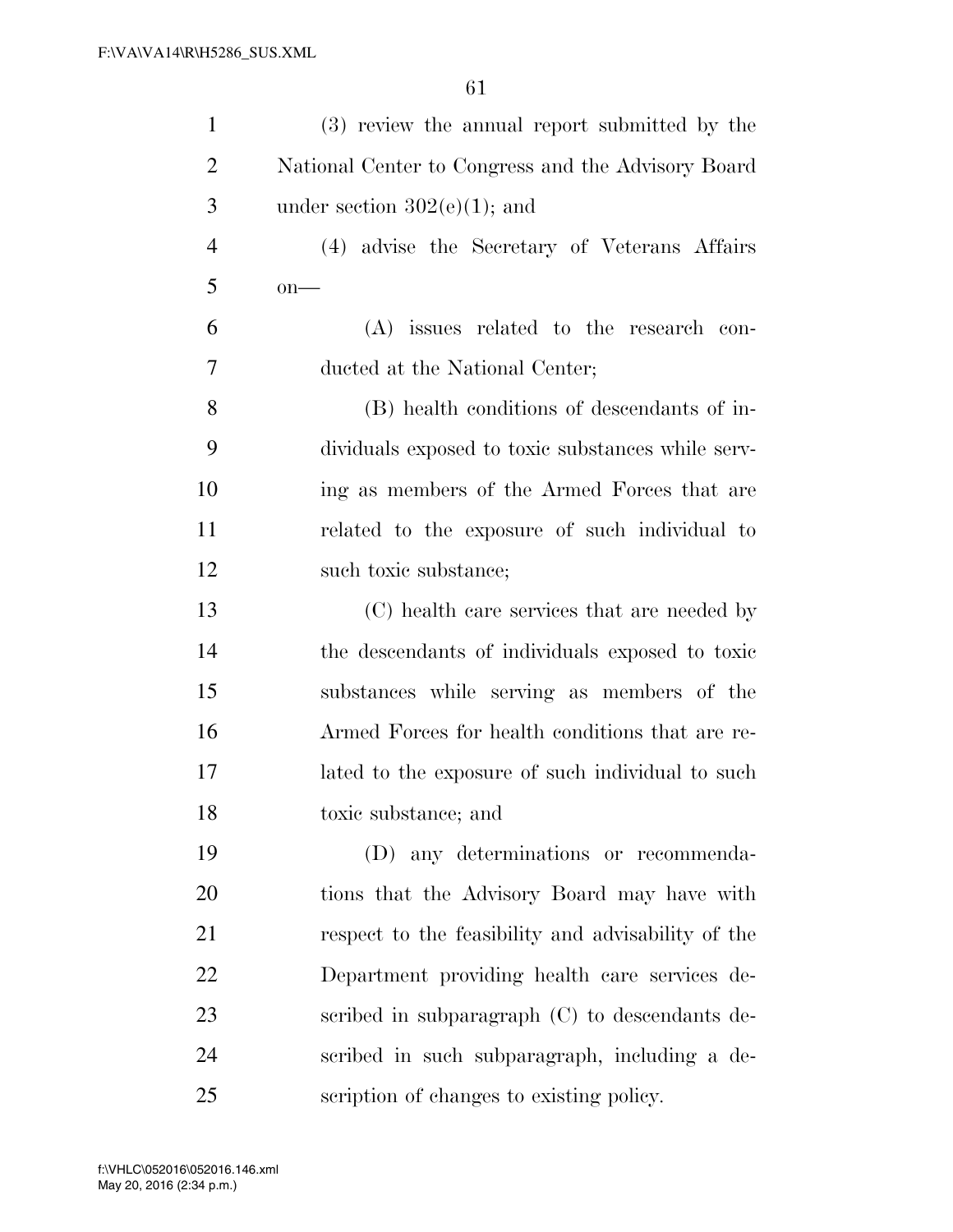(d) REPORT.—

2 (1) IN GENERAL.—Not later than one year after the establishment of the Advisory Board under subsection (a), and not less frequently than once each year thereafter, the Advisory Board shall sub- mit to the Committee on Veterans' Affairs of the Senate, the Committee on Veterans' Affairs of the House of Representatives, and the Secretary of Vet- erans Affairs a report on the recommendations of 10 the Advisory Board.

 (2) ELEMENTS.—Each report submitted under paragraph (1) shall include recommendations for ad- ministrative or legislative action, including rec- ommendations for further research by the National Center, with respect to each health condition of a descendant of an individual exposed to a toxic sub- stance while serving as a member of the Armed Forces for which the National Center has made one of the following determinations in conducting re-search under section 302(b):

 (A) The health condition is related to the exposure of such individual to such toxic sub-stance.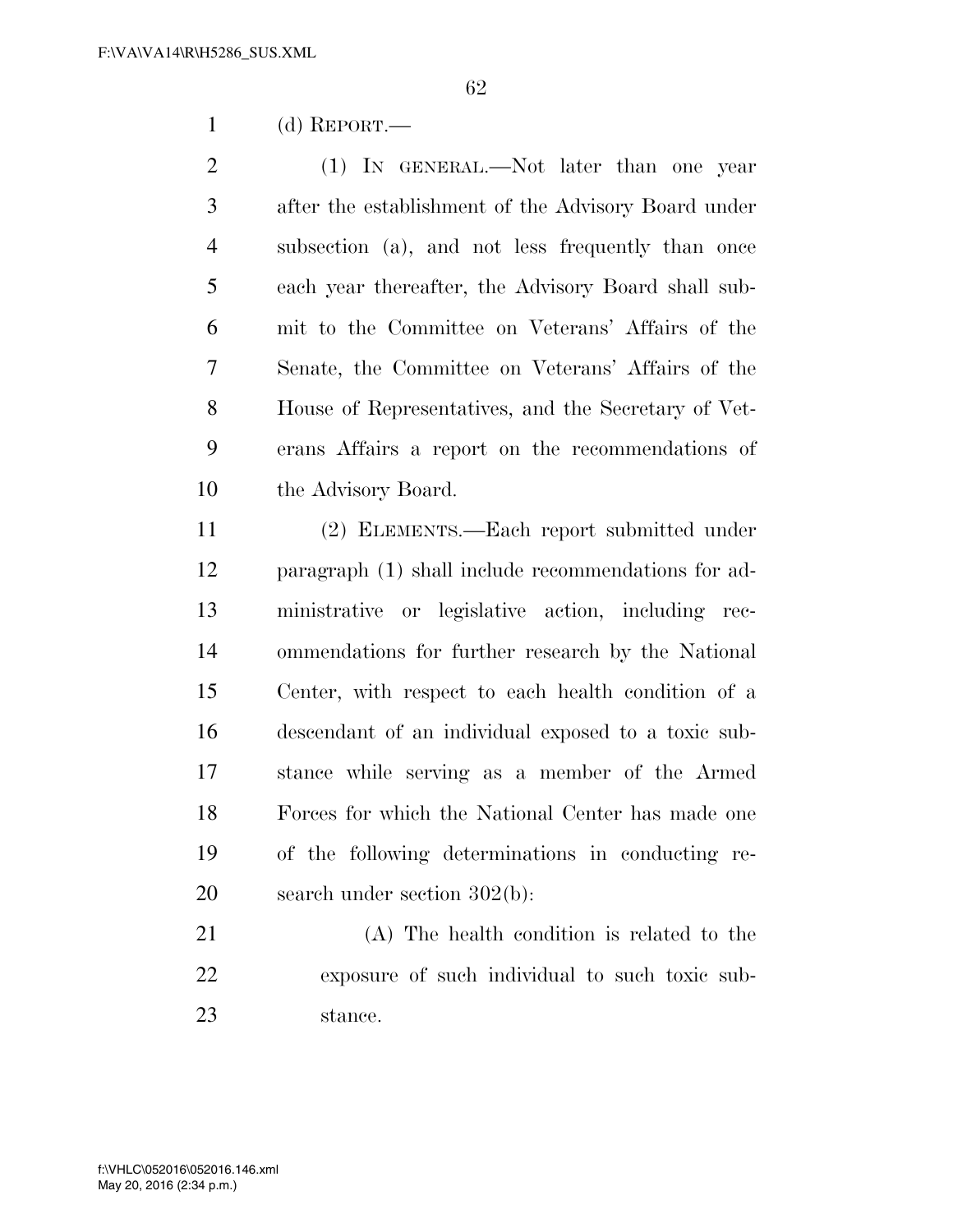| $\mathbf{1}$   | (B) It is unclear whether the health condi-               |
|----------------|-----------------------------------------------------------|
| $\overline{2}$ | tion is related to the exposure of such individual        |
| 3              | to such toxic substance.                                  |
| $\overline{4}$ | (C) The health condition is not related to                |
| 5              | the exposure of such individual to such toxic             |
| 6              | substance.                                                |
| 7              | (e) MEETINGS.—The Advisory Board shall meet at            |
| 8              | the call of the Chair, but not less frequently than quar- |
| 9              | terly.                                                    |
| 10             | (f) COMPENSATION.—The members of the Advisory             |
| 11             | Board shall serve without compensation.                   |
| 12             | (g) EXPENSES.—The Secretary of Veterans Affairs           |
| 13             | shall determine the appropriate expenses of the Advisory  |
| 14             | Board.                                                    |
| 15             | (h) PERSONNEL.—                                           |
| 16             | (1) IN GENERAL.—The Chairperson may, with-                |
| 17             | out regard to the civil service laws and regulations,     |
| 18             | appoint an executive director of the Advisory Board,      |
| 19             | who shall be a civilian employee of the Department        |
| 20             | of Veterans Affairs, and such other personnel as          |
| 21             | may be necessary to enable the Advisory Board to          |
| 22             | perform its duties.                                       |
| 23             | (2) APPROVAL.—The appointment of an execu-                |
| 24             | tive director under paragraph (1) shall be subject to     |
|                |                                                           |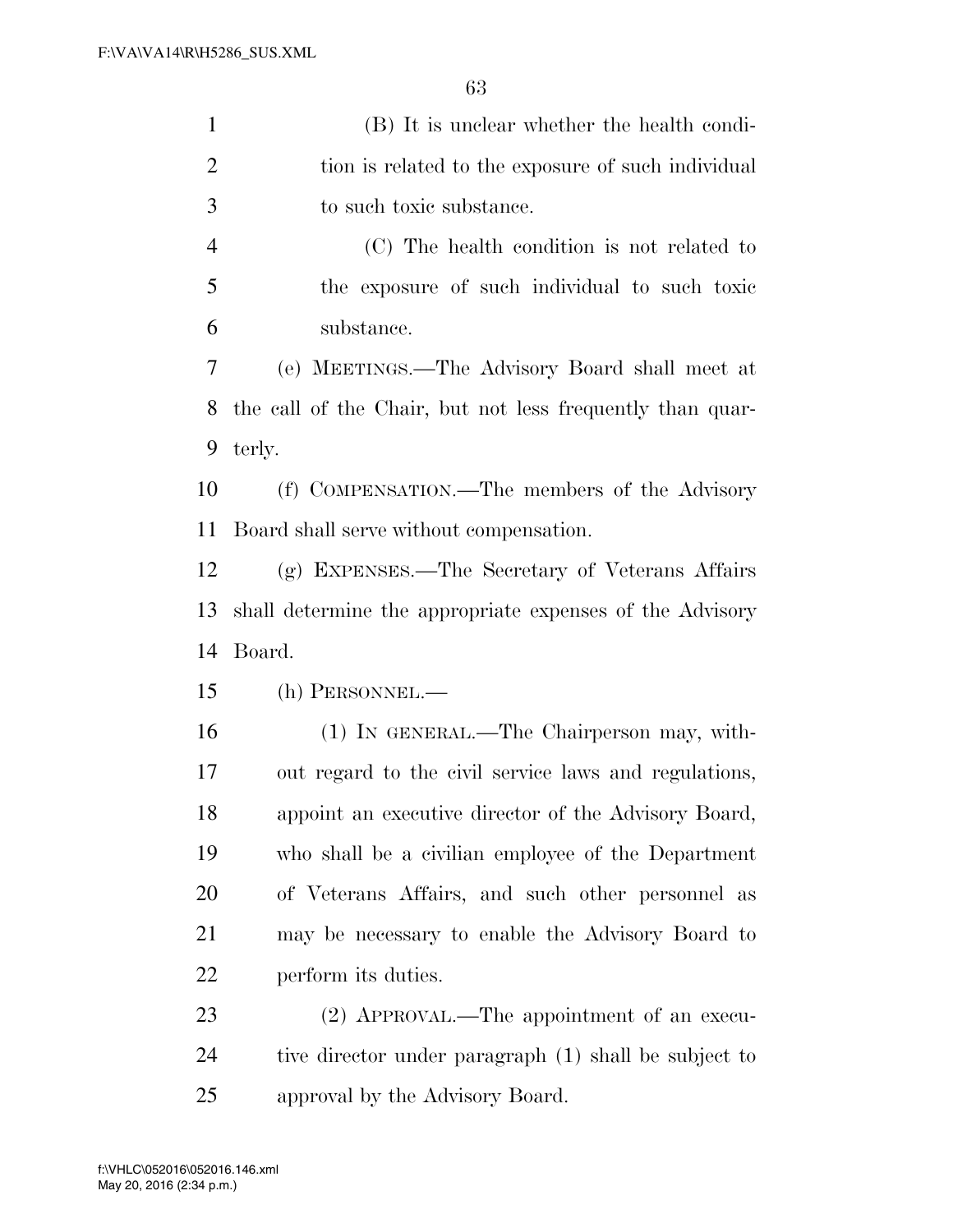| $\mathbf{1}$   | (3) COMPENSATION.—The Chairperson may fix                     |
|----------------|---------------------------------------------------------------|
| $\overline{2}$ | the compensation of the executive director and other          |
| 3              | personnel without regard to the provisions of chapter         |
| $\overline{4}$ | 51 and subchapter III of chapter 53 of title 5,               |
| 5              | United States Code, except that the rate of pay for           |
| 6              | the executive director and other personnel may not            |
| 7              | exceed the rate payable for level $V$ of the Executive        |
| 8              | Schedule under section 5316 of such title.                    |
| 9              | SEC. 304. DECLASSIFICATION REVIEW BY DEPARTMENT OF            |
| 10             | DEFENSE OF CERTAIN INCIDENTS OF EXPO-                         |
| 11             | SURE OF MEMBERS OF THE ARMED FORCES                           |
| 12             | TO TOXIC SUBSTANCES.                                          |
| 13             | (a) REVIEW.—The Secretary of Defense shall con-               |
| 14             | duct a declassification review to determine what informa-     |
| 15             | tion may be made publicly available relating to any known     |
| 16             | incident in which not less than 100 members of the Armed      |
| 17             | Forces were exposed to a toxic substance that resulted in     |
|                | 18 at least one case of a disability that a specialist in the |
| 19             | field of occupational medicine has determined to be           |
| 20             | credibly associated with that toxic substance.                |
| 21             | (b) RELEASE OF DECLASSIFIED INFORMATION.—To                   |
| 22             | the extent practicable, and subject to subsection (c) and     |
| 23             | consistent with national security, the Secretary of Defense   |
| 24             | shall make publicly available information declassified fol-   |
|                | 25 lowing the review required by subsection (a).              |

May 20, 2016 (2:34 p.m.) f:\VHLC\052016\052016.146.xml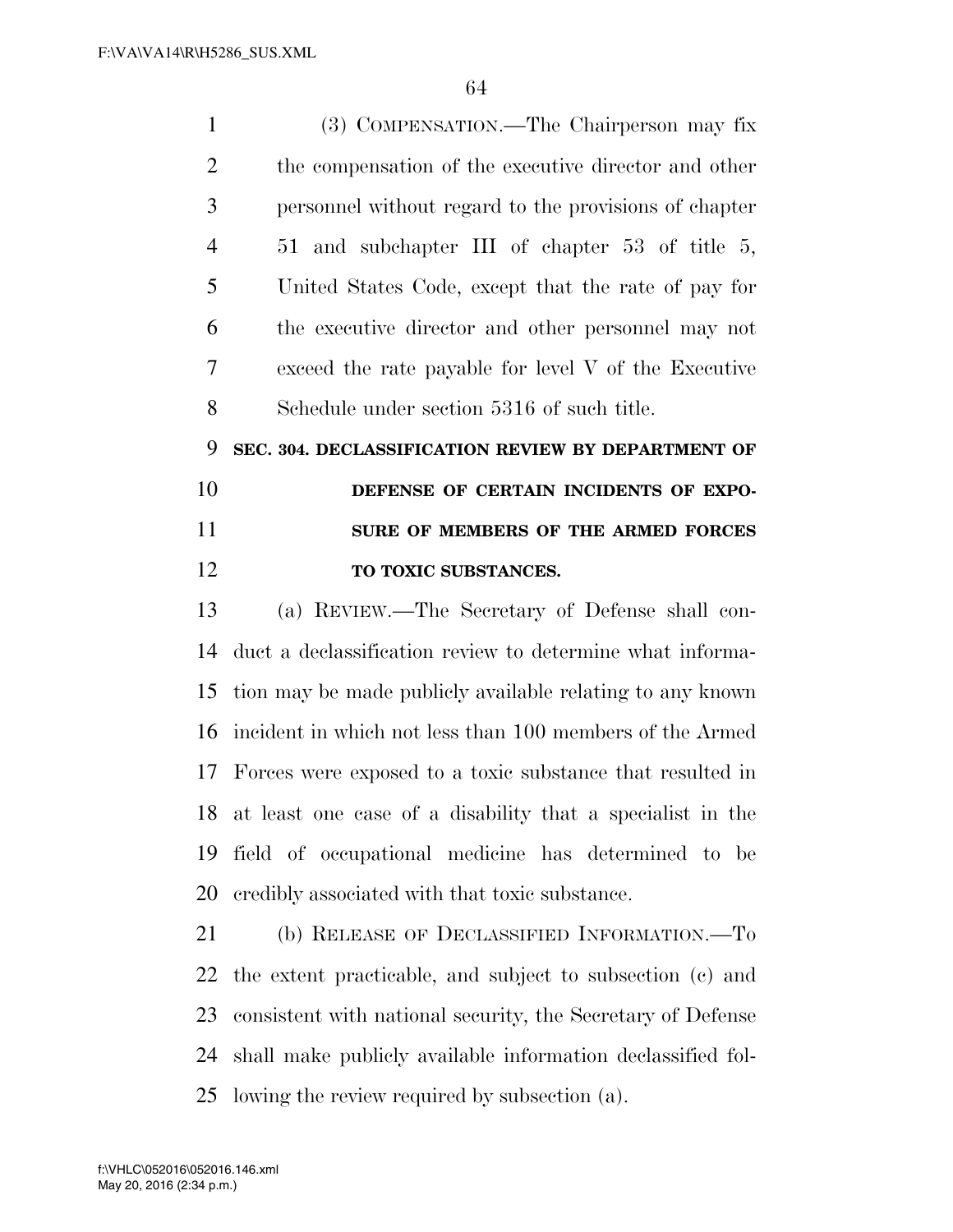| 1  | (c) LIMITATION.—Information made publicly avail-             |
|----|--------------------------------------------------------------|
| 2  | able pursuant to subsection (b) shall be limited to informa- |
| 3  | tion necessary for an individual who was potentially ex-     |
| 4  | posed to a toxic substance to determine the following:       |
| 5  | (1) Whether that individual was exposed to that              |
| 6  | toxic substance.                                             |
| 7  | (2) The potential severity of the exposure of                |
| 8  | that individual to that toxic substance.                     |
| 9  | (3) Any potential health conditions that may                 |
| 10 | have resulted from exposure to that toxic substance.         |
| 11 | SEC. 305. NATIONAL OUTREACH CAMPAIGN ON POTENTIAL            |
| 12 | LONG-TERM HEALTH EFFECTS OF EXPOSURE                         |
|    |                                                              |
| 13 | TO TOXIC SUBSTANCES BY MEMBERS OF THE                        |
| 14 | ARMED FORCES AND THEIR DESCENDANTS.                          |
| 15 | (a) IN GENERAL.—The Secretary of Veterans Affairs            |
| 16 | shall, in consultation with the Secretary of Health and      |
| 17 | Human Services and the Secretary of Defense, conduct         |
|    | 18 a national outreach and education campaign directed to-   |
| 19 | ward members of the Armed Forces, veterans, and their        |
| 20 | family members to communicate the following informa-         |
| 21 | tion:                                                        |
| 22 | $(1)$ Information on—                                        |
| 23 | (A) incidents of exposure of members of                      |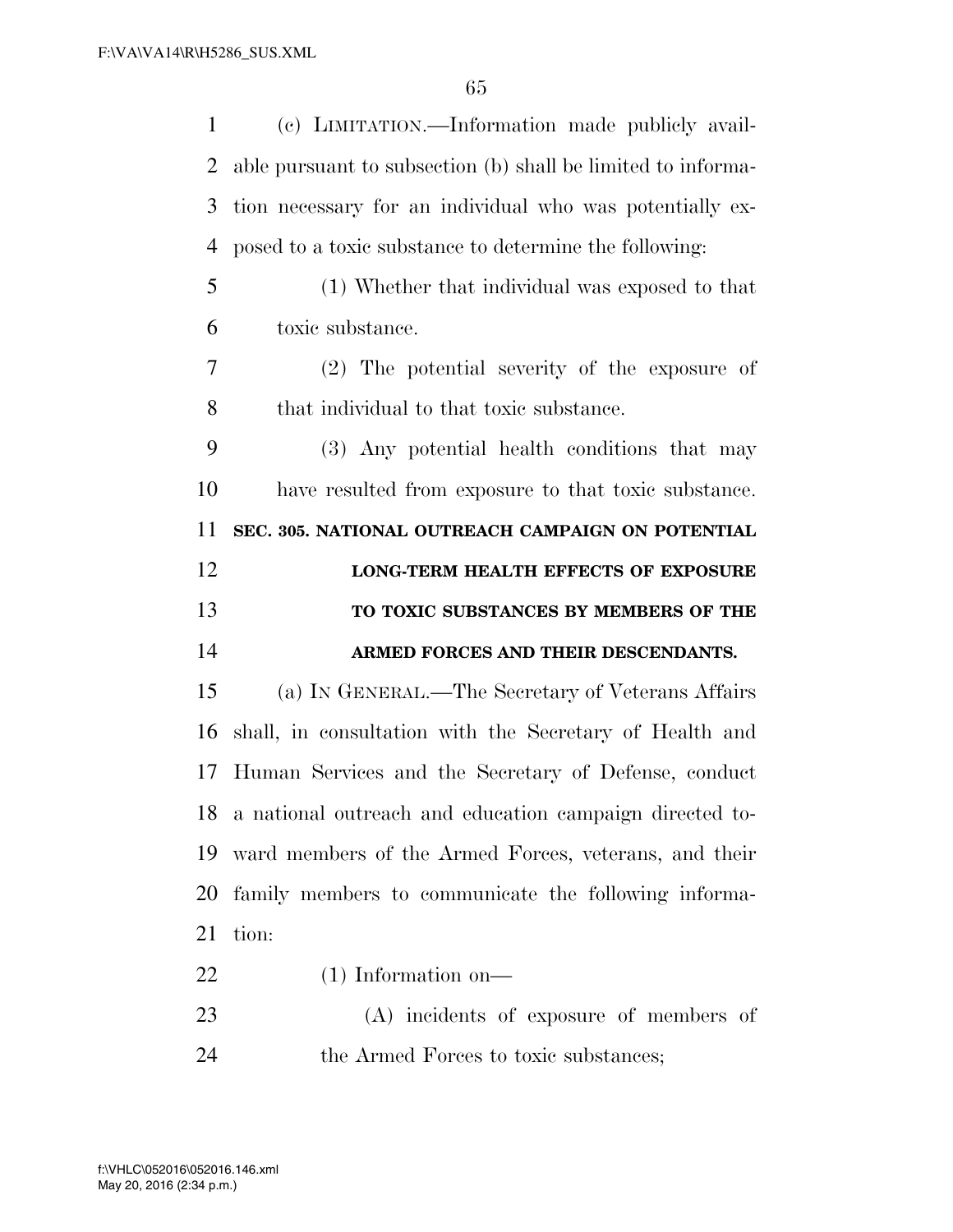(B) health conditions resulting from such exposure; and

 (C) the potential long-term effects of such exposure on the individuals exposed to those substances and the descendants of those indi-viduals.

 (2) Information on the National Center estab- lished under section 302 for individuals eligible to participate in studies conducted at the National Center.

 (b) DEPARTMENT OF VETERANS AFFAIRS.—In car- rying out this section, the Secretary of Veterans Affairs shall design and implement the national outreach and edu- cation campaign conducted under subsection (a), includ-ing—

 (1) by distributing printed materials containing the information described in subsection (a) to vet-erans;

 (2) by publishing such information on an Inter- net website of the Department of Veterans Affairs 21 that is available to the public;

 (3) by presenting such information in person at facilities that serve a large number of veterans or members of the Armed Forces; and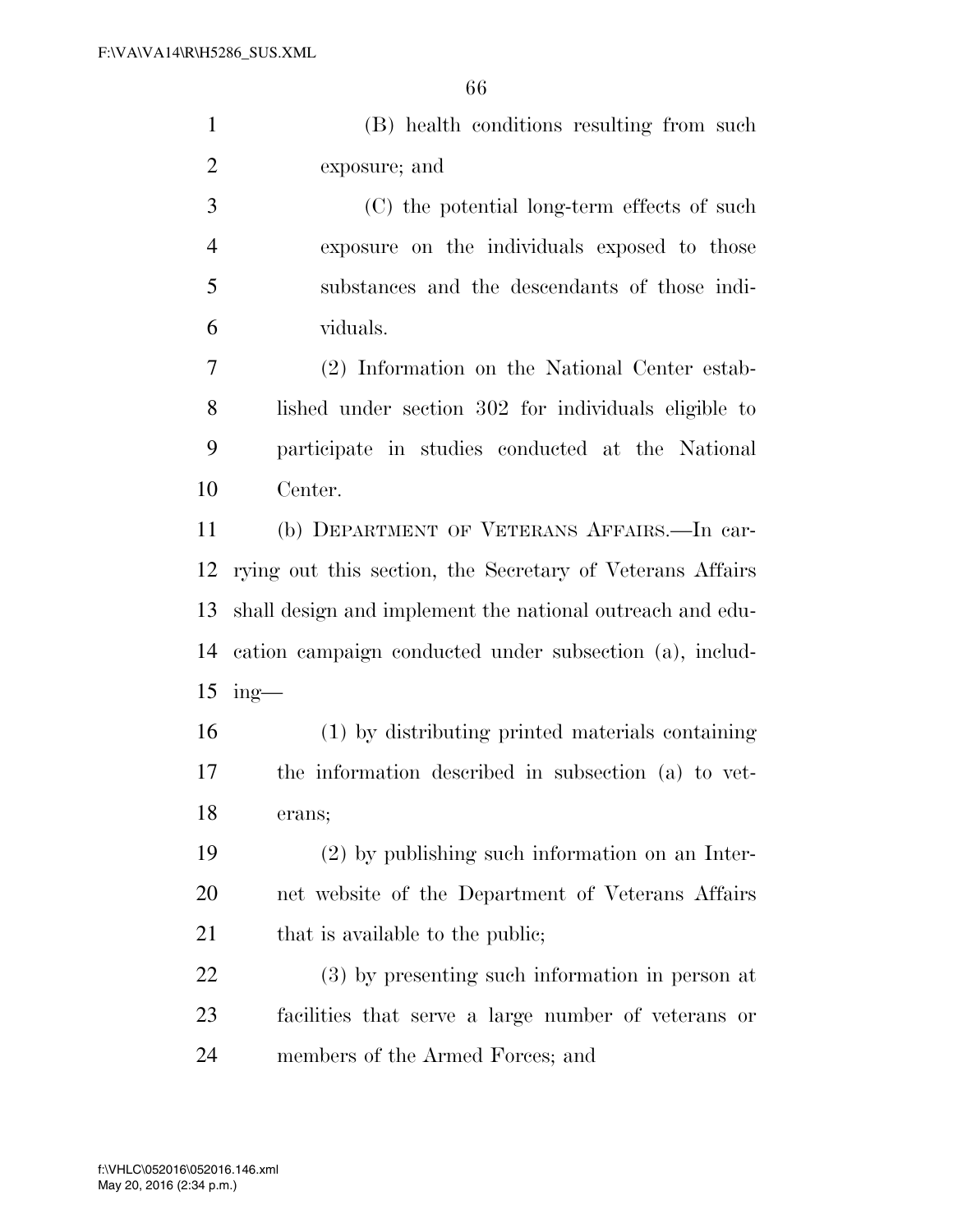| $\mathbf{1}$   | (4) by educating employees of all medical facili-         |
|----------------|-----------------------------------------------------------|
| $\overline{c}$ | ties of the Department with respect to such informa-      |
| 3              | tion and providing such employees with printed ma-        |
| $\overline{4}$ | terials containing such information.                      |
| 5              | (c) DEPARTMENT OF DEFENSE.—The Secretary of               |
| 6              | Defense shall assist the Secretary of Veterans Affairs in |
| 7              | implementing the national outreach and education cam-     |
| 8              | paign conducted under subsection (a)—                     |
| 9              | (1) by making the information described in sub-           |
| 10             | section (a) available to all members of the Armed         |
| 11             | Forces and their families;                                |
| 12             | (2) by notifying all members of the Armed                 |
| 13             | Forces of such information; and                           |
| 14             | (3) by publishing such information on an Inter-           |
| 15             | net website of the Department of Defense that is          |
| 16             | available to the public.                                  |
| 17             | (d) DEPARTMENT OF HEALTH AND HUMAN SERV-                  |
|                | 18 ICES.—The Secretary of Health and Human Services shall |
| 19             | assist the Secretary of Veterans Affairs in implementing  |
| 20             | the national outreach and education campaign conducted    |
| 21             | under subsection $(a)$ —                                  |
| 22             | (1) by making the information described in sub-           |
| 23             | section (a) available to members of the health care       |
| 24             | profession;                                               |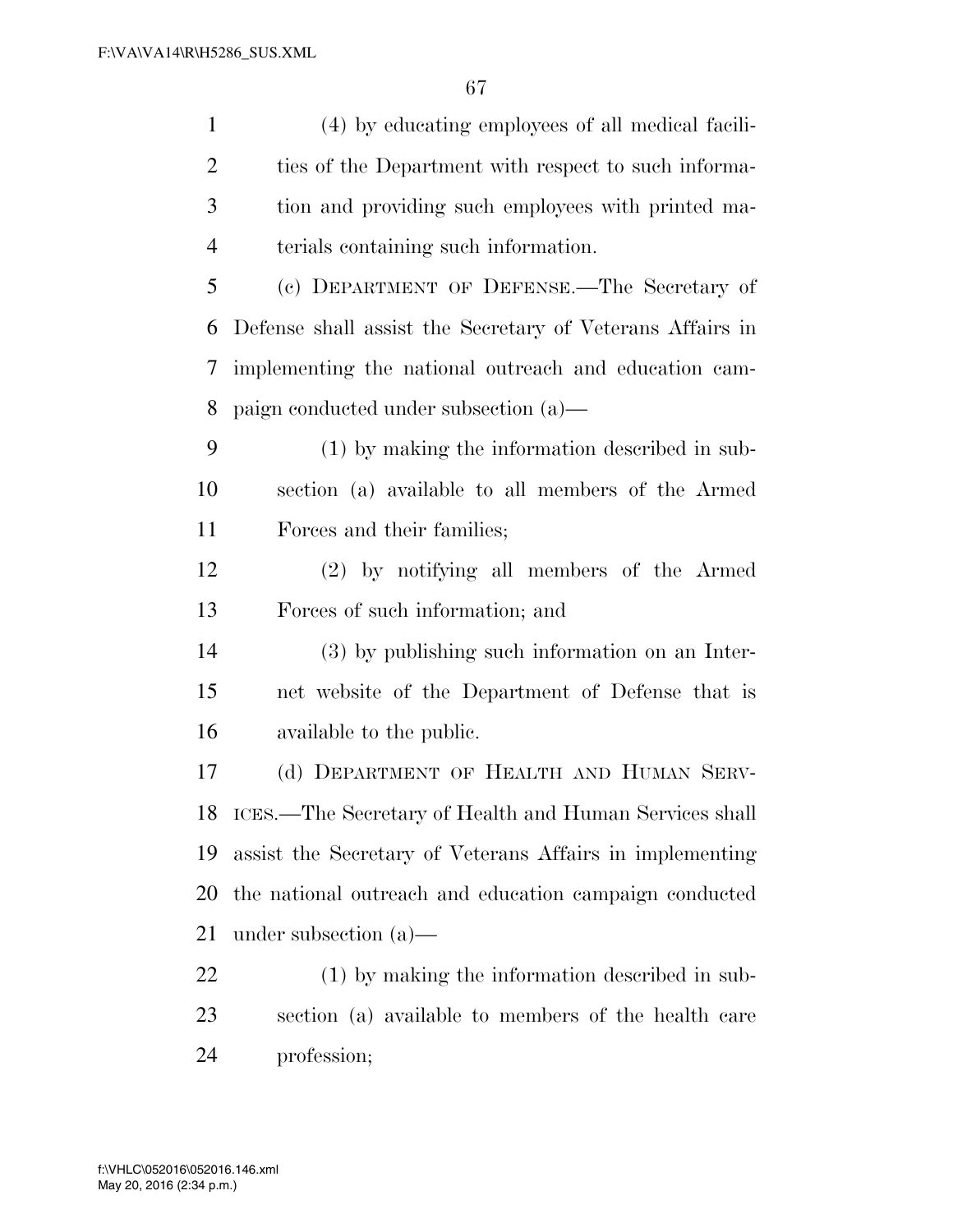(2) by notifying such members of such informa-tion; and

 (3) by publishing such information on an Inter- net website of the Department of Health and Human Services that is available to the public.

### **TITLE IV—OTHER MATTERS**

### **SEC. 401. SPECIAL COMPENSATION FOR LOSS OR LOSS OF**

### **USE OF CREATIVE ORGANS.**

 (a) IN GENERAL.—Section 1114 of title 38, United States Code, is amended by adding at the end the fol-lowing new subsection:

 $\qquad$  "(u)(1) Subject to paragraph (3), the Secretary shall pay to a covered veteran two lump-sum special compensa- tion payments each in the amount of \$10,000. The second such payment may not occur less than one year after the date of the first such payment.

 ''(2) Special compensation paid to a covered veteran under paragraph (1) is in addition to disability compensa- tion paid to the veteran pursuant to subsection (k), except that in any month in which the veteran receives a payment of such special compensation, the veteran may not also receive such disability compensation pursuant to sub-section (k).

24 ''(3) A covered veteran shall submit to the Secretary a separate, specific application for each payment of special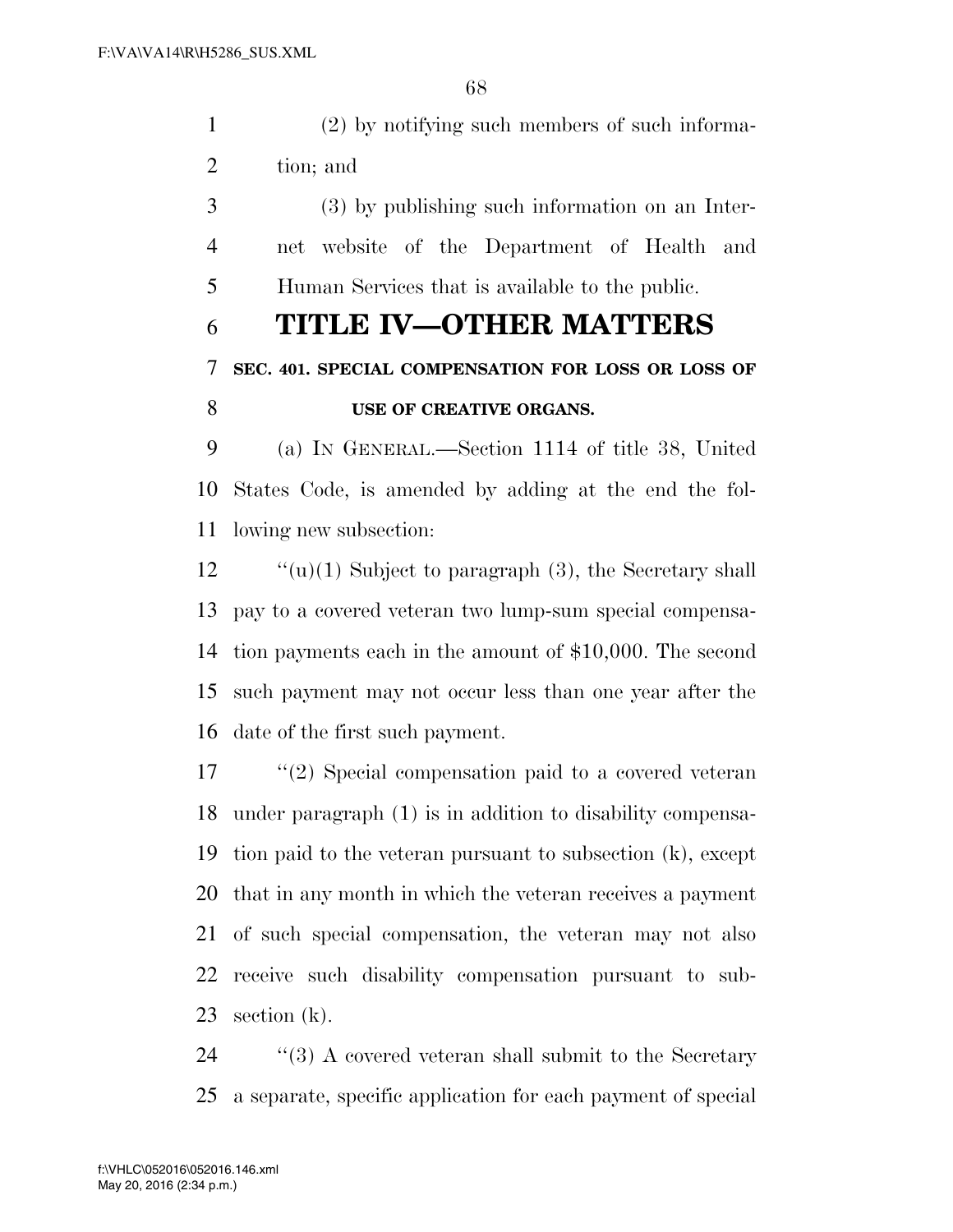| $\mathbf{1}$   | compensation paid under paragraph (1) in such form and        |
|----------------|---------------------------------------------------------------|
| 2              | in such manner as the Secretary considers appropriate.        |
| 3              | $\lq(4)$ In this subsection, the term 'covered veteran'       |
| $\overline{4}$ | means a veteran who-                                          |
| 5              | "(A) is paid disability compensation pursuant                 |
| 6              | to subsection $(k)$ for —                                     |
| 7              | "(i) the anatomical loss of one or more cre-                  |
| 8              | ative organs; or                                              |
| 9              | "(ii) the permanent or static loss of use of                  |
| 10             | one or more creative organs; and                              |
| 11             | $\lq\lq(B)$ is eligible for payments under the trau-          |
| 12             | matic servicemembers' group life insurance program            |
| 13             | under section 1980A of this title, or would be eligi-         |
| 14             | ble for such payments but for the service of the vet-         |
| 15             | eran occurring before the enactment of such section,          |
| 16             | for qualifying losses relating to an injury described         |
| 17             | in clause (i) or (ii) of subparagraph $(A)$ .".               |
| 18             | (b) APPLICATION.—Subsection (u) of section 1114 of            |
| 19             | title 38, United States Code, as added by subsection (a),     |
| 20             | shall apply with respect to a veteran who receives disability |
| 21             | compensation on or after the date of the enactment of this    |
| 22             | Act.                                                          |
| 23             | (c) REPORT.—Not later than one year after the date            |
| 24             | of the enactment of this Act, the Secretary of Veterans       |

Affairs shall submit to the Committees on Veterans' Af-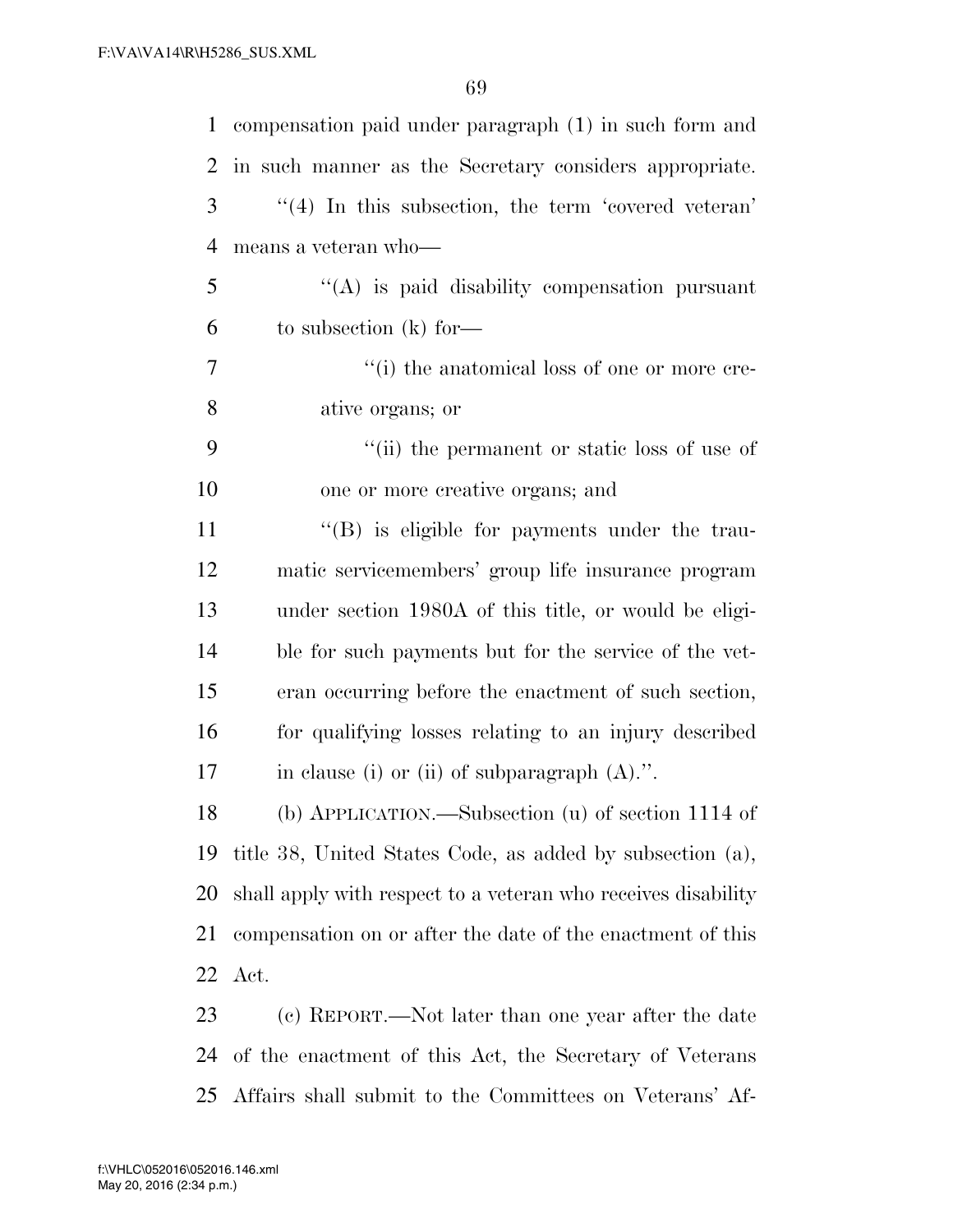| $\mathbf{1}$   | fairs of the House of Representatives and the Senate a      |
|----------------|-------------------------------------------------------------|
| $\overline{2}$ | report on special compensation paid under subsection (u)    |
| 3              | of section 1114 of title 38, United States Code, as added   |
| $\overline{4}$ | by subsection (a). Such report shall include the following: |
| 5              | (1) The number of veterans who applied for                  |
| 6              | such special compensation.                                  |
| 7              | $(2)$ The number of veterans whom the Sec-                  |
| 8              | retary has paid such special compensation.                  |
| 9              | $(3)$ A list, by frequency, of the service-con-             |
| 10             | nected disabilities for which such special compensa-        |
| 11             | tion was paid.                                              |
| 12             | SEC. 402. INFORMATION TECHNOLOGY SYSTEM TO ASSESS           |
|                |                                                             |
| 13             | AND IMPROVE THE FAMILY CAREGIVER PRO-                       |
| 14             | GRAM; AUTHORITY TO EXPAND PROGRAM.                          |
| 15             | (a) IMPLEMENTATION OF NEW SYSTEM.—                          |
| 16             | (1) IN GENERAL.—The Secretary of Veterans                   |
| 17             | Affairs shall implement an information technology           |
| 18             | system that fully supports the Program and allows           |
| 19             | for data assessment and comprehensive monitoring            |
| 20             | of the Program.                                             |
| 21             | (2) ELEMENTS OF SYSTEM.—The information                     |
| 22             | technology system required to be implemented under          |
| 23             | paragraph (1) shall include the following:                  |
| 24             | (A) The ability to easily retrieve data (at                 |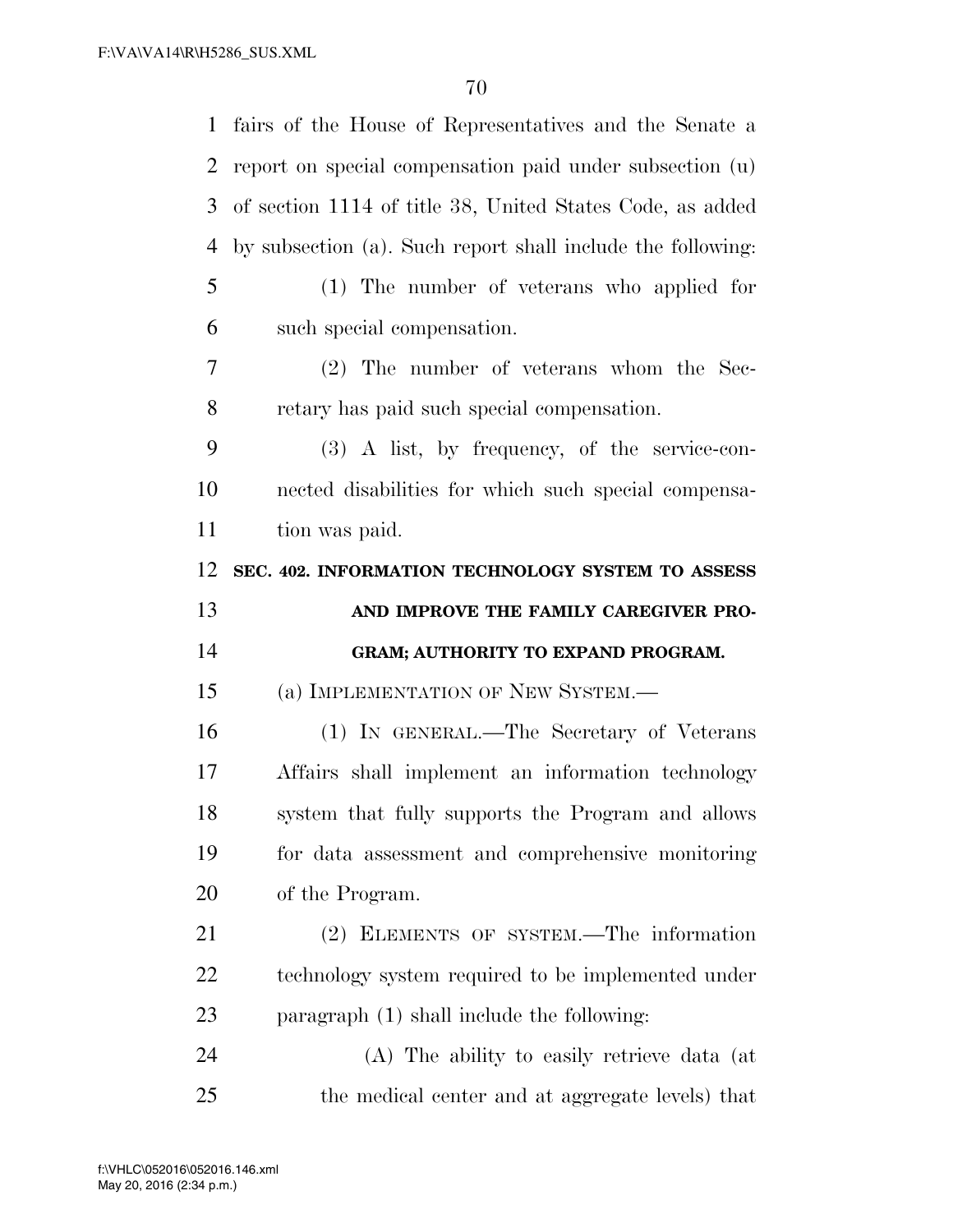| $\mathbf{1}$   | will allow all aspects of the Program and the       |
|----------------|-----------------------------------------------------|
|                |                                                     |
| $\overline{2}$ | workload trends for the Program to be assessed      |
| 3              | and comprehensively monitored.                      |
| $\overline{4}$ | (B) The ability or capacity to manage data          |
| 5              | to accommodate any degree of expansion of the       |
| 6              | Program.                                            |
| 7              | (C) The ability to integrate the system             |
| 8              | with other relevant information technology sys-     |
| 9              | tems of the Veterans Health Administration.         |
| 10             | (3) NOTIFICATION OF IMPLEMENTATION.—Not             |
| 11             | later than the date on which the Secretary com-     |
| 12             | mences implementation of the system under para-     |
| 13             | graph (1), the Secretary shall notify the Committee |
| 14             | on Veterans' Affairs of the Senate and the Com-     |
| 15             | mittee on Veterans' Affairs of the House of Rep-    |
| 16             | resentatives of the date of such implementation.    |
| 17             | (b) ONGOING MONITORING OF AND MODIFICATIONS         |
| 18             | TO PROGRAM.                                         |
| 19             | (1) MONITORING.—The Secretary shall use the         |
| 20             | system implemented under subsection (a) to monitor  |
| 21             | and assess the workload of the Program, including   |
| 22             | monitoring and assessment of data on—               |
| 23             | (A) the status of applications, appeals, and        |
| 24             | home visits in connection with the Program;         |
| 25             | and                                                 |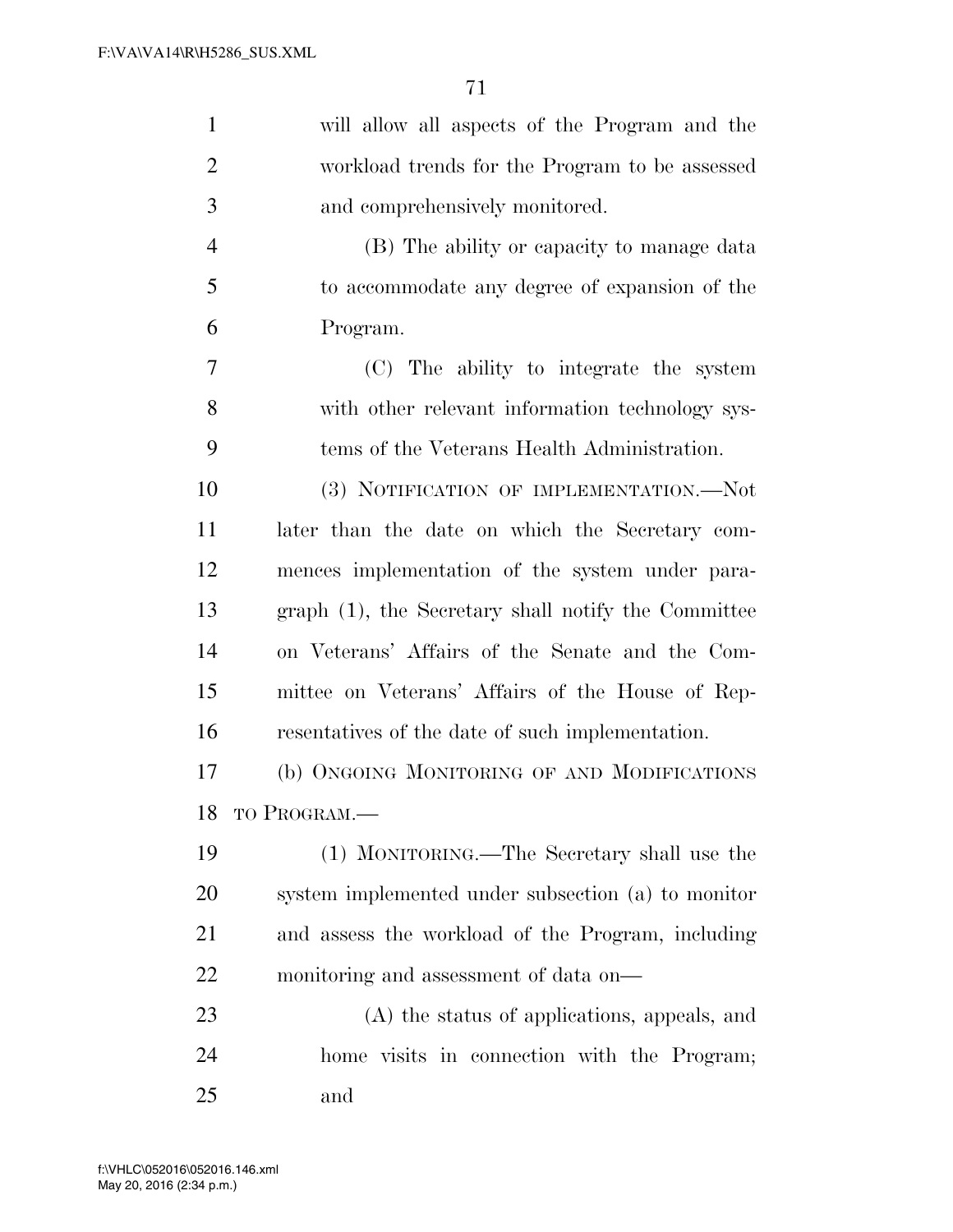(B) the use of support services by care- givers participating both in the Program of Comprehensive Assistance for Families and the Program of General Caregiver Support Serv-ices.

(2) MODIFICATIONS.—

 (A) Based on the monitoring and assess- ment conducted under paragraph (1), the Sec- retary shall identify and implement such modi- fications to the Program as the Secretary con- siders necessary to ensure the Program is func- tioning as intended and providing veterans and caregivers participating in the Program with services in a timely manner.

 (B) Subparagraph (A) may not be con- strued to authorize modifications to the Pro- gram that expand the eligibility for the Pro- gram or increase the amount of assistance fur-nished under the Program.

(c) REPORT.—

 (1) IN GENERAL.—Not later than 180 days after the date on which the Secretary makes the no- tification under subsection (a)(3), the Secretary shall submit to the Committee on Veterans' Affairs of the Senate, the Committee on Veterans' Affairs of

May 20, 2016 (2:34 p.m.) f:\VHLC\052016\052016.146.xml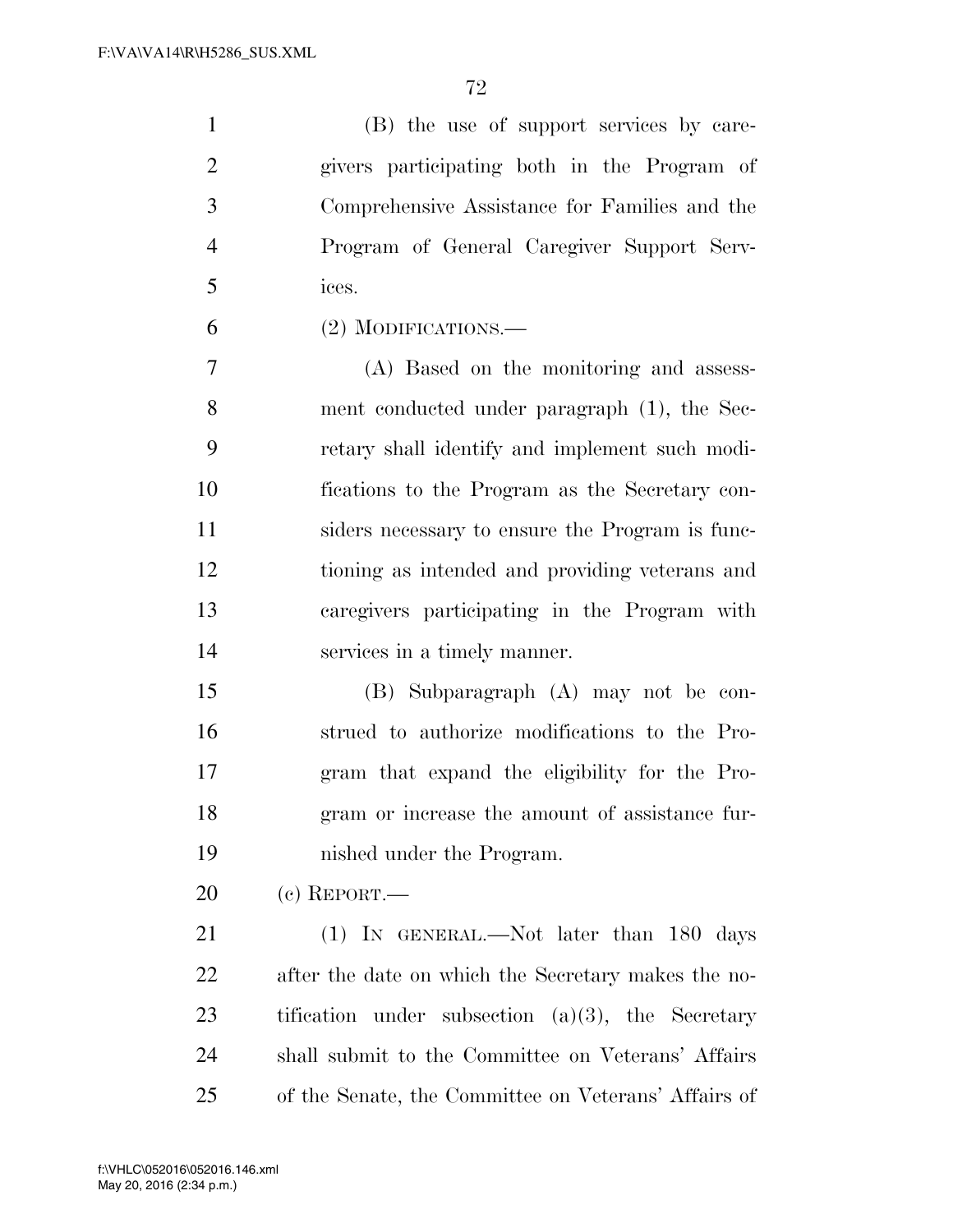| $\mathbf{1}$   | the House of Representatives a report on the Pro-  |
|----------------|----------------------------------------------------|
| $\overline{2}$ | gram, including with respect to expanding the pro- |
| 3              | gram and the implementation of subsections (a) and |
| $\overline{4}$ | (b).                                               |
| 5              | (2) ELEMENTS.—The report required by para-         |
| 6              | graph (1) shall include the following:             |
| 7              | (A) A detailed plan to expand the Program          |
| 8              | to caregivers of veterans who would be eligible    |
| 9              | for the Program but for the serious injury of      |
| 10             | the veteran having incurred in the line of duty    |
| 11             | before September 11, 2001, including—              |
| 12             | (i) with respect to staffing, funding,             |
| 13             | eligibility criteria, and information tech-        |
| 14             | nology systems (including modifications to         |
| 15             | such systems);                                     |
| 16             | (ii) a phased implementation for such              |
| 17             | expansion; and                                     |
| 18             | (iii) estimates of the amounts required            |
| 19             | to expand and sustain the program.                 |
| 20             | (B) A description of the modifications to          |
| 21             | the Program, if any, that were identified and      |
| 22             | implemented under subsection $(b)(2)$ .            |
| 23             | $(C)$ A description of —                           |